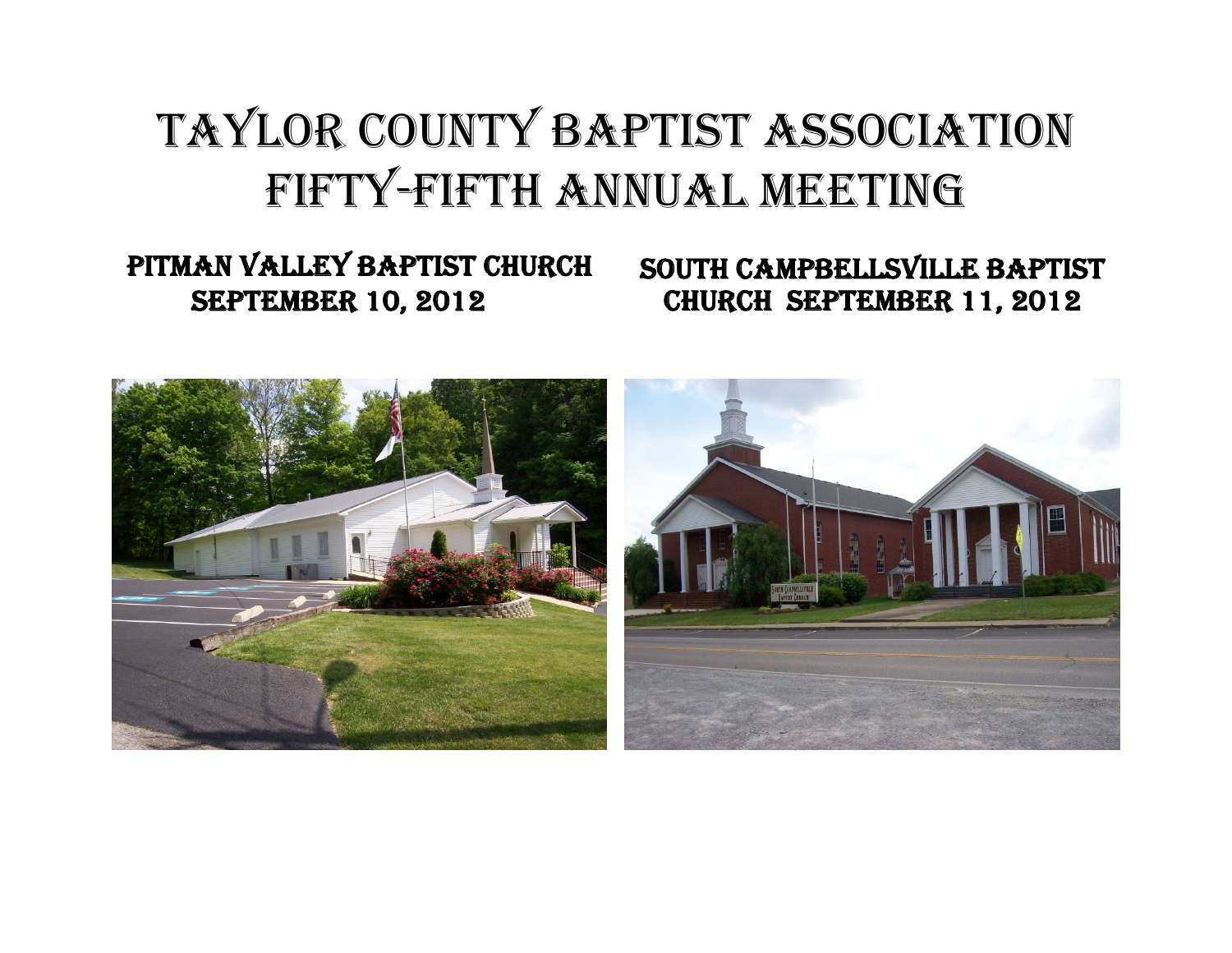## TAYLOR COUNTY BAPTIST ASSOCIATION

## FIFTY-FIFTH ANNUAL MEETING

# PITMAN VALLEY BAPTIST CHURCH MONDAY, SEPTEMBER 10, 2012 AT 7:00 P.M. AND

SOUTH CAMPBELLSVILLE BAPTIST CHURCH

TUESDAY, SEPTEMBER 11, 2012

4:00 P.M. AND 7:00 P.M.

MODERATOR: KYLE FRANKLIN

CLERK: MRS. BRENDA PATTON

THE TAYLOR COUNTY BAPTIST ASSOCIATION WILL MEET AT ACTON BAPTIST CHURCH

MONDAY, SEPTEMBER 9, 2013 AT 7:00 P.M.

AND

GOOD HOPE BAPTIST CHURCH

TUESDAY, SEPTEMBER 10, 2013

AT 4:00 P.M. AND 7:00 P.M.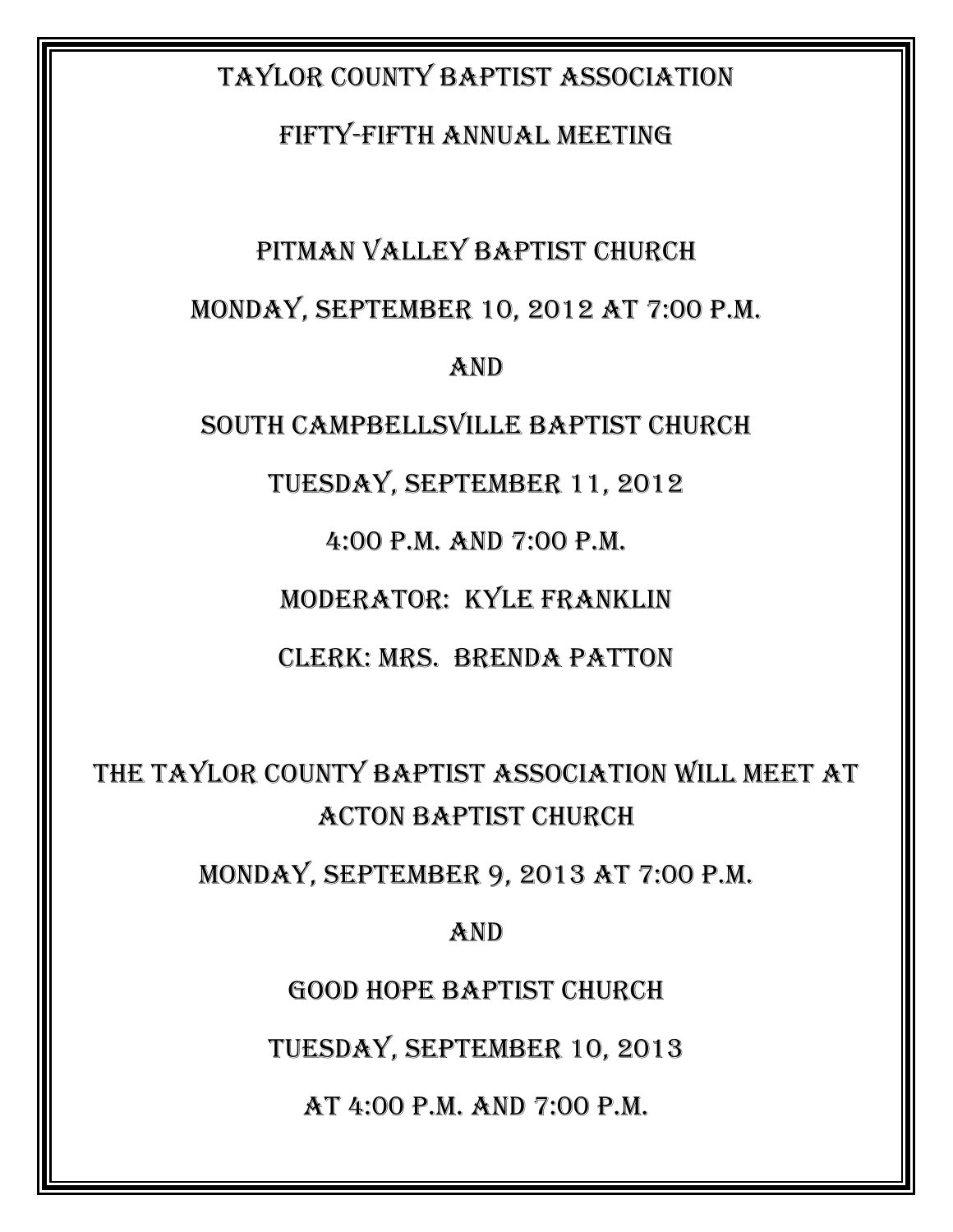# **Table of Contents**

| <b>Association Directory</b> |  |
|------------------------------|--|
|                              |  |
|                              |  |
|                              |  |
|                              |  |
|                              |  |
|                              |  |
|                              |  |
|                              |  |
|                              |  |
| Reports                      |  |
|                              |  |
|                              |  |
|                              |  |
|                              |  |
|                              |  |
|                              |  |
|                              |  |
|                              |  |
|                              |  |
|                              |  |
|                              |  |
|                              |  |
|                              |  |
|                              |  |
|                              |  |
|                              |  |
|                              |  |
|                              |  |
|                              |  |
|                              |  |
|                              |  |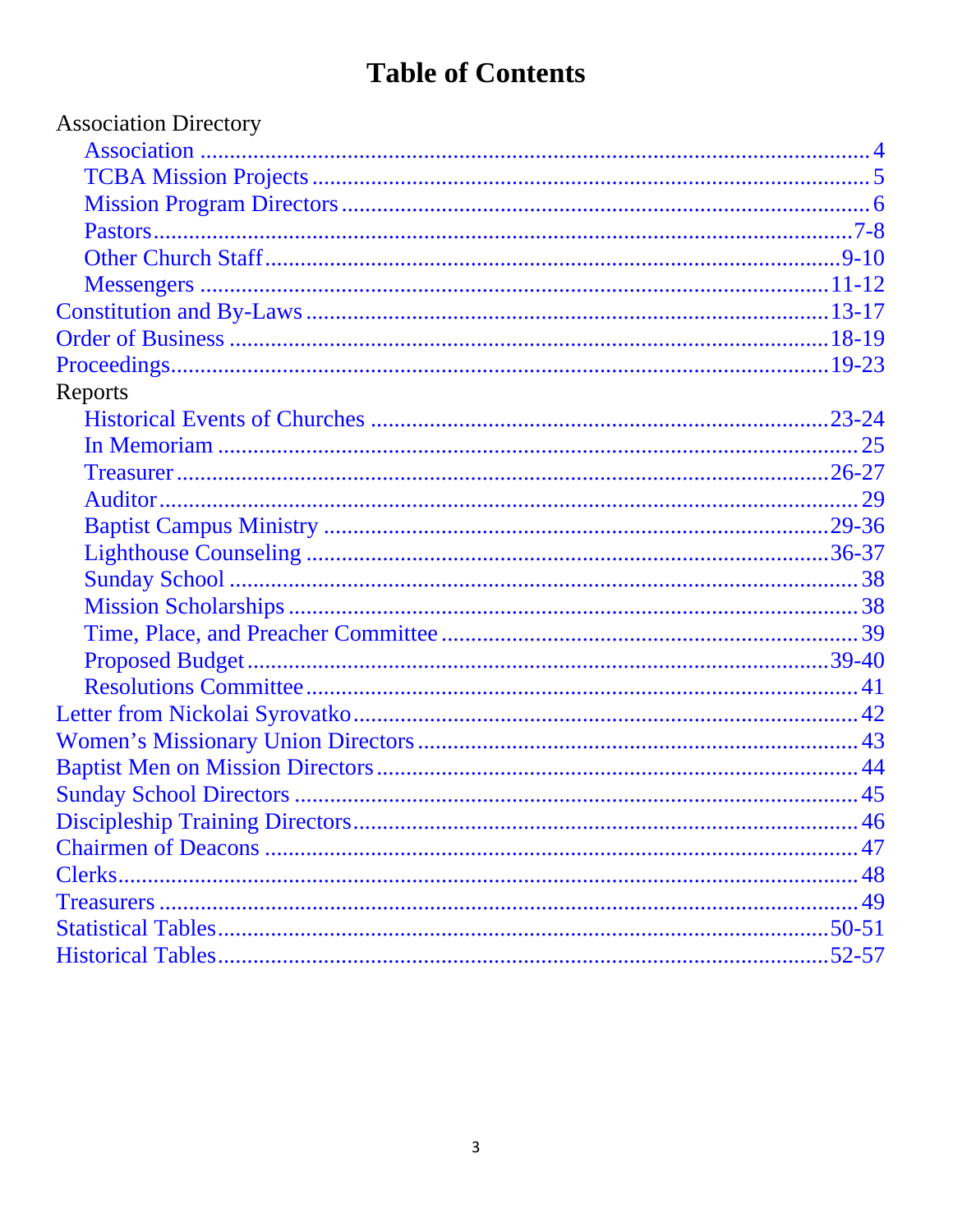## **Association Directory**

## Taylor County Baptist Association P.O. Box 298 Campbellsville, Kentucky 42719-0298 Phone: 270-465-5600

<span id="page-3-0"></span>

| <b>Moderator</b>                                    |              |
|-----------------------------------------------------|--------------|
| Bro. J. Alvin Hardy, 608 N. Central Ave.            | 270-465-3268 |
| <b>Assistant Moderator</b>                          |              |
| Mr. John Smith, 5075 Spurlington Road               | 270-789-2865 |
|                                                     |              |
| <b>Clerk</b><br>Mrs. Brenda Patton, 940 Spears Road | 270-465-7835 |
|                                                     |              |
| <b>Assistant Clerk</b>                              |              |
| Rev. Michael Goodwin, 65 Linda Lane                 | 270-465-4169 |
| <b>Treasurer</b>                                    |              |
| Bro. David Gaddie, 305 Summit Drive                 | 270-789-2913 |
| <b>Assistant Treasurer</b>                          |              |
| Rev. Dave Walters, 965 Hidden Meadows Drive         | 270-789-2449 |
|                                                     |              |
| <b>Auditor</b>                                      |              |
| Brian Wise, 160 North Calvary Road                  | 270-789-2656 |
| <b>Director of Missions</b>                         |              |
| Rev. Robert Langlois, 5835 Speck Ridge Road         | 270-789-6646 |
| Elk Horn, Kentucky 42733                            |              |
|                                                     |              |
|                                                     |              |

 **Kentucky Baptist Convention Mission Board Taylor County** 

Jamie Bennett, 3441 Old Columbia Road 270-403-5470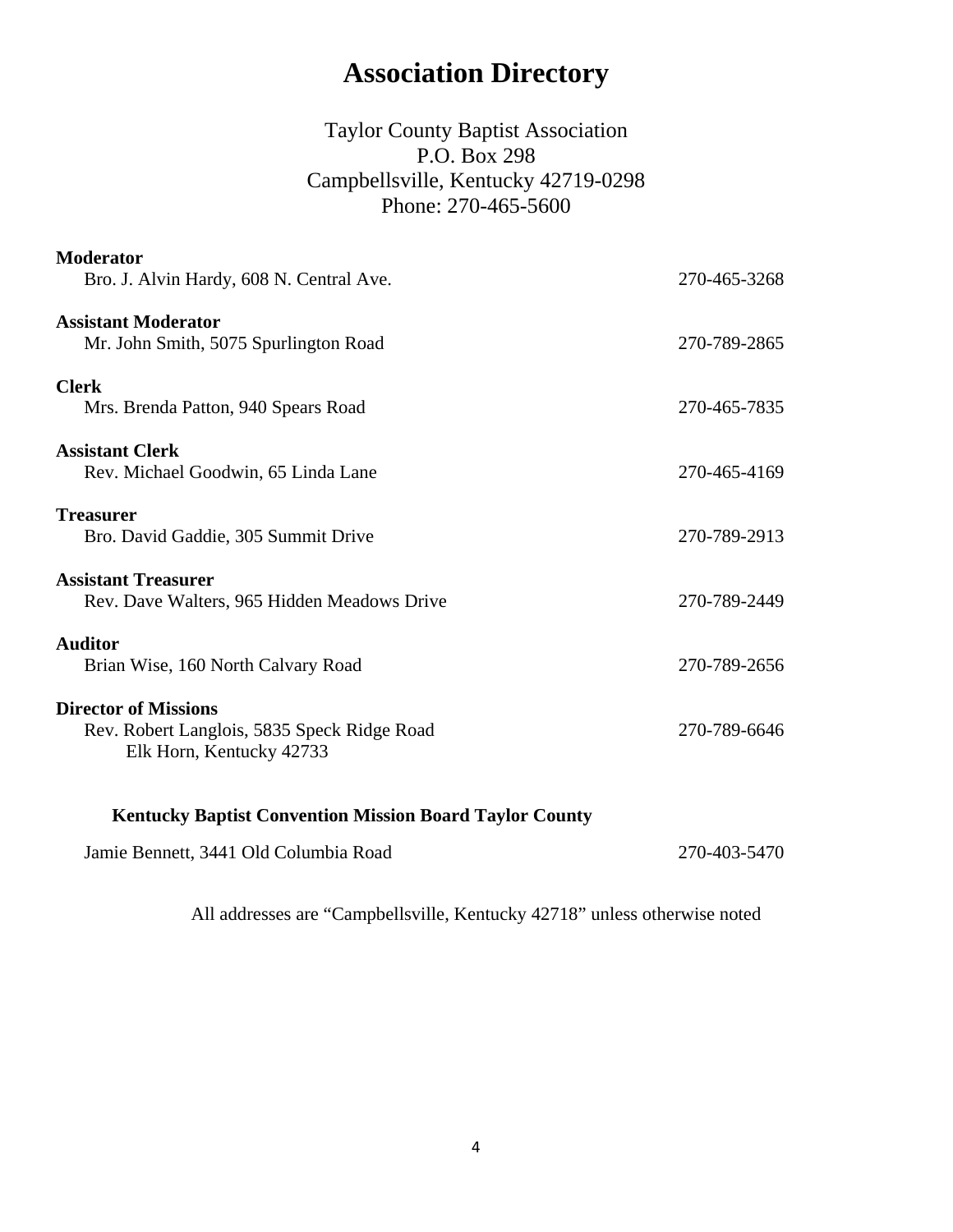## <span id="page-4-0"></span>**Mission Projects of the Taylor County Baptist Association 2011-2012**

Assist People on Mission Trips

Christian Women's Job Corps

Baptist Campus Ministry

Men on Missions

Women's Missionary Union

Jay Lowder Evangelistic Rally

Backpack Ministry

Lighthouse Counseling

July 4<sup>th</sup> Witnessing Outreach

Vacation Bible School Clinic

Children's Bible Drill

Partnership with Campbellsville Baptist Church's Hispanic Ministry

Partnership with the Southern Kentucky Hispanic Ministry

Partnership with Dr. Nickolai Syrovatko, St. Petersburg, Russia

Central Kentucky Pregnancy Center

Taylor County Baptist Association Churches cooperating to connect and disciple people to Jesus Christ.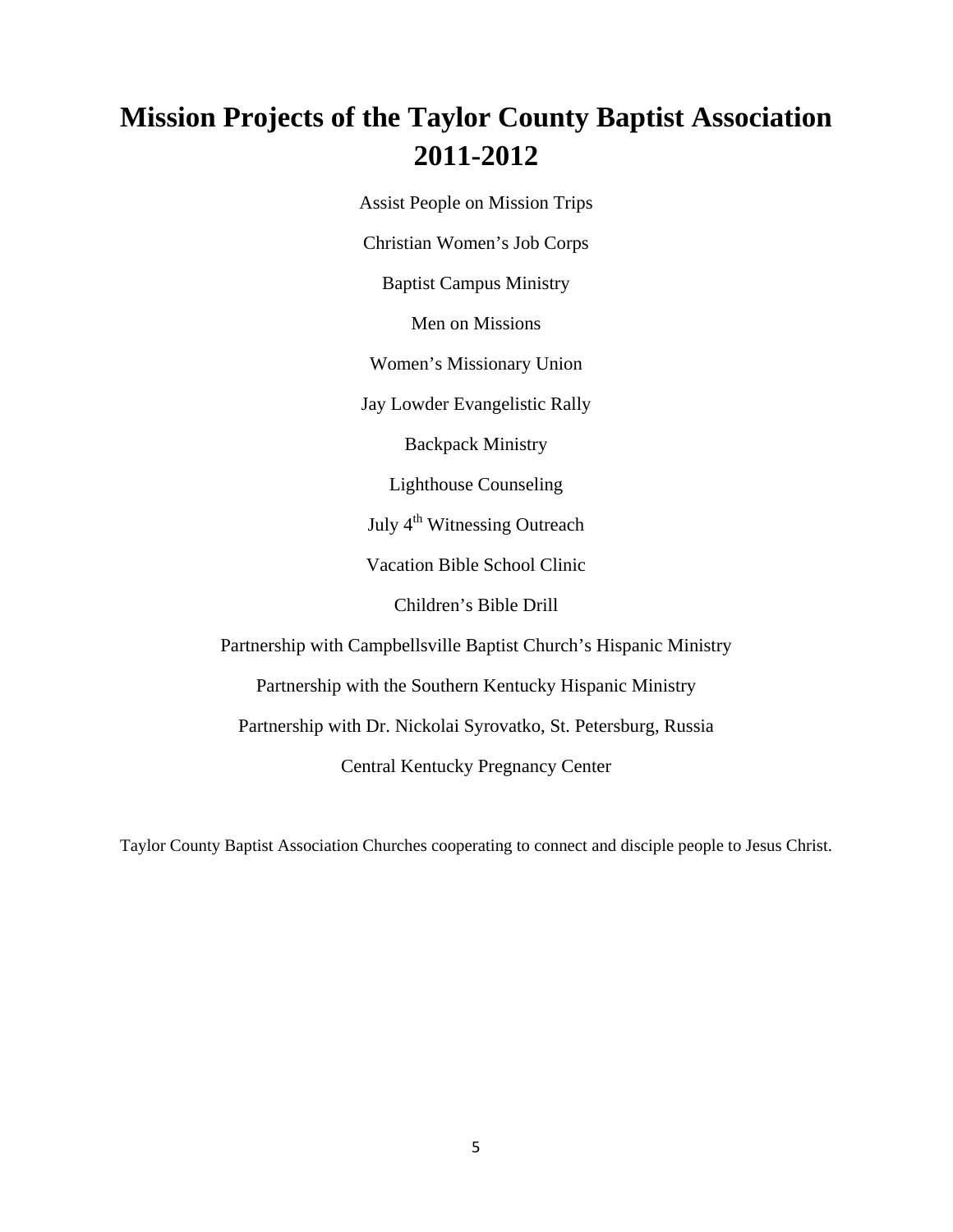# **Ministry Program Directors**

<span id="page-5-0"></span>

| <b>Sunday School</b><br>L.T. Roy, 111 Ridgecrest Drive              | 270-465-9545 |
|---------------------------------------------------------------------|--------------|
| <b>Vacation Bible School</b><br>Suzanne Crowder, 1058 Red Fern Road | 270-469-4019 |
| Discipleship & Stewardship<br>Don Green, 213 Crawford Street        | 270-789-0532 |
| <b>Women's Missionary Union</b><br>Sharon Wayne, 146 Wayne Road     | 270-789-1088 |
| <b>Baptist Men</b>                                                  |              |
| Youth                                                               |              |
| <b>Children's Ministry</b>                                          |              |
| <b>Mission Scholarships</b><br>Michael Goodwin, 65 Linda Lane       | 270-465-4169 |
| <b>Russia Mission</b><br>Jerry Kibbons, 112 Sunset Drive            | 270-465-8098 |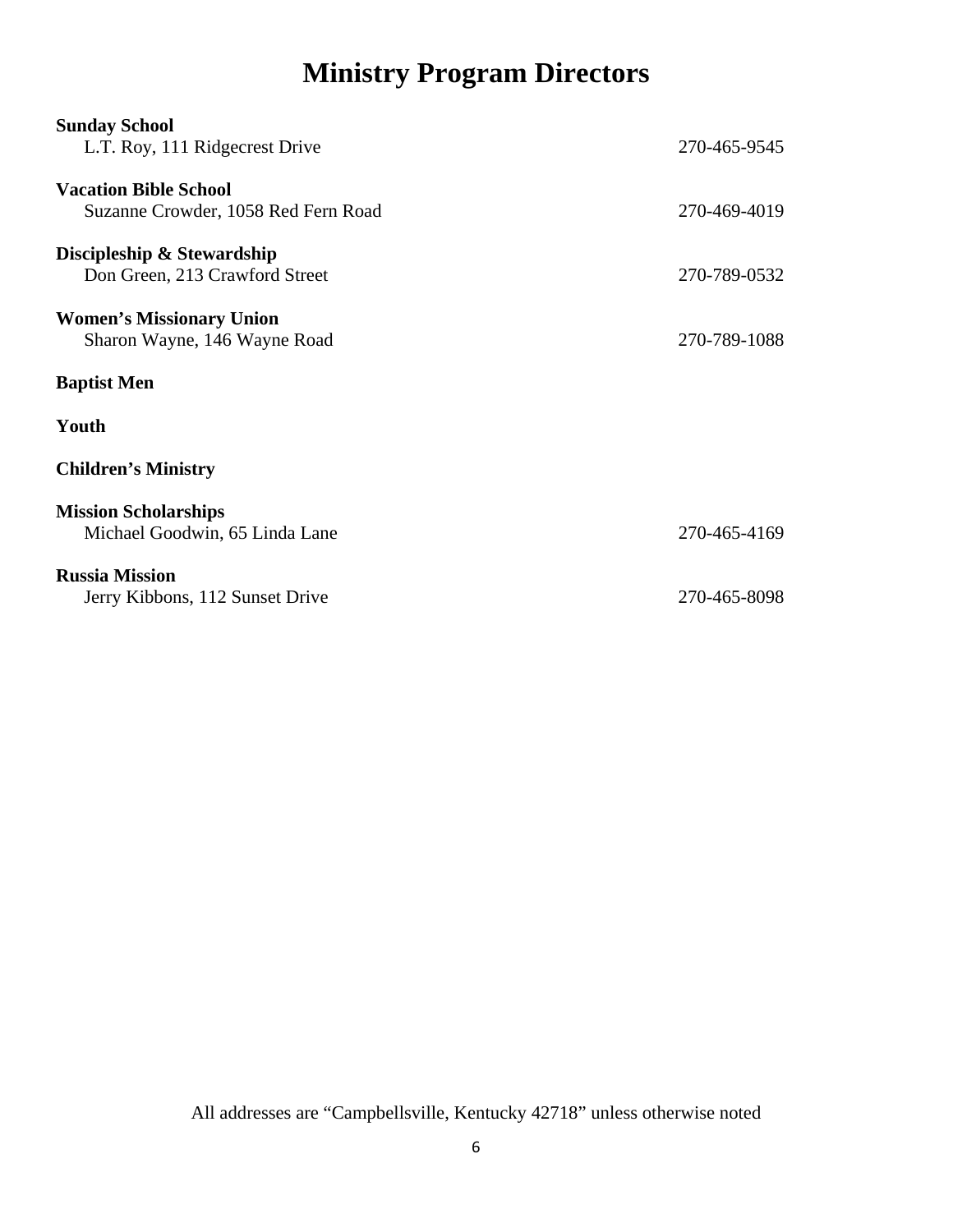## **Pastors With Church Addresses and Phone Number**

<span id="page-6-0"></span>

| Acton                                                     |              |
|-----------------------------------------------------------|--------------|
| John Batcher, 250 Wooleyville Road                        | 270-465-3462 |
| Campbellsville                                            |              |
| Ted Taylor, 420 North Central Avenue                      | 270-465-8115 |
| <b>Eastside</b>                                           |              |
| Paul Pike, 2900 Reids Chapel Road                         | 270-465-2948 |
| <b>Elk Horn</b>                                           |              |
| Brian Rafferty, 3145 Elk Horn Road                        | 270-789-2113 |
| <b>Fairview</b>                                           |              |
| Don Gowin, c/o Danny Woodcox, 2700 Elk Horn Road          | 270-465-7901 |
| Friendship                                                |              |
| Andy Woods, 5411 Bengal Road                              | 270-465-3164 |
| <b>Good Hope</b>                                          |              |
| J. Alvin Hardy, 8320 Saloma Road                          | 270-465-5008 |
| <b>Green River Memorial</b>                               |              |
| Jamie Bennett, 3441 Old Columbia Road                     | 270-465-6032 |
| Liberty                                                   |              |
| Carlos Compton, 3890 Spurlington Road                     | 270-789-3400 |
| <b>Lowell Avenue</b>                                      |              |
| Dave Walters, 420 Lowell Avenue                           | 270-465-7163 |
| <b>Meadowview</b>                                         |              |
| Brent Gupton, 1211 Elk Horn Road                          | 270-465-8621 |
| <b>Mount Gilboa</b>                                       |              |
| Vacant, Mount Gilboa Road                                 | 270-465-4808 |
| <b>Mount Roberts</b>                                      |              |
| Kyle Franklin, 898 Mac Pittman Road                       | 270-572-3121 |
| <b>Mount Washington</b>                                   |              |
| Jimmy York, 6325 Scott Ridge Road, Raywick, KY 40060-7605 | 270-465-7186 |
| <b>Palestine</b>                                          |              |
| Landon Hadley, 80 Church Lane                             | 270-789-0765 |
| <b>Pitman Valley</b>                                      |              |
| Dannie Nelson, Pittman Valley Road                        | 270-932-5494 |
| <b>Pleasant Hill</b>                                      |              |
| James Jones, 6380 Old Lebanon Road                        | 270-789-1462 |
| <b>Raikes Hill</b>                                        |              |
| Joseph Segree, 3890 Raikes Hill Road                      | 270-469-9145 |
| <b>Robinson Creek</b>                                     |              |
| Jim Collison, 2564 Smith Ridge Road                       | 270-465-6477 |
| <b>Salem</b>                                              |              |
| Michael Goodwin, 217 Salem Church Road                    | 270-465-4544 |
| <b>Saloma</b>                                             |              |
| John Chowning, 1505 West Saloma Road                      | 270-789-0082 |
| <b>South Campbellsville</b>                               |              |
| Shaun Caudill, 601 South Central Avenue                   | 270-465-4261 |
| Yuma                                                      |              |
| Carlton Winters, 5716 Knifley Road                        | 270-789-9697 |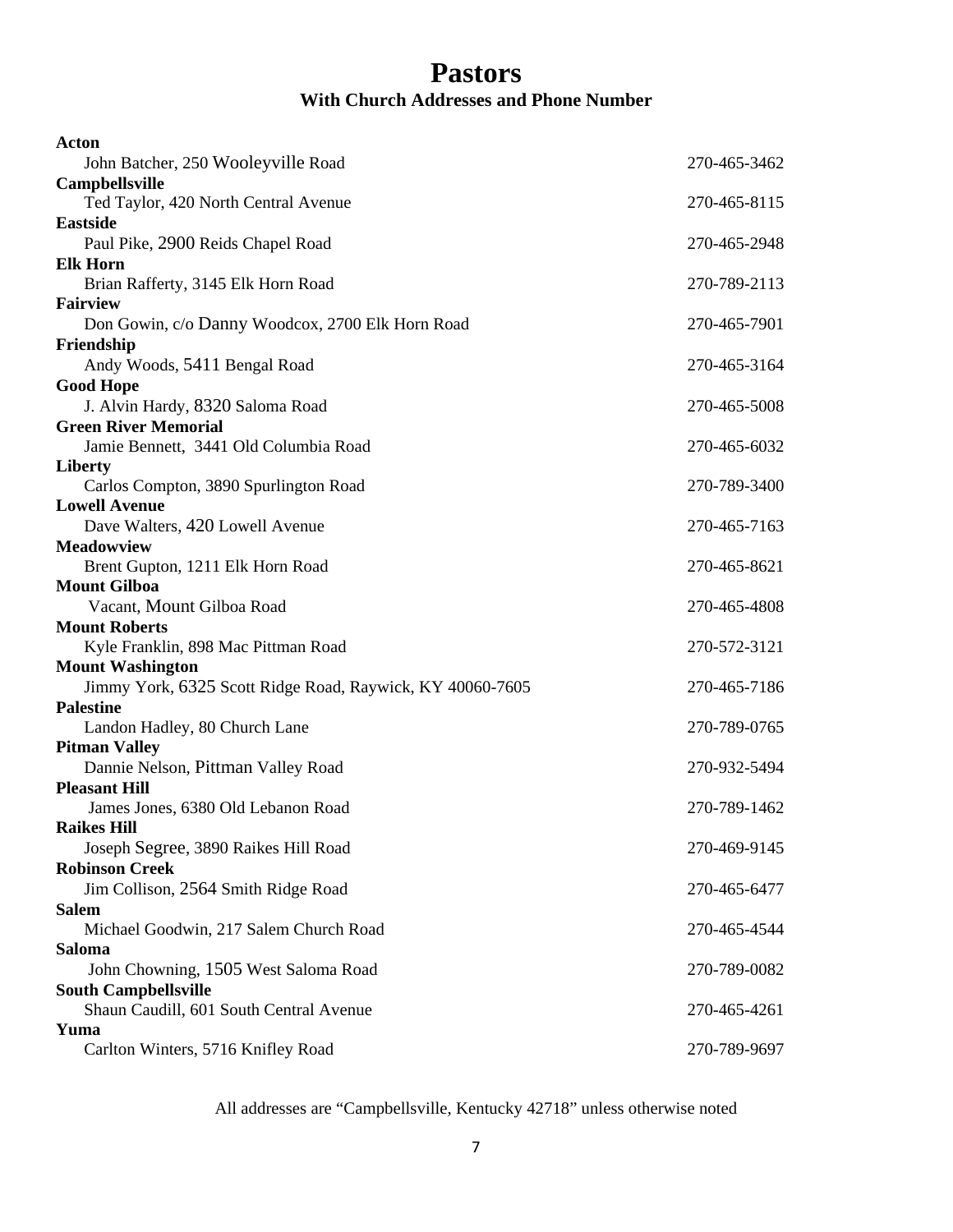## **Pastors With Home Addresses and Phone Number**

| <b>Acton</b>                                                     |              |
|------------------------------------------------------------------|--------------|
| John Batcher, 4936 Hodgenville Road                              | 270-465-3462 |
| <b>Campbellsville</b>                                            |              |
| Ted Taylor, 488 Cambridge Way                                    | 270-789-4958 |
| <b>Eastside</b>                                                  |              |
| Paul Pike, 210 Jayne Ave                                         | 270-465-2948 |
| <b>Elk Horn</b>                                                  |              |
| Brian Rafferty, 3115 Elk Horn Road<br><b>Fairview</b>            | 270-403-6903 |
| Don Gowin, 500 East Meadow Creek Road                            | 270-465-0122 |
| Friendship                                                       |              |
| Andy Woods, 5411 Bengal Road                                     | 270-403-5249 |
| <b>Good Hope</b>                                                 |              |
| J. Alvin Hardy, 608 N. Central Avenue                            | 270-465-3268 |
| <b>Green River Memorial</b>                                      |              |
| Jamie Bennett, 3441 Old Columbia Road                            | 270-403-5470 |
| Liberty                                                          |              |
| Carlos Compton, 405 Dowell Street                                | 270-849-2131 |
| <b>Lowell Avenue</b>                                             |              |
| Dave Walters, 965 Hidden Meadows Drive                           | 270-789-2449 |
| <b>Meadowview</b>                                                |              |
| Brent Gupton, 3180 Maple Road                                    | 270-465-2469 |
| <b>Mount Gilboa</b>                                              |              |
| <b>Mount Roberts</b>                                             |              |
| Kyle Franklin, c/o Tracy Thomas 308 Whitlock Road                | 270-572-3121 |
| <b>Mount Washington</b>                                          |              |
| Jimmy York, 6829 Campbellsville Road, Columbia, KY 42728-9517    | 270-465-7186 |
| <b>Palestine</b>                                                 |              |
| Landon Hadley, 157 Stevens Court                                 | 270-789-1399 |
| <b>Pitman Valley</b>                                             |              |
| Dannie Nelson, 670 Dannie Nelson Lane, Greensburg, KY 42743-8968 | 270-932-5494 |
| <b>Pleasant Hill</b>                                             |              |
| James Jones, 101 Wellington Park                                 | 270-789-2055 |
| <b>Raikes Hill</b>                                               |              |
| Joseph Segree, 1401 Longview Drive                               | 270-469-9145 |
| <b>Robinson Creek</b>                                            |              |
| Jim Collison, 2564 Smith Ridge Road                              | 270-403-1937 |
| <b>Salem</b><br>Michael Goodwin, 65 Linda Lane                   | 270-465-4169 |
| <b>Saloma</b>                                                    |              |
| John Chowning, 512 Fern Drive                                    | 270-789-2707 |
| <b>South Campbellsville</b>                                      |              |
| Shaun Caudill, 166 Heart Lane                                    | 270-789-9953 |
|                                                                  |              |
| Yuma                                                             |              |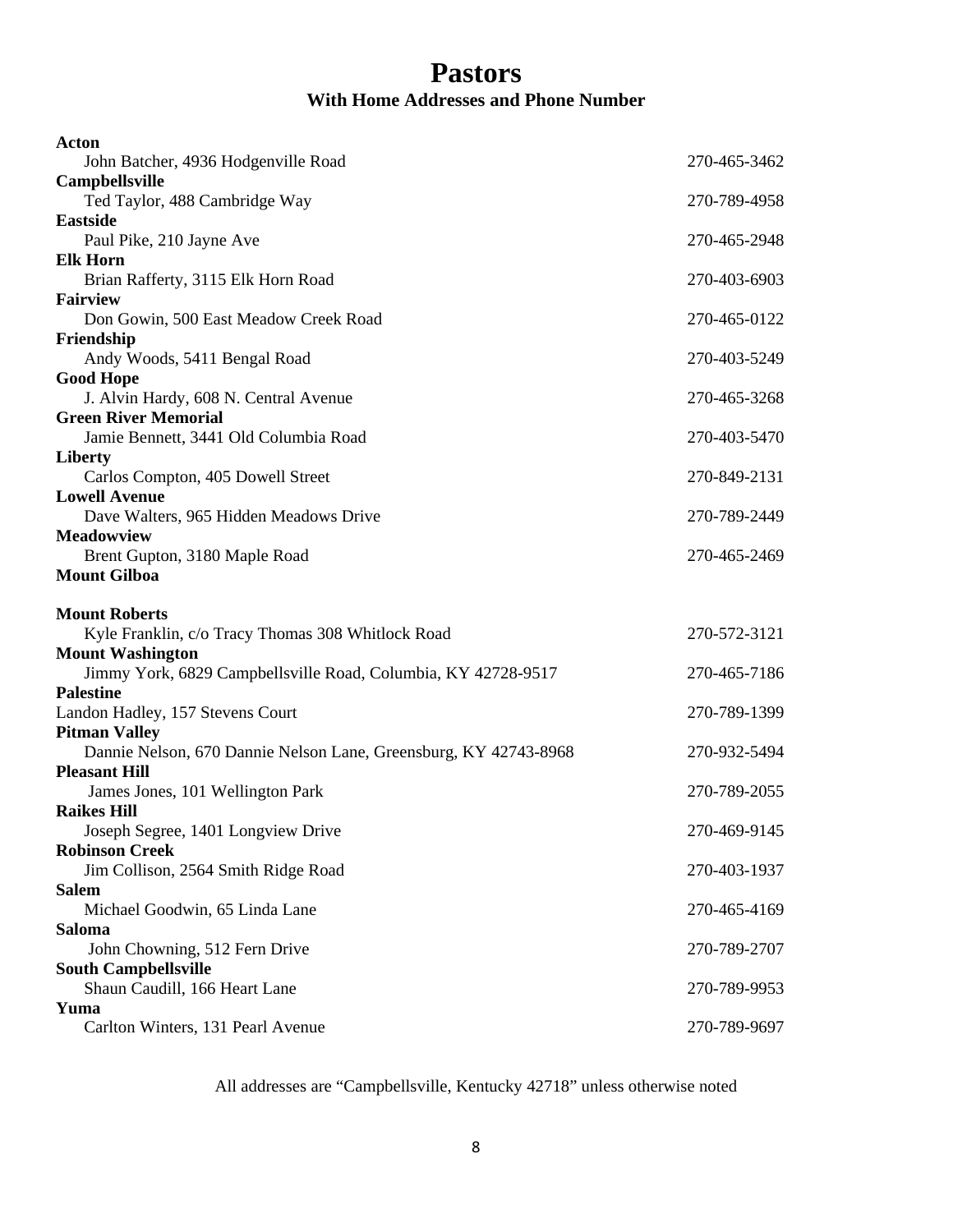# **Other Church Staff**

<span id="page-8-0"></span>

| <b>Acton</b>                                                                                  |              |
|-----------------------------------------------------------------------------------------------|--------------|
| Minister of Music, Dale Emerson, 109 Smith Chapel Road                                        | 270-403-3007 |
| Minister of Youth, Shirley Baldwin, 7964 Liberty Road                                         | 270-789-1785 |
| Minister of Children, Shirley Baldwin, 7964 Liberty Road                                      | 270-789-1785 |
| Minister of Preschool, Shirley Baldwin, 7964 Liberty Road                                     | 270-789-1785 |
| Campbellsville                                                                                |              |
| Minister of Music, David Johnson, P.O. Box 530                                                | 270-465-8115 |
| Minister of Education, Brad Lauer, P.O. Box 530                                               | 270-465-8115 |
| Minister of Youth, Interim, Michael Richard, P.O. Box 530                                     | 270-465-8115 |
| Minister of Recreation/Activities, Justin McDonald, P.O. Box 530                              | 270-465-8115 |
| <b>Eastside</b>                                                                               |              |
| Minister of Music, Alene Gilpin, c/o Beverly Pike 210 Jayne Avenue                            | 270-403-2721 |
| Minister of Education, James Rice, 922 Salem Church Road                                      | 270-465-3208 |
| <b>Elk Horn</b>                                                                               |              |
| Minister of Music, Greg Ford, 3145 Elk Horn Road                                              | 270-789-2567 |
| Associate/Assistant Pastor, Haywood B. Riner, 487 Graham Road                                 | 270-789-2113 |
| Minister of Education, Haywood B. Riner, 487 Graham Road                                      | 270-789-2113 |
| Minister of Youth, Daniel Cook, 3145 Elk Horn Road                                            | 270-789-2113 |
| Minister of Children, Donna E. Wilson, 531 Poplar Street                                      | 270-789-3478 |
| Minister of Preschool, Donna E. Wilson, 531 Poplar Stree                                      | 270-789-3478 |
| Minister of Recreation/Activities, Matt Payton, 306 North Court, Apt. 4                       | 270-789-2113 |
| <b>Fairview</b>                                                                               |              |
| Friendship                                                                                    |              |
| <b>Good Hope</b>                                                                              |              |
| Minister of Youth, Scott Osbourn, 8320 Saloma Road                                            | 270-789-3567 |
| Minister of Children, Scott Osbourn, 8320 Saloma Road                                         | 270-789-3567 |
| <b>Green River Memorial</b>                                                                   |              |
| Minister of Music, Steven Bishop, 3441 Old Columbia Road                                      | 270-932-9839 |
| Liberty                                                                                       |              |
| Minister of Music, Brian T. Wise, 160 North Calvary Road                                      | 270-789-2656 |
| <b>Lowell Avenue</b>                                                                          |              |
| Minister of Music, Lisa Gupton, 327 Warren Place                                              | 270-789-1712 |
| Associate/Assistant Pastor, Trent Creason, 420 Lowell Avenue                                  | 270-991-4832 |
| Minister of Youth, Trent Creason, 420 Lowell Avenue                                           | 270-991-4832 |
| Minister of Children, Libby Riggs, 420 Lowell Avenue                                          | 270-789-4531 |
| <b>Meadowview</b>                                                                             |              |
| Minister of Music, Willard L. Wise, 361 Highland Drive                                        | 270-465-2122 |
| Ministers of Children, Andrew & Elizabeth York, 175 Natures Way                               | 270-465-6753 |
| <b>Mount Gilboa</b>                                                                           |              |
| Minister of Music, Nancy Hunt, 902 Gardenia Drive                                             | 270-465-4808 |
| <b>Mount Roberts</b>                                                                          |              |
| Minister of Music, Cheryl Mings, 24 Harris Drive                                              | 270-465-3999 |
| Ministers of Youth, Greg & Samantha Farmer, c/o Ashley Corbin, 350 Taylors Chapel Road        |              |
| Minister of Children, Bonnie Webster, 638 Pittman Road                                        | 270-789-1146 |
| <b>Mount Washington</b>                                                                       |              |
| Minister of Music, Jeff Wright, 10520 Saloma Road                                             | 270-789-2585 |
| Minister of Education, Brenda York, 6829 Campbellsville Road, Columbia, KY 42728 270-465-7186 |              |
| <b>Palestine</b>                                                                              |              |
| Minister of Music, Interim, Chris Williams, 101 Cheyenne Drive                                | 931-626-3431 |
| Minister of Youth, Tim Coghill, 107 Kensington Way                                            | 270-465-9772 |
|                                                                                               |              |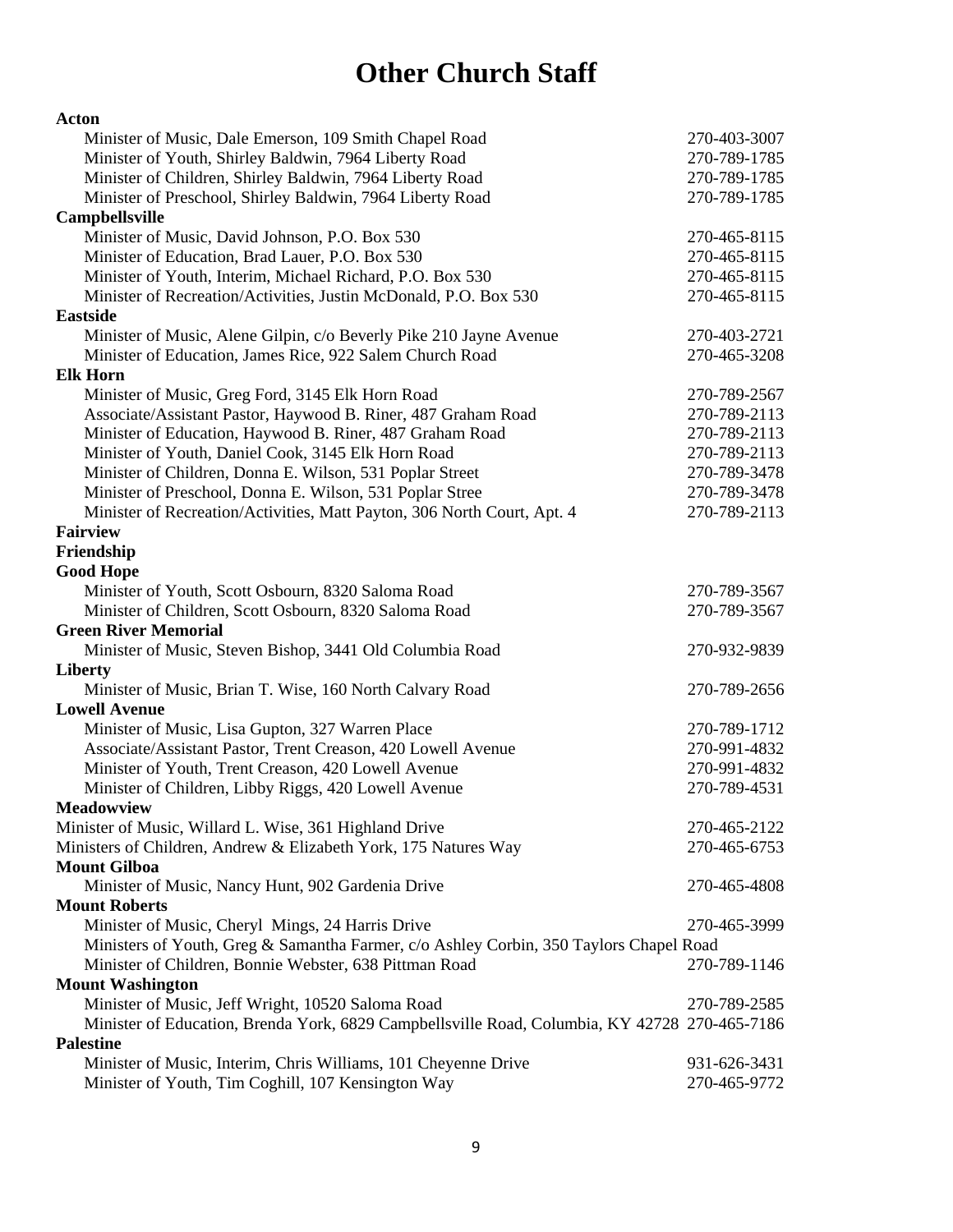| <b>Pitman Valley</b>                                        |              |
|-------------------------------------------------------------|--------------|
| Minister of Music, Terry Dooley, 2505 Roberts Road          | 270-465-2350 |
| Ministers of Youth, Tammy & Bernie Sluder, 140 Newton Lane  | 270-789-6991 |
| Minister of Children, Rena Newton, 50 Malcom Road           | 270-465-3844 |
| Minister of Preschool, Faye Clark, 1255 Newton Lane         | 270-465-6377 |
| <b>Pleasant Hill</b>                                        |              |
| Minister of Music, Denis Santos, 112 Floyd Street           | 270-465-0336 |
| Minister of Youth, Melissa Williams, 133 Pearl Avenue       | 270-465-6352 |
| Minister of Children, Sarah Frazier, 69 Dotson Road         | 270-789-1462 |
| <b>Raikes Hill</b>                                          |              |
| Minister of Music, James Cheatham, 3564 Bass Ridge Road     | 270-465-7159 |
| Minister of Youth, Bruce Rule, 3034 Raikes Hill Road        | 270-469-9384 |
| Minister of Children, Lori Noel, 3900 Bass Ridge Road       |              |
| Minister of Preschool, Danyell Noel, 3851 Raikes Hill Road  | 270-465-5532 |
| <b>Robinson Creek</b>                                       |              |
| Minister of Music, Kent Skaggs, 108 Rosedale Avenue         | 270-789-6740 |
| Minister of Youth, Mike Etherington, 14 Dowell Street       | 270-789-9662 |
| <b>Salem</b>                                                |              |
| Minister of Music, Connie Arnold, 599 Arnold Road           | 270-465-4544 |
| Minister of Youth, Marilyn Goodwin, 65 Linda Lane           | 270-465-4169 |
| Minister of Children, Marilyn Goodwin, 65 Linda Lane        | 270-465-4169 |
| Minister of Preschool, Marilyn Goodwin, 65 Linda Lane       | 270-465-4169 |
| Saloma                                                      |              |
| Minister of Music, Jonathan McCoy, 1505 West Saloma Road    | 270-789-0082 |
| Minister of Education, Jason England, 508 Fern Drive        | 270-403-3373 |
| Minister of Youth, Jason England, 508 Fern Drive            | 270-403-3373 |
| Minister of Children, Jason England, 508 Fern Drive         | 270-403-3373 |
| <b>South Campbellsville</b>                                 |              |
| Minister of Music, Joshua Hensley, 601 South Central Avenue | 270-465-4261 |
| Yuma                                                        |              |
| Minister of Music, Connie Newton, 190 Cindy Ann Avenue      | 270-789-0016 |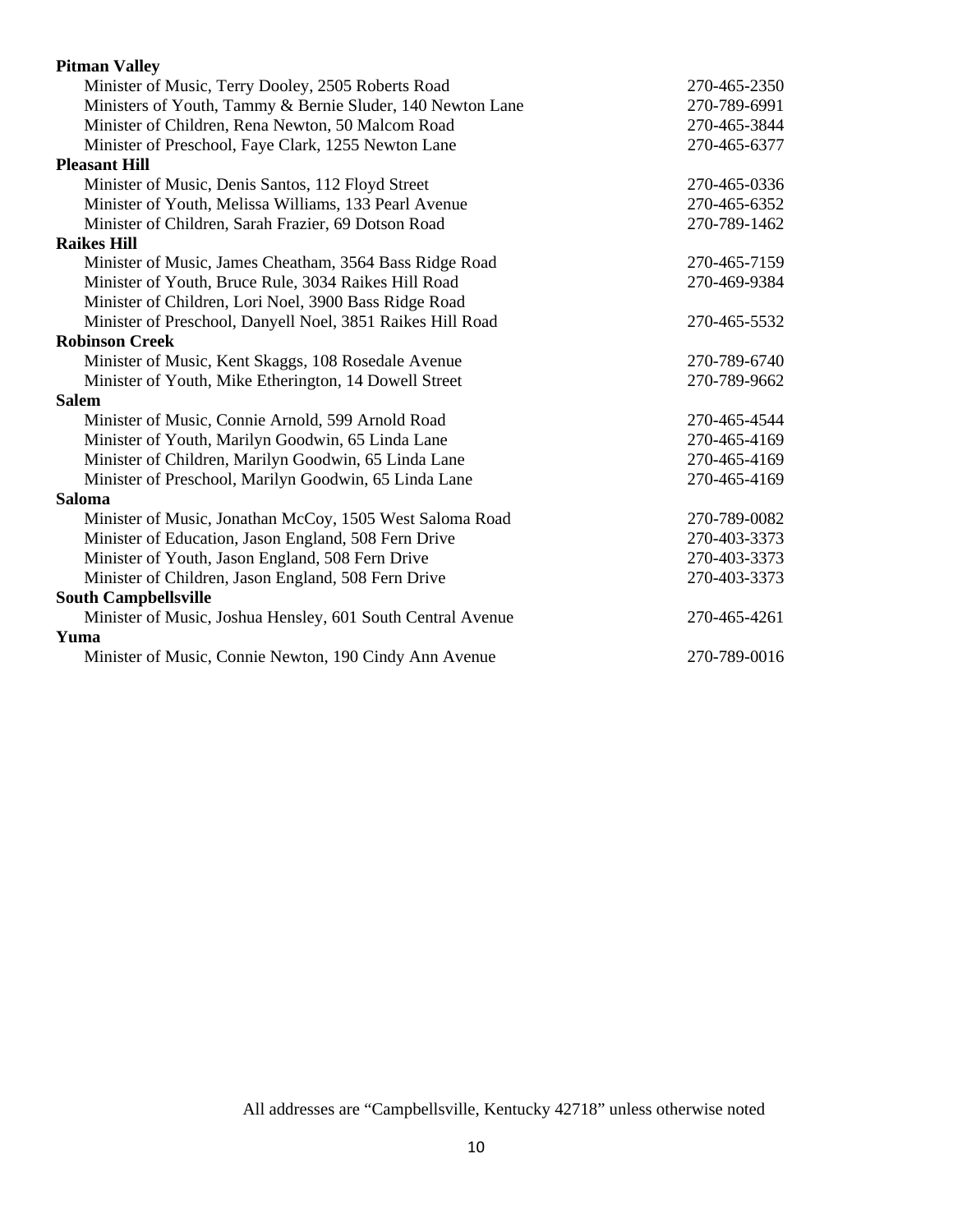## **Messengers**

<span id="page-10-0"></span>**Acton**  John Batcher Rosaline Beck Darlene Batcher Nora Lee Minor Shirley Baldwin **Campbellsville**  Robert Clark Lillian Clark Lillian Clark Scott Wigginton Ken Forman Pat Forman Pat Forman Ed Pavy **Eastside**  Paul Pike Beverly Pike **Elk Horn**  Wally Humphress **Fairview Friendship**  Milton Jones Geraldine Jones Clyde Stephens Bonnie Lang Andy Woods Barry Blevins Jane Blevins **Good Hope**  Al Hardy Peggy Hardy Lynwood Newton Don Green Glen Benningfield Shirley Benningfield **Green River Memorial**  Doug Shive **Liberty**  Carlos Compton Lois Lacy John Smith Brenda Sapp **Lowell Avenue**  Eugene Smith Dave Walters Nancy Walters Nancy Walters Benii Kelly **Meadowview Mount Gilboa**  Darrell Hunt Nancy Hunt Nancy Hunt Laquita Hunt George Phillips **Mount Roberts**  Danny Thomas Marie Thomas Bob Milby Jane Milby Melvin Skaggs Gwen Skaggs Gwen Skaggs Gwen Skaggs Gwen Skaggs Gwen Skaggs Gwen Skaggs Gwen Skaggs Gwen Skaggs Gwen Skaggs Gwen Skaggs Gwen Skaggs Gwen Skaggs Gwen Skaggs Gwen Skaggs Gwen Skaggs Gwen Skaggs Gwen **Mount Washington**  Jason Miller Gary Miller Ronnie Sullivan **Palestine**  Landon Hadley **Mary Lou Hadley** Kim Bailey Arlene Lynch Becky Colvin Mark Shreve Della Smith Brenda Barnett Roger Witham Elaine Witham **Pitman Valley**  Julius Agee **Pleasant Hill**  James Jones **Jimmie Graham Regina Graham** Regina Graham Jim Noe Cary Noe Joe Dudgeon Juanita Dudgeon Kenny Willis Brenda Willis Willie White **Maxine White** Bill Pruitt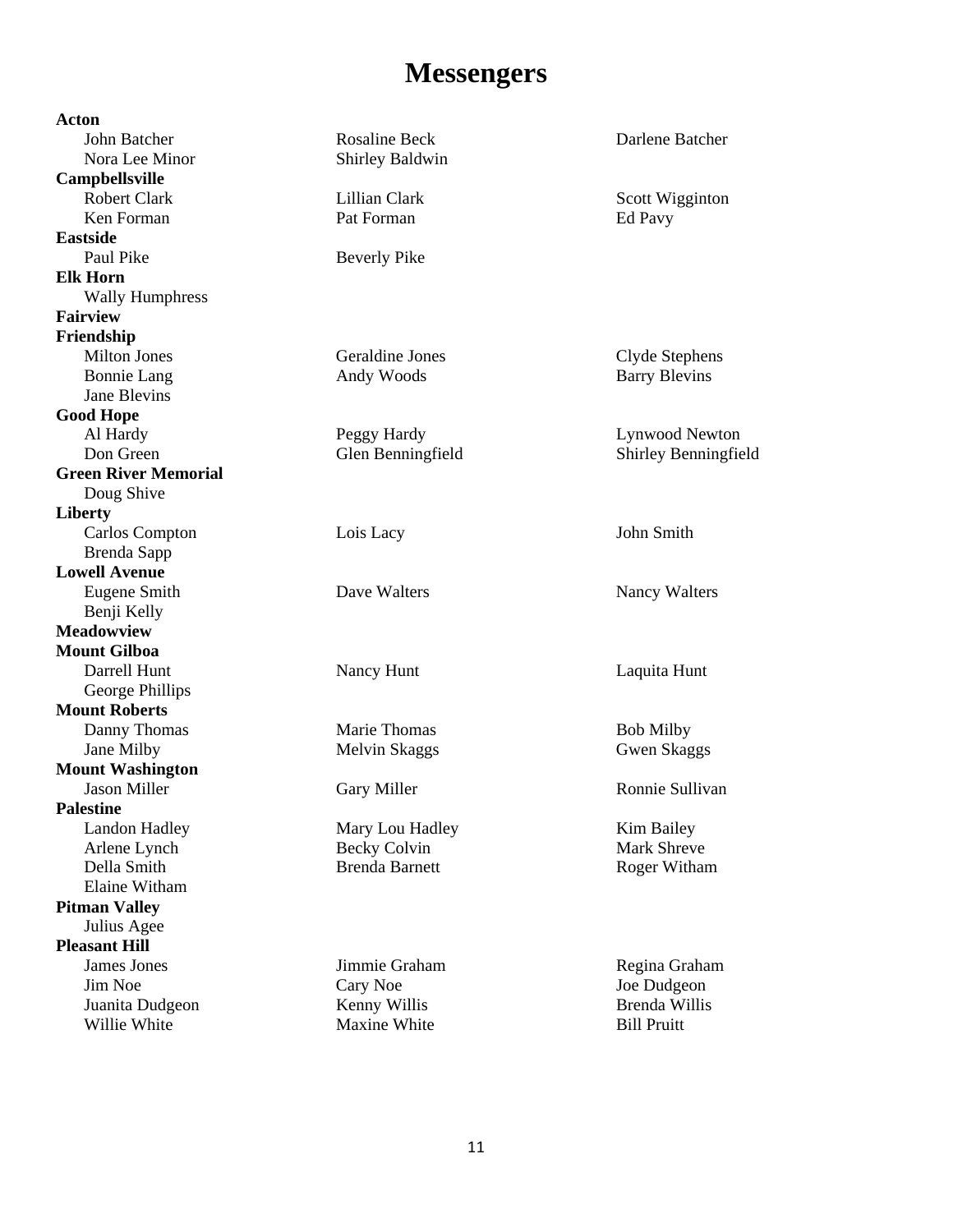**Raikes Hill Robinson Creek Salem**  Michael Goodwin Jerry Kibbons Sharon Wayne David Gaddie Brenda Patton **Saloma**  L.T. Roy 20la Roy Preston Pyles<br>
Mike Forbis Carolyn Forbis 30 John Chownir Mike Forbis Carolyn Forbis John Chowning Helen Henderson **South Campbellsville Yuma**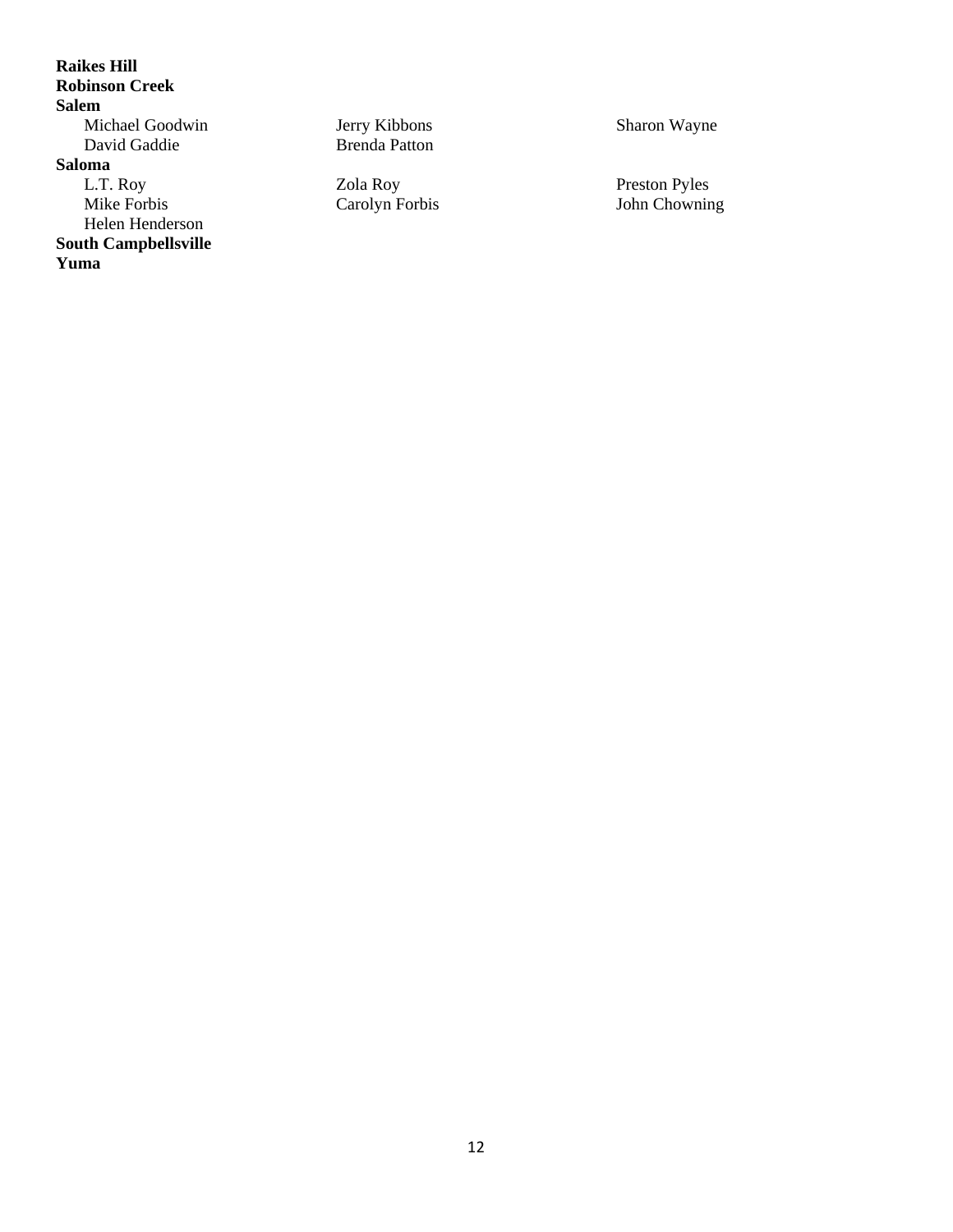# **Constitution**

## <span id="page-12-0"></span>**Article I - Name**

The name of this Body shall be TAYLOR COUNTY BAPTIST ASSOCIATION.

## **Article II — Purpose**

The purpose of this Association shall be to encourage and assist the churches, to strengthen the churches in the ministry of the gospel, to create and maintain fellowship among the churches, to extend the cause of world missions, and to fulfill the mandates of the Great Commission through cooperation with the Kentucky Baptist Convention and the Southern Baptist Convention.

## **Article III - Authority**

The Association recognizes the autonomy of each local church and shall exercise no ecclesiastical authority over individual churches.

## **Article IV — Membership**

The Association shall be composed of the present membership and such other churches as shall be admitted to membership by a vote of four-fifths (4/5) of the Messengers present and voting at any Annual Meeting of the Association. Application for membership shall be by a letter to the Executive Board stating their reasons for desiring to affiliate and setting forth their doctrinal position, and, if available, accompanied by such documents as the church's Constitution and By-Laws. Their record of mission support for the past two (2) years shall also be provided. The Executive Board shall cause these documents to be examined to determine their compatibility with doctrinal and organizational positions of the Association and with present member churches. If the results of this examination are positive, the Application shall be brought to the Annual Meeting for its action.

By a four-fifths (4/5) vote of the messengers present and voting at an Annual Meeting, membership may be withdrawn from a church for engaging in unbiblical practices.

## **Article V — Structure and Organization**

## **Section 1. Association Year**

The Association Fiscal Year shall be from August 1 to July 31

## **Section 2. Executive Board**

There shall be an Executive Board composed of the pastor and one additional person from each member church, the retiring Moderator, Association Officers, and Ministry Program Directors, which Board shall act for the Association on all matters of Association business and concern between Annual or duly-called Meetings of the Association. Association officers shall hold the same offices for the Board. The Board shall meet regularly as determined by their own action with a quorum consisting of nine (9) members.

The Executive Board may employ a Director of Missions or other employees as conditions require, and, if so employed, the Board shall set conditions of employment including remuneration, and shall exercise oversight of all such employees of the Association.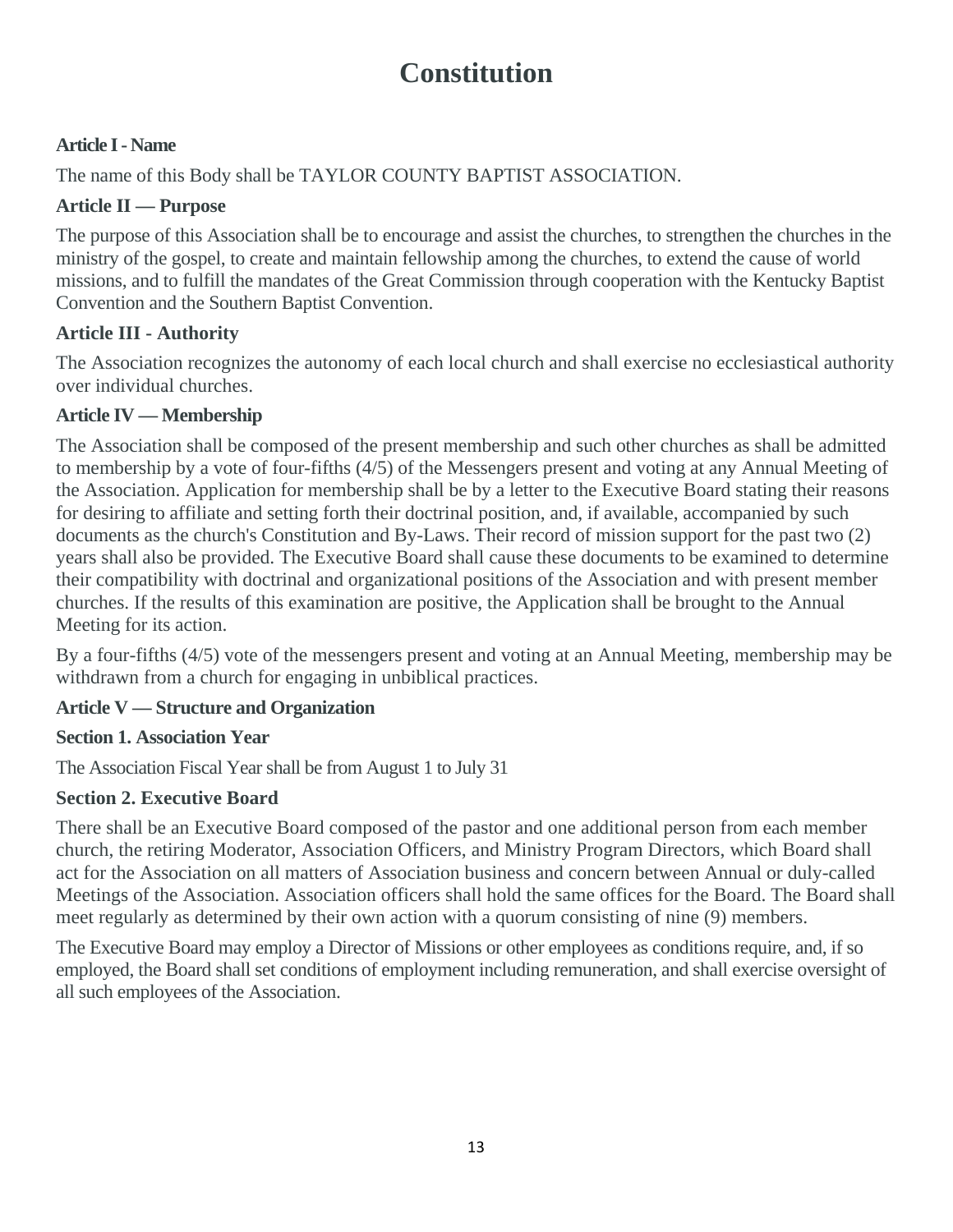## **Section 3. Association Officers**

Officers of the Association shall be: Moderator, Assistant Moderator, Clerk, Assistant Clerk, Treasurer, and Assistant Treasurer to be elected at Annual Meetings. A Nominating Committee may be used to present nominees for offices. Officers shall assume their duties at the close of the session at which they are elected and continue in them until their successors are elected and qualified.

### **Section 4. Administrative Group**

There shall be an Administrative Group composed of Association Officers and Ministry Program Directors with duties and responsibilities as set forth in the By-Laws.

### **Section 5. Committees**

Committees may be created, utilized, and dismissed as any situation requiring such attention may occur. Unless otherwise directed by the Executive Board all committee members shall be appointed by the Moderator.

### **Article VI — Meetings and Representation**

### **Section 1. Meetings**

The Association shall meet at least annually at times and places determined by its own action with the Body composed of the pastors of the churches and such other Messengers as may be sent by the member churches. As they may become necessary, other meetings may be called by the Executive Board upon at least thirty (30) days notice to the churches..

### **Section 2. Messengers**

Messengers to meetings of the Association may be sent by member churches. Each member church shall be entitled to six (6) Messengers, one of whom shall be the pastor (unless there is no pastor at that time, in which case another person may be named to fill this position), and one (1) additional messenger for each fifty (50) members or fraction thereof, above the first one hundred (100) members. The maximum number of Messengers for any church shall be twelve (12).

### **Section 3. Visitors**

Visitors may be seated in Association Meetings and may speak, but be without vote.

### **Section 4. Reports**

At least thirty (30) days prior to the Annual Meeting date, Member Churches shall furnish for the Association Office such information as called for by the Uniform Associational Letter or by the Executive Board, and all Ministry Program Directors and the DOM shall submit to the Association Office annual Reports on their ministries. All reports shall be published in the Annual Minutes of the Association which shall be distributed to member churches.

### **Article VII — Amendments**

This Constitution may be amended, altered, and/or updated (except Article III) at any meeting of the Association upon the vote of four-fifths (4/5) of the messengers present and voting, provided that any such amendments or changes have been proposed least one (1) year in advance of the meeting.

**[Parliamentary Rules:** *Robert's Rules of Order* (latest edition) shall be the guide for business proceedings of the Association.]

(This Constitution was adopted September 11, 2012)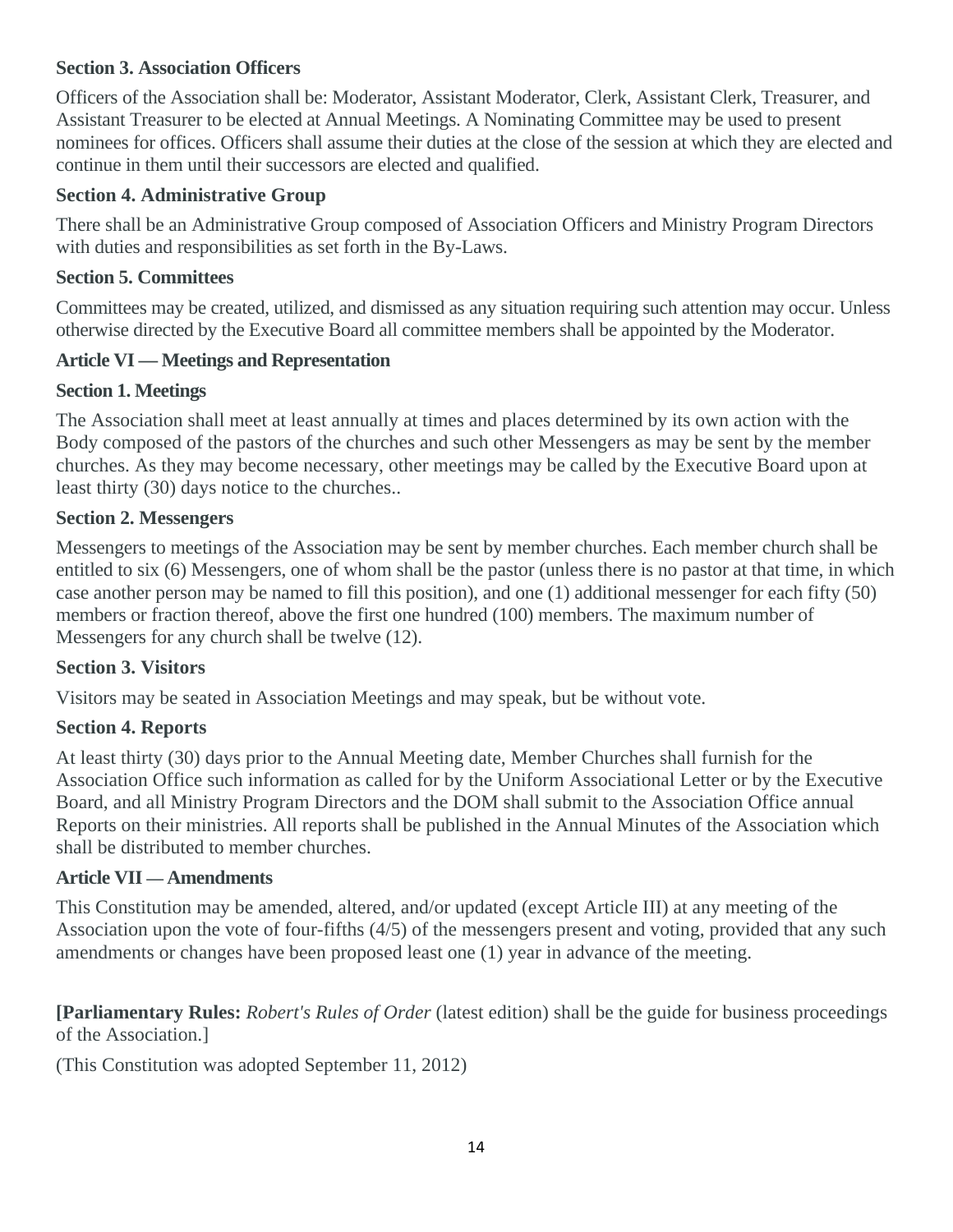## **By-Laws**

## **Article I - Officers—Terms, Duties, and Responsibilities**

## **Section 1. Director of Missions**

The Association may employ a Director of Missions (DOM), who shall be recommended by the Administrative Group and who will serve with the Executive Board in planning, enabling, and evaluating ministries of the Association. The DOM shall give general direction and supervision to the total program of the Association, supervise the promotion and administration of the budget, direct the work of the Association office, encourage fellowship among pastors and member churches, and promote cooperative endeavors in the fields of evangelism, missions, and education. The DOM shall be called by the Executive Board with a vote of four/fifths (4/5) majority. The Board shall set salary and benefits, and supervise and evaluate the quality of performance. The call to a DOM shall be for an indefinite period of time. (For further details of a Job Description for a DOM, see the document adopted by the Executive Board in January 2011.)

## **Section 2. Moderator**

The Moderator shall work closely with the Director of Missions. He shall chair all meetings of the Association and the Executive Board, unless providentially prevented from doing so, in which case the Assistant Moderator shall preside. If neither the Moderator nor Assistant can serve, the presiding succession shall be to an elected Moderator *pro-tem.* The Moderator shall appoint all committees and serve as a member *ex officio* (with vote) of all committees and ministry teams.

## **Section 3. Assistant Moderator**

The Assistant Moderator shall assist the Moderator as needed, shall serve in the absence of the Moderator, and shall perform such other duties as may be assigned by the Moderator or the Executive Board.

## **Section 4. Clerk**

The Clerk shall keep an accurate record of the proceedings of the Association, the Executive Board, and the, Administrative Group and superintend the printing and distribution of the *Minutes* of the Association, which *Minutes* shall include statistics from the Association year immediately preceding the Annual Meeting, and which shall be distributed to member churches and to messengers to the Annual Meeting. As required, copies of the *Minutes* shall be sent to various offices of the Kentucky Baptist Convention. The Clerk shall preserve a permanent file of *Minutes* and other papers pertinent to the life of the Association.

## **Section 5. Assistant Clerk**

The Assistant Clerk shall assist the Clerk as needed, shall serve in the absence of the Clerk, and shall perform such other duties as may be assigned by the Moderator or the Executive Board.

## **Section 6. Treasurer**

The Treasurer shall receive and account for all monies received from all sources including contributions from member churches, shall make distributions of funds as authorized by the Executive Board or its Administrative Group, including payment of valid bills, salaries, and related compensation, within the structure of the duly approved Association budget All disbursement checks shall carry two (2) signatures, normally of the Treasurer and DOM, but may substitute that of Assistant Treasurer for either. The Treasurer shall be bonded with the bonding fee paid by the Association.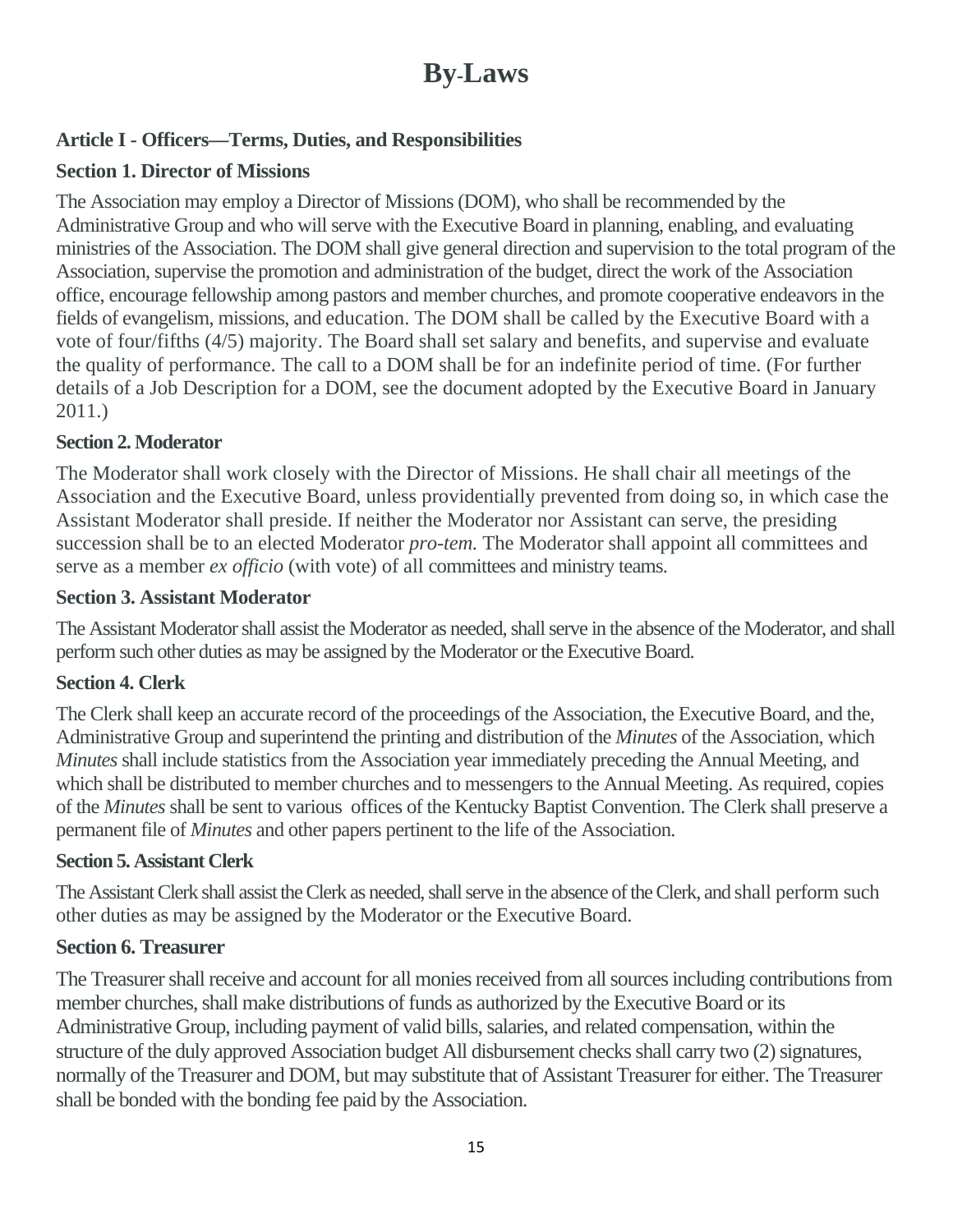## **Section 7. Assistant Treasurer**

The Assistant Treasurer shall assist the Treasurer as needed, shall serve in the absence of the Treasurer; and shall perform such other duties as may be assigned by the Moderator or the Executive Board.

## **Section 8. Terms**

The term of office for Association Officers, Executive Board members, and Administrative Group members shall be for one (1) year or until their successors have been selected and qualified. The Moderator may succeed to a second year, but shall be limited to a term of two consecutive years, and shall vacate the office for at least one year before again being eligible election as Moderator.

## **Section 9. Auditor**

An Auditor shall be secured by the Executive Board to audit the Treasurer's books and attest to his annual report. Any auditing expense shall be paid the Association.

## **Section 10. Vacancies**

Vacancies in officer positions occurring between meetings of the Association may be filled by the Executive Board.

## **Article II – Program Design**

## **Section 1. Administrative Group**

**Part 1.** The Administrative Group shall be composed of the Association Officers and Directors of Ministry Teams, shall serve a term of one (1) year, and be eligible to succeed themselves in office.

**Part 2.** The Administrative Group, acting for the Executive Board, and in conjunction with the DOM, shall be responsible for guiding the structure for planning, developing, and promoting programs of ministries and activities for the ensuing year in all phases of church work, and shall report to the Executive Board on progress of these programs at each regular meeting of the Board.

## **Section 2. Ministry Programs Structure**

**Part 1.** Various Ministry Programs may be established by the

Association to provide emphasis on significant aspects of ministry relevant to the Association and/or its member churches. Between meetings of the Association, the Executive Board is authorized to add other Programs that may be needed, and to elect their Directors.

**Part 2.** A Director for each Ministry Program shall be elected at the Annual Meeting upon nomination by the Executive Group. The term of service for the Directors shall be one (1) year, and they shall be eligible to succeed themselves.

**Part 3.** Ministry teams, always including the WMU and Baptist Men, may be created for the Ministry Programs for planning, promoting, and directing activities that will enhance carrying out the Great Commission through the respective Programs.

**Part 4.** Members of Ministry Teams shall be elected at the Annual Meeting upon nomination of the Executive Group. After the initial creation of a Ministry Team, the term of service for Team members shall be for three (3) years, with approximately one-third (1/3) of the members rotating off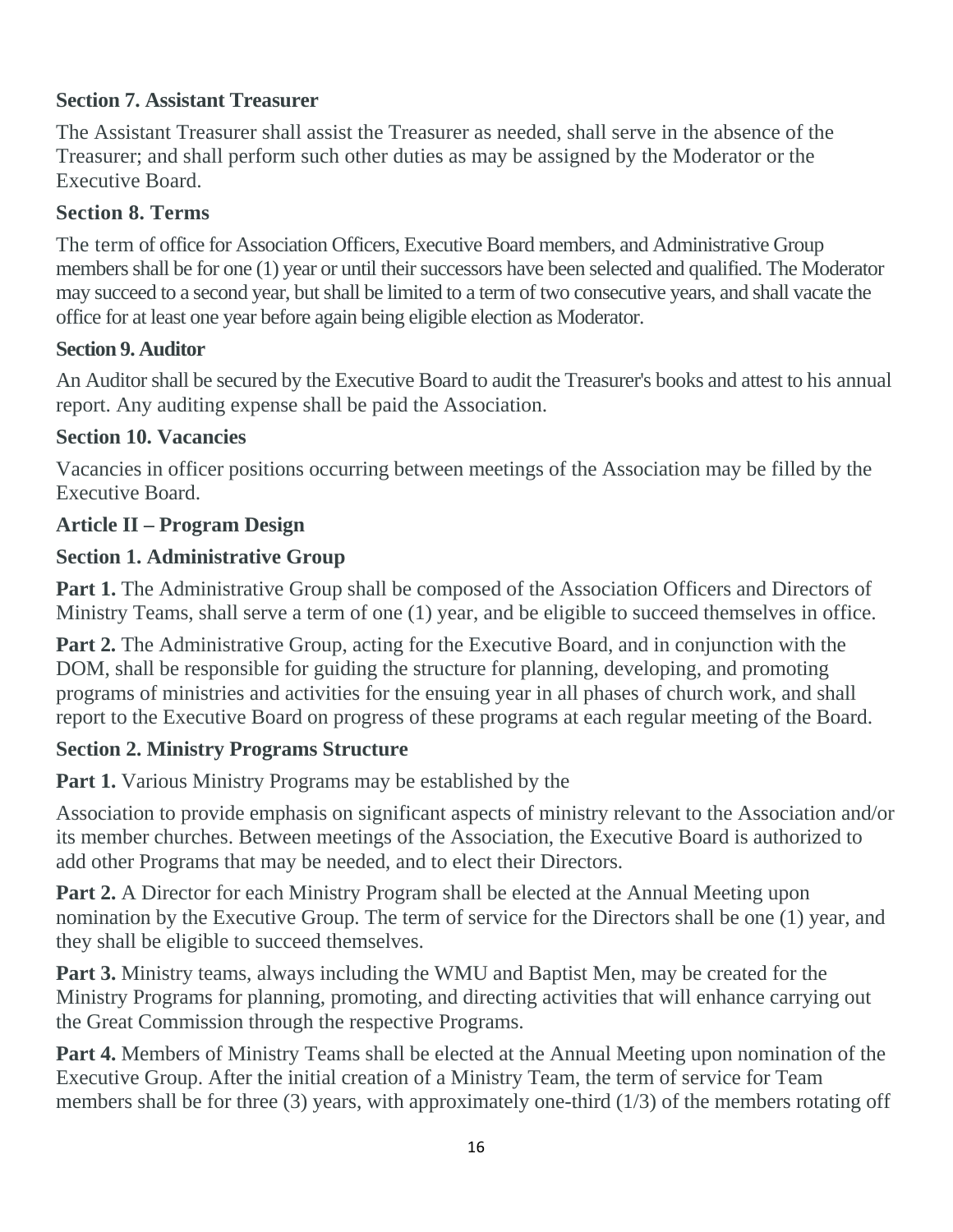each year. Members shall be eligible to succeed themselves for a second three-year term, but must vacate service on that Team for a period of at least one (1) year before again serving beyond six (6) consecutive years.

## **III – Committees**

## **Section 1. Program Committee**

A Program Committee of five (5) members shall be appointed for planning the program of the Annual Meeting, selecting program participants, and determining the time(s) and place(s) for the Annual Meeting, submitting same on a timely basis to the Executive Board for final approval.

## **Section 2. Budget and Finance Committee**

The Administrative Group, in conjunction with the DOM, shall serve as the Budget and Finance Committee for the Association, shall prepare a proposed budget for the ensuing year to be presented to the Executive Board for approval and subsequent approval by the membership at the Annual Meeting, shall act for the Executive Board for budget control, and, between board meetings, approve necessary disbursements.

## **Section 3. Other Committees**

Other committees may be created, utilized, and dismissed as any situation requiring such attention may occur. Unless otherwise directed by the Executive Board, all committee members shall be appointed by the Moderator.

## **IV – Amendments**

These By-Laws may amended, altered, and/or updated upon a four-fifths (4/5) vote of Messengers present and voting at any meeting of the Association, or upon a majority vote of the Executive Board voting at any meeting of the Board provided that notice of the proposed change(s) has been given to member churches at least sixty (60) days prior to the meeting at which the vote is to be taken.

(These By-Laws were adopted September 11, 2012)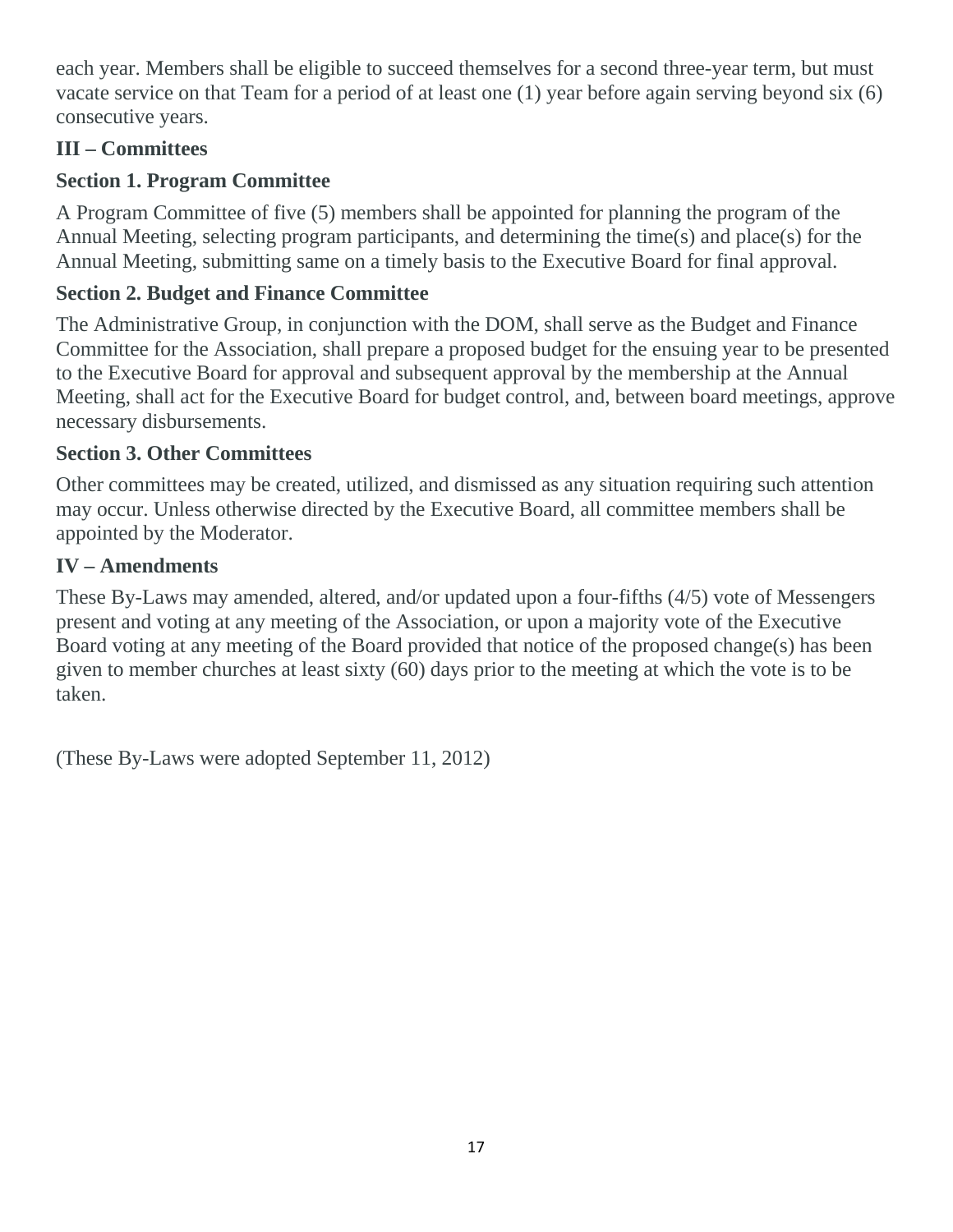## **Order of Business**

**Taylor County Baptist Association Fifty-Fifth Annual Meeting** 

**Pitman Valley Baptist Church September 10, 2012, 7:00 PM** 

<span id="page-17-0"></span>Call to Order **Moderator**, Bro. Kyle Franklin Pastor, Mt. Roberts Baptist Church

Welcome, Scripture, and Prayer Bro. Danny Nelson Pastor, Pitman Valley Baptist Church Adoption of Program Mrs. Brenda Patton, Clerk

Pastor, Friendship Baptist Church

Benediction

#### **South Campbellsville Baptist Church September 11, 2012, 4:00 and 7:00 PM**

#### 4:00 PM

Call to Order Bro. Kyle Franklin Hymn

#### Reports

Baptist Campus Ministry Bro. Ed Pavy Lighthouse Counseling Dr. Scott Wiggington Russia Mission Dr. Jerry Kibbons Sunday School Bro. L. T. Roy Discipleship/Stewardship Bro. Don Green KBC Mission Board Bro. Jamie Bennett Mission Trip Scholarships **Bro. Michael Goodwin** 4:45 PM Time, Place, and Preacher Committee Report Budget Committee Report Miscellaneous Business Special Music Message Bro. Landon Hadley

Welcome, Scripture, and Prayer Bro. Shaun Caudill Pastor, South Campbellsville Baptist Church

Pastor, Palestine Baptist Church

Hymn

Election of Officers and Directors Appointment of Resolutions and Bro. Kyle Franklin Time, Place, and Preacher Committees Treasurer's Report **Bro.** David Gaddie **Bro.** David Gaddie Auditor's Report Bro. Brian Wise In Memorium Mrs. Bonnie Langlois Congregational Hymns Annual Sermon Bro. Andy Woods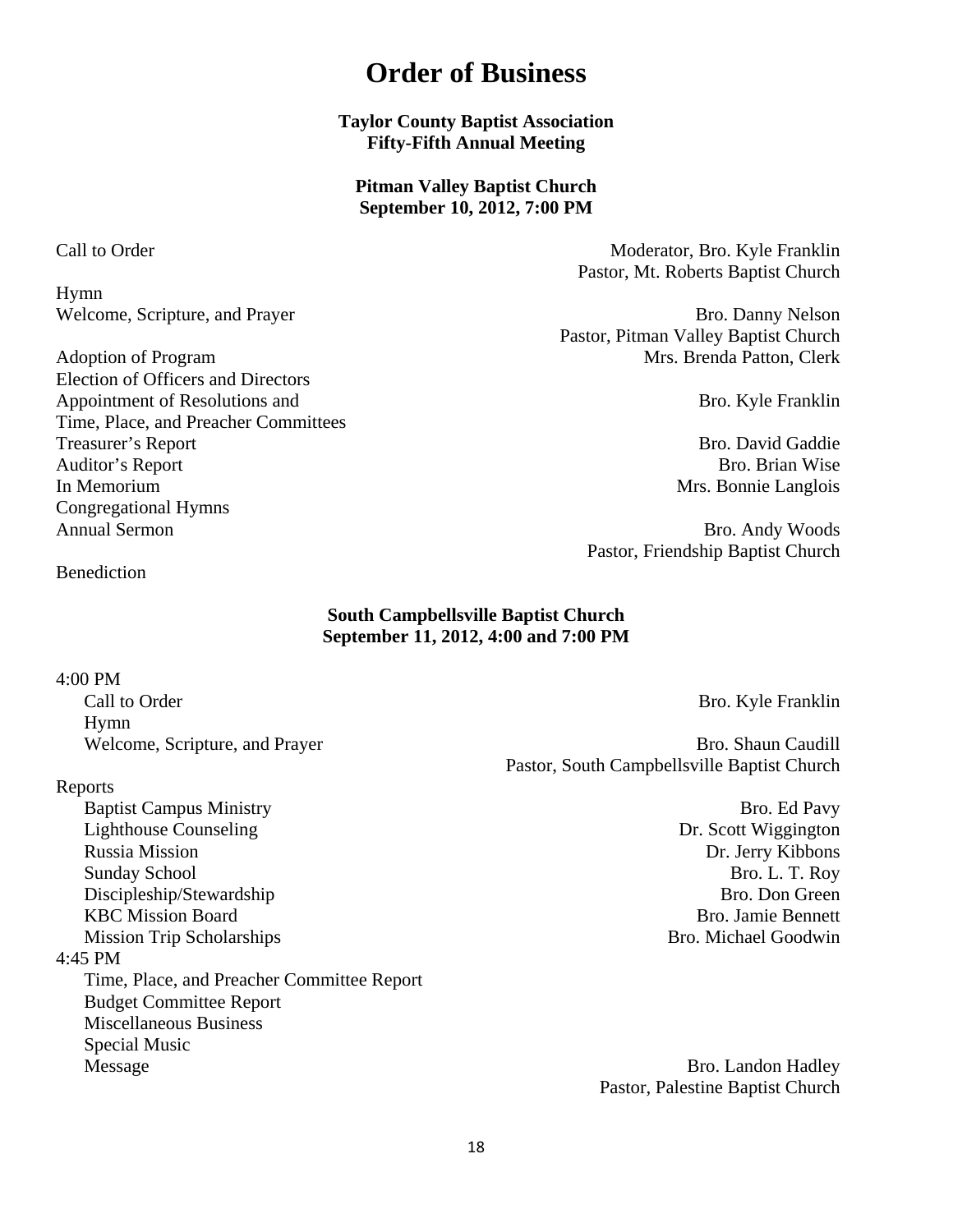<span id="page-18-0"></span>

| 5:45 PM                                                            |                    |
|--------------------------------------------------------------------|--------------------|
| <b>Benediction and Meal Blessing</b>                               |                    |
| 7:00 PM                                                            |                    |
| Call to Order                                                      | Bro. Kyle Franklin |
| Hymn                                                               |                    |
| Scripture and Prayer                                               |                    |
| <b>Recognition of Visitors</b>                                     |                    |
| $7:10 \text{ PM}$                                                  |                    |
| <b>Resolutions Committee Report</b>                                |                    |
| $7:20$ PM                                                          |                    |
| Director of Missions                                               | Bro. Bob Langlois  |
| 7:35 PM                                                            |                    |
| Message                                                            | Bro. Barry Allen   |
| President and Chief Executive Officer, Kentucky Baptist Foundation |                    |
| Introduction of Associational Officers                             | Bro. Bob Langlois  |
| <b>Benediction</b>                                                 |                    |
| Adjournment                                                        |                    |
|                                                                    |                    |

## **Proceedings**

#### **September 10, 2012**

#### **Session 1 — Pitman Valley Baptist Church**

Moderator Kyle Franklin called the fifty-fifth annual session of the Taylor County Association of Kentucky Baptist to order at 7:00 P.M.

Peggy Hardy was Pianist and Terry Dooley led the singing in the singing of "At Calvary".

Pitman Valley Pastor Bro Danny Newton welcomed those present, read Matthew 5:1-12 and led in prayer.

Moderator Kyle Franklin expressed appreciation to Pitman Valley Baptist Church for hosting the meeting.

Clerk Brenda Patton made a motion that the program for the fifty fifth annual meeting be adopted as printed with any subsequent changes that may need to be made.

Clerk Brenda Patton did the roll call of churches. Eighteen of the twenty three churches in the association were represented. He then moved that all the presently registered messengers as well as those who would register later be seated as messengers at this session and the later sessions of this fifty-fifth fall meeting. L. T. Roy seconded the motion. Motion carried.

There was then an election of officers. Moderator Kyle Franklin told that he would step down from his position and requested suggestions from the floor. Al Hardy was nominated by Good Hope Baptist. David Gaddie made a motion that nominations cease and that Al Hardy be elected by acclamation. Mark Shreve seconded the motion. Motion carried.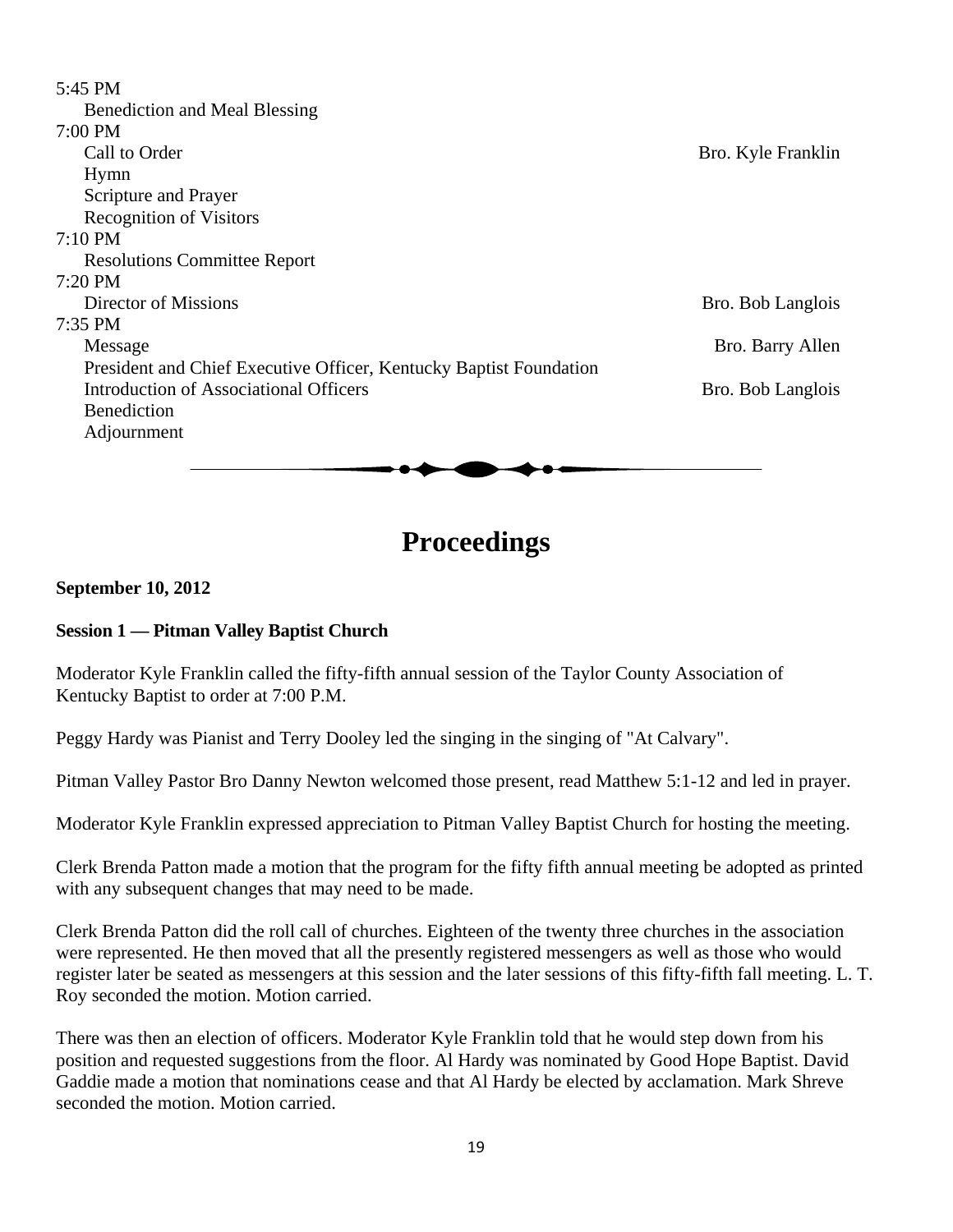Vice Moderator is John Smith and he is willing to serve in that position again if elected. Al Hardy nominated John Smith as Vice Moderator. There was a second by Bro. Tommy Motion carried.

The current Clerk is Brenda Patton and she is willing to serve in this position for another term. Lanny Newton made a motion to nominate Brenda Patton as Clerk, seconded by Bro. Jones of Friendship. Motion carried.

Assistant Clerk is Michael Goodwin, he too is willing to serve in this position again. David Gaddie made a motion that he be elected by acclamation. Motion was seconded and carried.

David Gaddie is currently Treasurer. Al Hardy made a motion that David Gaddie be elected by acclamation. John Smith seconded motion. Motion carried.

Assistant Treasurer is Dave Walters. Bro. Jones made a motion that Dave Walters be elected by acclamation. Motion carried.

Team Directors are as follows:

| <b>Sunday School Director</b><br><b>VBS</b> Director | Bro. L.T. Roy Susan<br>Crowder Don Green |
|------------------------------------------------------|------------------------------------------|
| Discipleship Training                                | Sharon Wayne Michael                     |
| <b>WMU Director</b>                                  | Goodwin Jerry Kibbons                    |

Mission Trip Scholarships Russia Mission

David Gaddie made a motion to elect each of these in their current position. John Smith seconded the motion. Motion carried.

Al Hardy made a motion that the position of Team Directors for Baptist Men, Youth Ministry and Children Ministry be filled by the Executive Board. The motion was seconded by Bro. Jones. Motion carried.

There was appointment of the Resolution Committee who was John Chowning, Shaun Caudill and Jamie Bennett.

Also appointment of the Time, Place and Preacher Committee with the member being John Batcher, Greg Tungate and Darrell Hunt.

The Treasurer Report was presented by David Gaddie who moved that the same be adopted. Second to the motion by John Smith. Motion carried to accept the treasurer report.

It was announced that all the churches of Taylor County Baptist Association participated in giving to the association.

The auditor's report was presented by Brian Wise. He announced that he had examined the financial reports and was in agreement with the balance of July 31, 2012 of \$26,185.36. The report was accepted.

The In Memorium was presented by Bonnie Langlois. Bro. Al Hardy had prayer remembering these that have been lost in the past year.

The annual sermon was presented by Bro. Andy Woods, Pastor or Friendship Baptist Church. His sermon was entitled, "Am I Listening to Jesus". Bible passage was from Acts 1:12-21.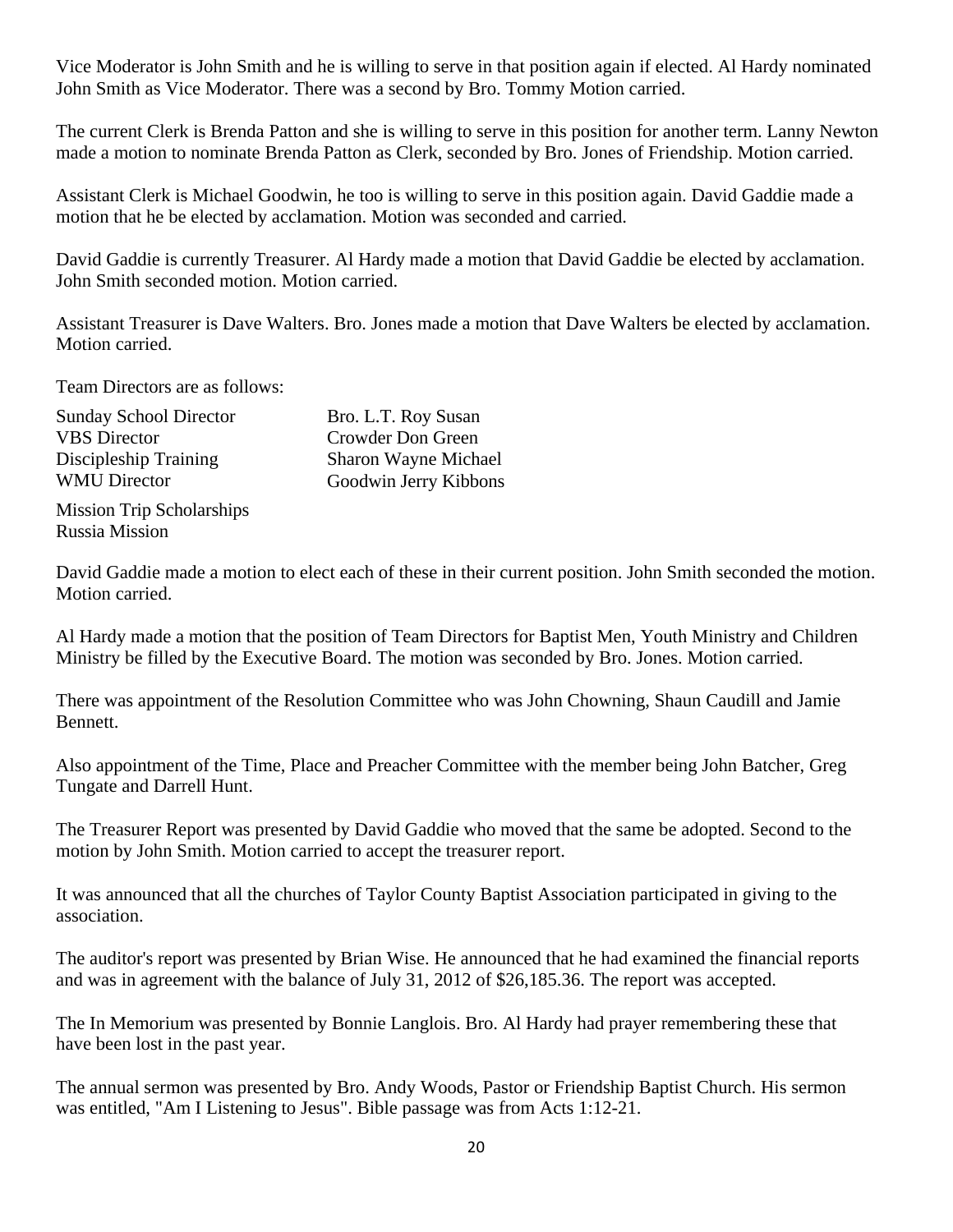The meeting was recessed until Tuesday, September 11, 2012 at 4:00 P.M. at South Campbellsville Baptist Church. John Batcher closed in prayer.

### **Session 2 (Afternoon)--South Campbellsville Baptist Church**

Moderator Kyle Franklin called the afternoon session of the second session of the fifty-fifth annual session of the Taylor County Association of Kentucky Baptists to order at 4:00 P.M. The Moderator thanked Pitman Valley Baptist Church and South Campbellsville Baptist Church for hosting this annual meeting.

South Campbellsville Music Director Josh Hensley and his wife Heather led the congregation in a couple of songs. Rev. Shaun Caudill, Pastor of South Campbellsville Baptist Church welcomed those present, read 1 Corinthians 1:18 and following and led in prayer.

Team reports were given.

Baptist Campus Ministry report was not given. Bro. Ed Pavy was not present.

Lighthouse Counseling report was presented by Dr. Scott Wigginton. He told that September 23, 2012 has been designated as student preacher day in Taylor County Baptist Churches. He also announced that there would soon be a female counselor coming on board to be in Campbellsville one day per week. There was no opposition and this report was accepted.

Russia Ministry was presented by David Gaddie in the absence of Dr. Jerry Kibbons who was not feeling well. David had a training booklet that had been designed by Nickolai Syrovatko in Russian. There was no opposition and this report was accepted.

Sunday School report was presented by L. T. Roy. In the Taylor County Baptist Association there are around 3,000 enrolled in Sunday School with an approximate average attendance of 2,000. There was no opposition and this report was accepted.

Bro. Don Green was not available to present the Discipleship/Stewardship report.

The KBC Mission Board Report was present by Bro. Jamie Bennett. There was no opposition and the report was accepted.

Mission Trip Scholarship report was given by Bro. Michael Goodwin. The team awarded 3 scholarships this year for trips to Honduras, East Asia and Florida. The scholarships totaled \$1,500.00. There was no opposition and this report was accepted.

Bro. Hernandez was unable to attend the meeting.

Bro. Ted Taylor gave a report on Operation Christmas Child. The freshman class of Campbellsville University put together 1,100 shoeboxes in 2011. The Baptist Churches of Taylor County put together 2,200 boxes in 2011. The report was accepted with no objections.

Time, Place and Preacher Committee report was presented by Bro. John Batcher. Acton Baptist Church and Good Hope Baptist Church have agreed to host the 2013 Association meeting on September 9 and 10, 2013, respectively. Rev. Paul Pike agreed to preach the annual sermon.

With no objections the report was accepted.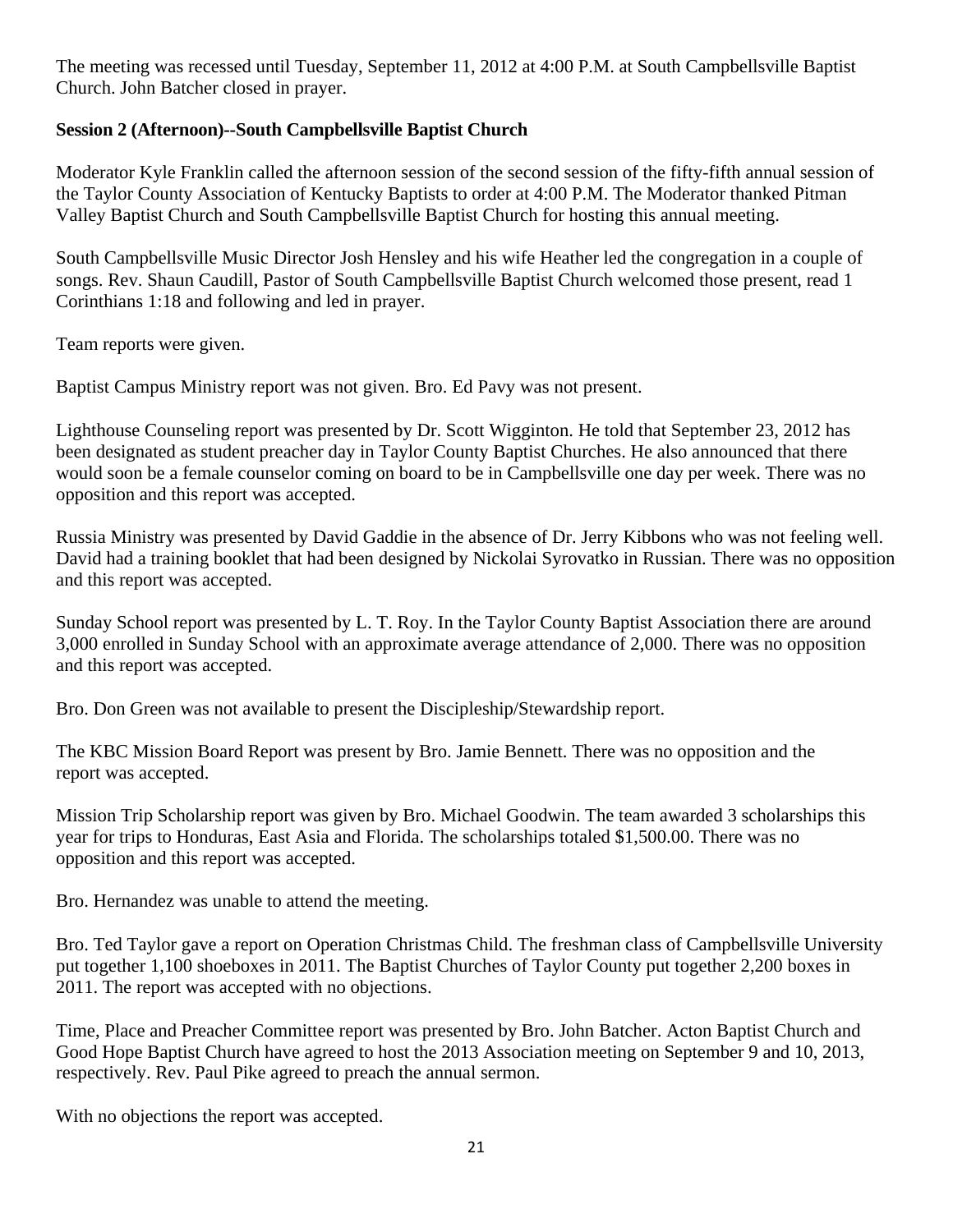The Budget Committee Report to present the proposed budget for 2012-2013 was presented by Bro. Dave Walters. There was no objection to the report and it was accepted.

Moderator Kyle Franklin opened the floor for miscellaneous business.

David Gaddie made a motion that Bonnie Langlois be the part time secretary for the Taylor County Baptist Association on an as needed basis. This will include preparing minutes of the 2012 annual meeting. She will be paid \$10.00 per hour. Dave Walters seconded the motion. Motion carried.

David Gaddie made a motion that beginning with the minutes of the 2011 associational meeting that those minutes be made available on internet to avoid the cost of printing. If anyone does not have internet available a printed copy can be provided. Al Hardy seconded the motion. Motion carried.

David Gaddie announced that he had scanned the minutes from 1958 thru 2010 and they are available on internet at www.tcbaonline.com

The Constitution and By Laws committee presented the Constitution, By-Laws and changes. Committee member Randy Davenport made a motion to accept the Constitution and By Laws as presented. Motion carried.

Rev. Landon Hadley, Pastor of Palestine Baptist Church delivered the message. His passage was from John 3:16; Luke 19:10; 2 Peter 3:9 and Revelation 22:17.

The meeting was adjourned for a recess and meal provided by South Campbellsville Baptist Church. Bro. Michael Goodwin closed in prayer and blessed the meal.

### **Session 3 (Evening) — South Campbellsville Baptist Church**

Moderator Kyle Franklin called the evening session of the second session of the fifty-fifth annual session of the Taylor County Association of Kentucky Baptist to order at 7:00 P.M. and extended appreciation to South Campbellsville Baptist Church for the meal they served.

Josh and Heather Hensley led the congregation in two songs.

Bro. John Batcher read scripture from Philippians 3:10-14 and led in prayer. Visitors were recognized.

Rev. Jamie Bennett brought the Resolutions Committee Report and moved for its approval. This report was approved.

Director of Missions, Bro. Bob Langlois presented plaques to Campbellsville Baptist Church for their giving to the Cooperative Program. Also, a plaque was presented to Friendship Baptist Church for their Per Capita giving to the Cooperative Program.

Bro. Langlois read from Jeremiah 29:11 and told of some of the things that had been done during 2011 such as participation in the Jay Louder Rally in which over 50 first time decisions were made, the VBS Clinic, the  $4<sup>th</sup>$  of July booth. He also shared that there was a listing of videos, DVD, books and other supplies available in the associational office.

September 27-28 will be the Transformation Summit at Campbellsville University.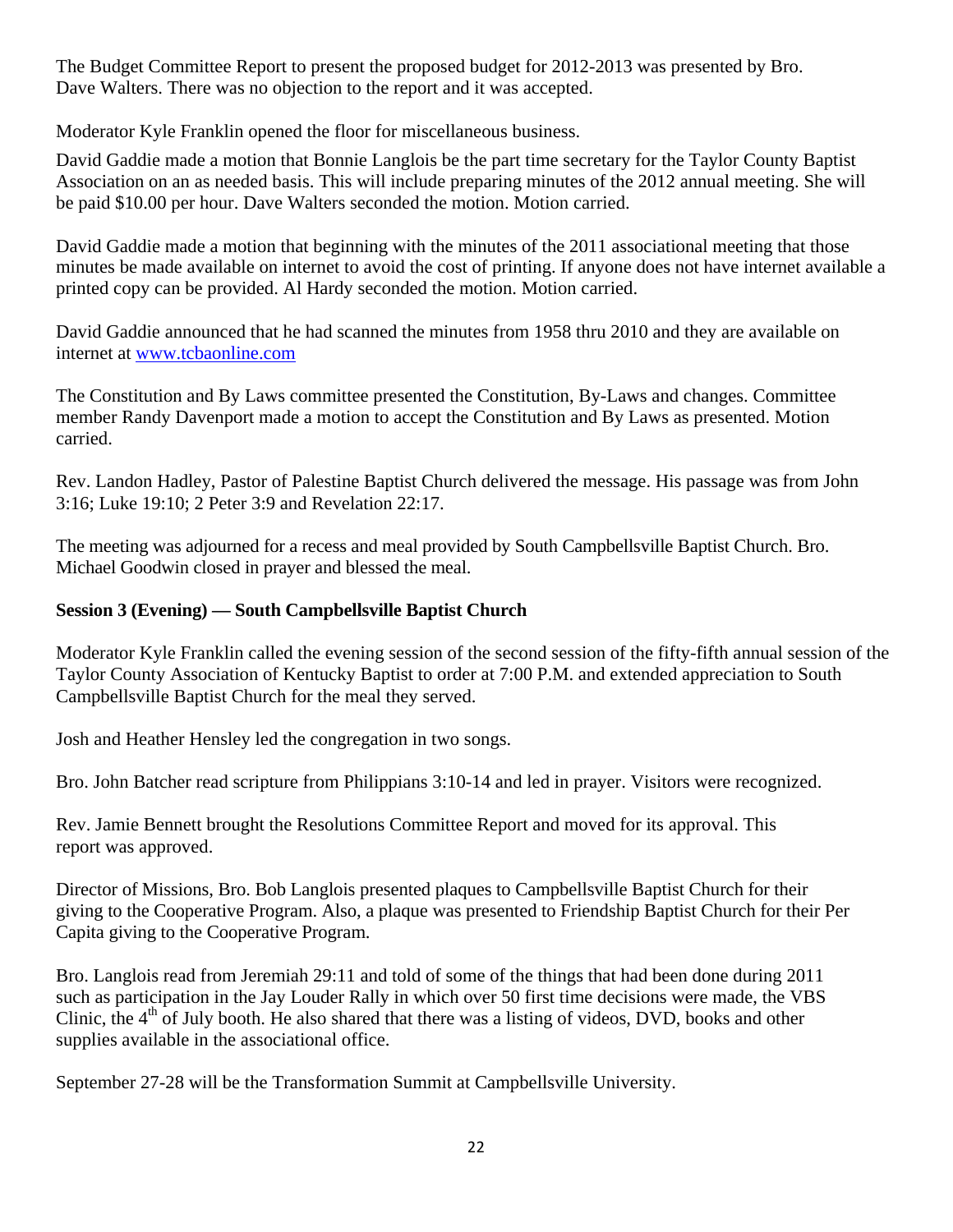<span id="page-22-0"></span>There will be a Pastor/Director breakfast and prayer time held at Salem Baptist Church on September 18, 2012.

March 2013 there will be a meeting with Jay Louder to consider having a revival campaign in Taylor County.

Bro. Barry Allen, President and CEO of Kentucky Baptist Foundation spoke with his Bible passage being from Matthew 4 and Matthew 28.

Bro. Bob Langlois introduced the 2012-2013 Associational Officers:

| Al Hardy             | Moderator                  |
|----------------------|----------------------------|
| John Smith           | Vice Moderator             |
| David Gaddie         | Treasurer                  |
| Dave Walter          | <b>Assistant Treasurer</b> |
| <b>Brenda Patton</b> | Clerk                      |
| Michael Goodwin      | <b>Assistant Clerk</b>     |

Bro. L. T. Roy made a motion to adjourn. Mike Forbis seconded the motion.

Rev. Hedrick closed in prayer.

Brenda Patton TCBA Clerk



## **Historical Events of Churches 2011-2012**

#### **Campbellsville**

New sound system and successful capital campaign to raise funds to update media ministry Small groups meet throughout the week at different times to reach church and unchurched Women's events throughout year – made quilts, raised money, college in home Bible study, Gathering Grounds Family Easter Egg Hunt at places around the community Eats and Treats, Family worship services at Christmas and end of year In His Grip Golf Tournament – Men's events throughout the year

 Youth – SOE Day, Mission work at Raye Street, Mission Trip to Pontiac, MI Upward Basketball & Cheerleading, Summer basketball camp, VMP softball leagues New Website

#### **Elk Horn**

Installed lights in parking lot over the playground Collected donations to purchase the Eli Gingrich family a used van Installed new flooring in basement of Education building 3<sup>rd</sup> Annual Youth Explosion (Aug 26, 27, 28) Purchased 50 new chairs for Worship and Activity Center Started Parking Lot Ministry Built enclosed building to store dumpster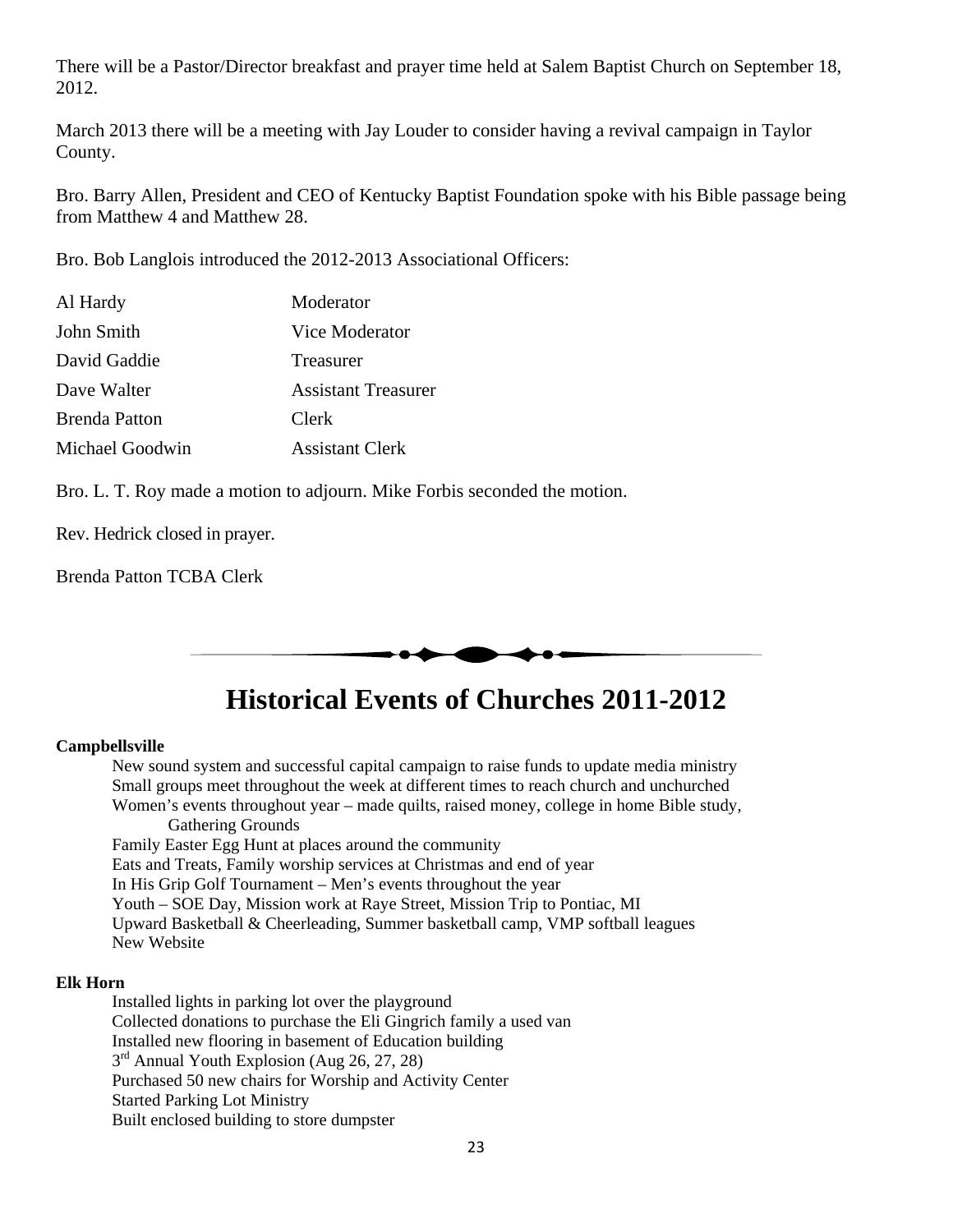Built addition onto Worship and Activity building for storage Talent Night at EHBC on October 24<sup>th</sup> Joint Thanksgiving Dinner and Service with Elk Horn Methodist and South Campbellsville Baptist churches with over 300 in attendance Helped 80 families with Thanksgiving Baskets Annual Community Christmas Dinner on Dec.  $24<sup>th</sup>$ , serving over 100 people  $4<sup>th</sup>$  Annual Marriage Retreat – February 24, 25, 2012 at Lake Cumberland State Park Lifeline Screen Host, February 9, 2012 Youth Fund Raiser "Spaghetti Dinner" Valentine's Banquet – February 11, 2012 Purchased another 50 chairs for Sunday School Rooms March Madness leading up to "Sacrifice Sunday" on April  $1<sup>st</sup>$ , raised \$40,000.00 Bro. Brian preached at Youth Revival in Greensburg on March 17& 18, 2012 Mission group traveled to West Liberty, KY to assist tornado victims and take donated supplies Added benches to playground area Courageous Men Studies and Movie Youth Mission Trip to Dauphin Island, AL., July 13-21, 2012 (49 Youth and Chaperones) Open new parking lot that added 50 new parking spaces Senior Adults went to Kentucky State Fair on August 23rd Senior Adults took a trip to E-town to eat and then to see Christmas lights in Freeman Park

#### **Friendship**

Ground Breaking July 11, 2012 for new addition

#### **Lowell Avenue**

Neighborhood Ministry – One Hill, One Home, One Heart Happy Hearts Ministry – Senior Adults

#### **Saloma**

Supported Campbellsville Hispanic Baptist Church Participated in nursing home ministry Participated in Audience 1 Sports Camp and Hillcrest Baptist Camp Increased Cooperative Program giving 10% Coordinated weekly services at Green River Lake State Park Supported mission trips to Peru and Haiti Involved in ministries with African American churches Supported a number of community based missions and ministries Raised funds for eighth water well in Zambia Held a successful Vacation Bible School Hosted several mission emphases for Gideon's, CMA, Zambia missions, Operation Christmas Child, Food Pantry, World Hunger, and Compassion International.

Involved children and youth in several mission projects including the National Children Mission Day

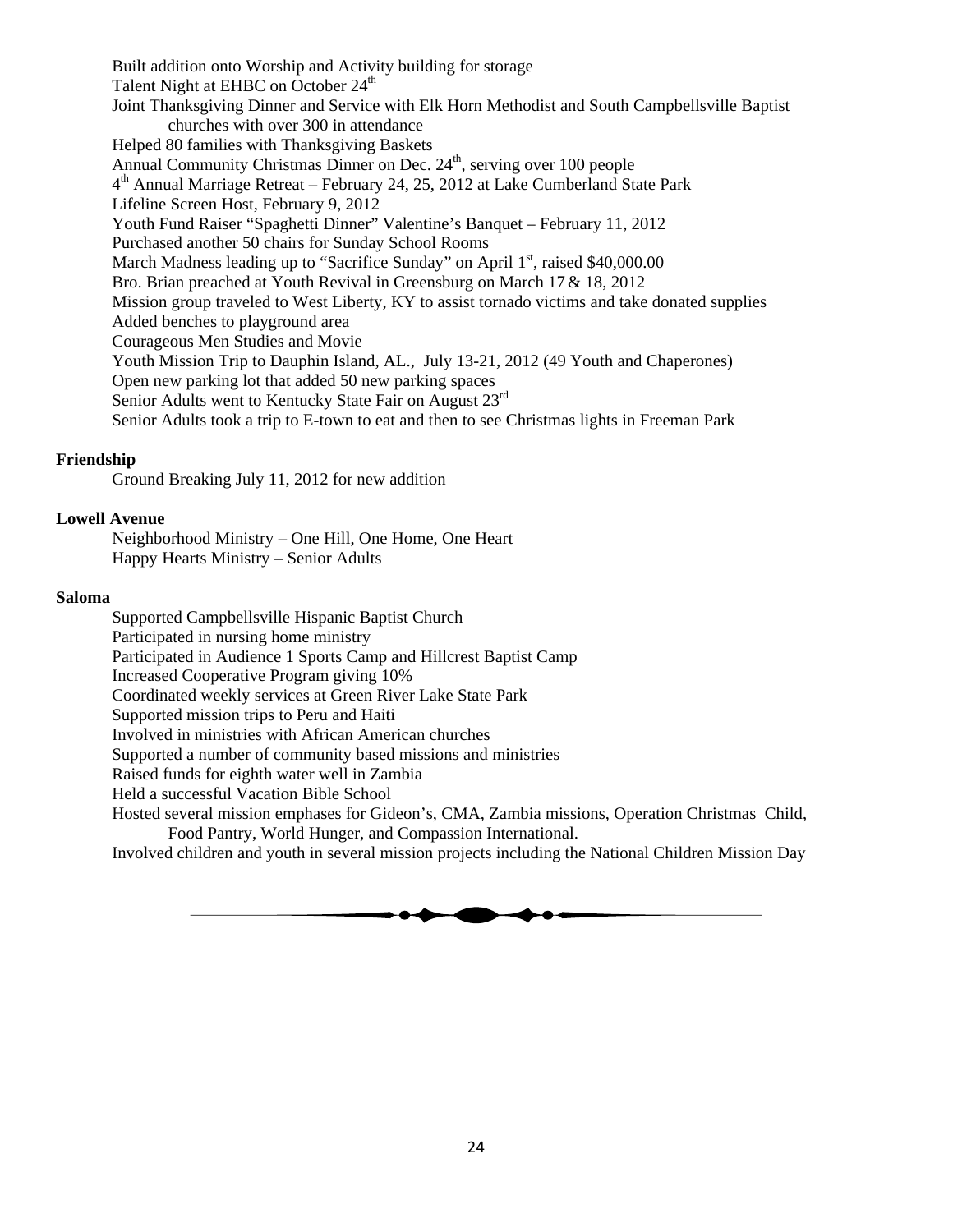# **In Memoriam**

<span id="page-24-0"></span>

| George Pike            |                                                                               |                       |
|------------------------|-------------------------------------------------------------------------------|-----------------------|
|                        |                                                                               |                       |
|                        |                                                                               |                       |
| Leona Davis            | <b>Ethel Ford</b>                                                             | Jesse Kincheloe       |
| <b>Elizabeth Hayes</b> | Ken McDonald                                                                  | <b>James Philpott</b> |
|                        |                                                                               |                       |
|                        |                                                                               |                       |
| Mary Cleo Candelaria   |                                                                               |                       |
|                        |                                                                               |                       |
|                        | Wanda Stone                                                                   |                       |
|                        |                                                                               |                       |
| Diane Ferguson         |                                                                               |                       |
|                        |                                                                               |                       |
|                        |                                                                               |                       |
|                        |                                                                               |                       |
|                        |                                                                               |                       |
|                        |                                                                               |                       |
| <b>Richard Russell</b> | W.L. Stewart                                                                  | Dansy Willis          |
|                        |                                                                               |                       |
|                        |                                                                               |                       |
|                        |                                                                               |                       |
| <b>Mattie Noel</b>     | <b>Edith Marples</b>                                                          | Marie Holmes          |
|                        |                                                                               |                       |
|                        |                                                                               |                       |
| *Billy Reese           | Donald Dudgeon                                                                | <b>Hazel Wise</b>     |
|                        |                                                                               |                       |
|                        |                                                                               |                       |
|                        |                                                                               |                       |
| Leola Moss             |                                                                               |                       |
|                        |                                                                               |                       |
| Gene Hunt              |                                                                               |                       |
|                        |                                                                               |                       |
|                        | <b>Helen Rose Walls</b>                                                       | Mark Dulworth         |
|                        |                                                                               |                       |
|                        |                                                                               |                       |
|                        |                                                                               |                       |
|                        | Louise Dicken                                                                 |                       |
|                        |                                                                               |                       |
|                        |                                                                               |                       |
|                        |                                                                               |                       |
| *Richard Durham        |                                                                               |                       |
|                        | <b>Ernest Wise</b><br><b>Betty Jo Silas</b><br>Janice Muncie<br>Jimmy Kendall | *Lynwood "Sonny" Cave |

\*Deacon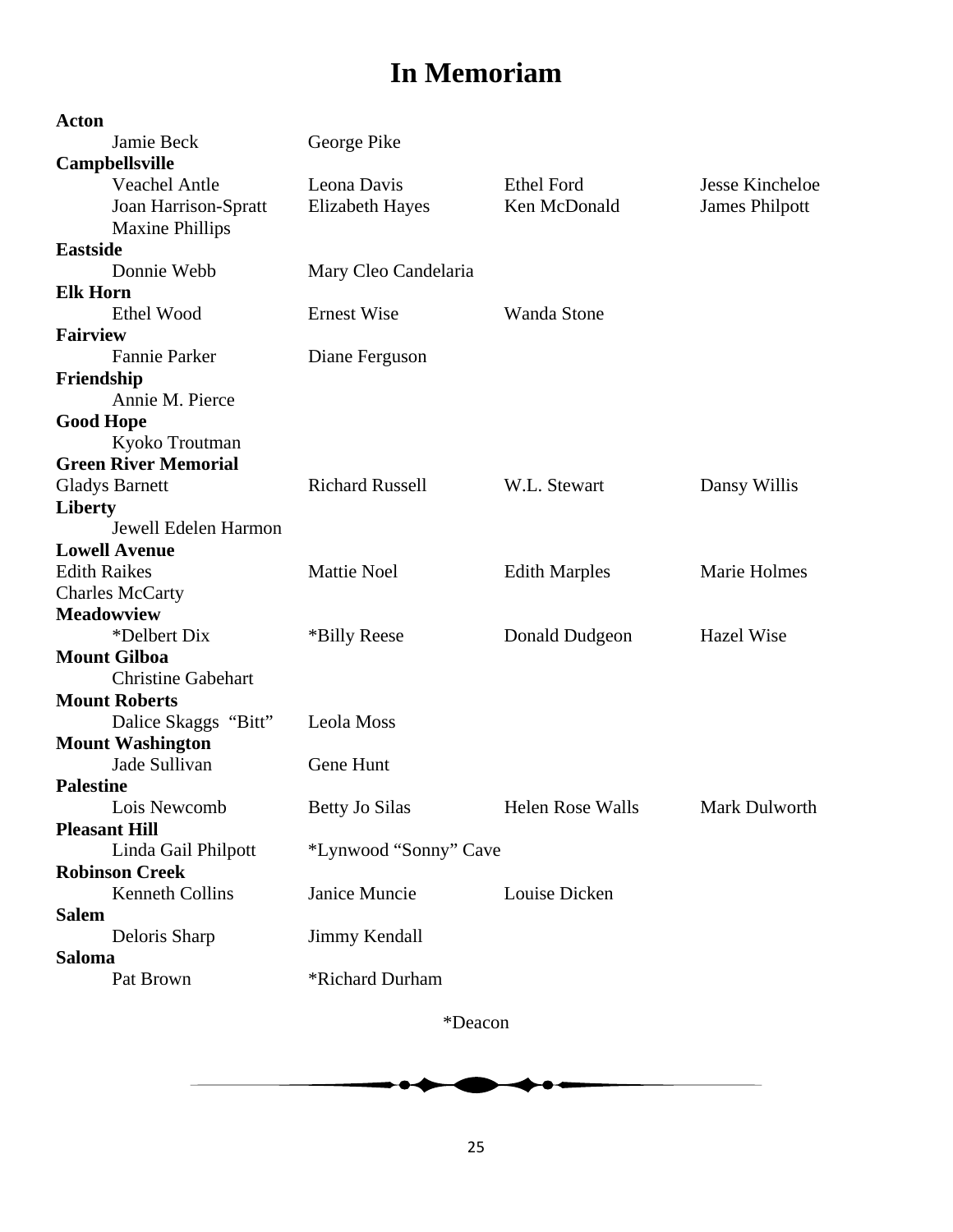## <span id="page-25-0"></span>**GENERAL FUND EXPENDITURES**

| <b>Spiritual Growth</b>                  |             |
|------------------------------------------|-------------|
| <b>Sunday School</b>                     | \$178.05    |
| <b>Leadership Growth</b>                 |             |
| <b>Leadership Growth Activities</b>      | \$42.00     |
| <b>Counseling for Church Staff</b>       | \$1,900.00  |
| <b>Kingdom Growth</b>                    |             |
| Evangelism                               | \$707.07    |
| <b>WMU</b>                               | \$197.00    |
| <b>Mission Projects</b>                  |             |
| <b>On-Mission Support</b>                | \$1,500.00  |
| <b>Russia Missions</b>                   | \$4,800.00  |
| <b>Crisis Pregnancy Center</b>           | \$500.00    |
| <b>Christian Women's Job Corps</b>       | \$500.00    |
| <b>Campus Ministries</b>                 | \$200.00    |
| <b>Hispanic Ministry</b>                 | \$10,000.00 |
| Hispanic Ministry (Clemente Hernandez)   | \$3,000.00  |
| <b>Administrative Team</b>               |             |
| <b>Annual Minutes</b>                    | \$1,534.00  |
| <b>Bonding Fee</b>                       | \$91.62     |
| Miscellaneous                            | \$120.00    |
| <b>Office</b>                            |             |
| <b>Office Supplies</b>                   | \$254.50    |
| Postage                                  | \$234.61    |
| Telephone                                | \$625.61    |
| Internet                                 | \$463.32    |
| <b>Utilities</b>                         | \$600.00    |
| <b>Western Recorder</b>                  | \$315.00    |
| <b>PERSONNEL</b>                         |             |
| <b>Secretary</b>                         |             |
| Salary                                   | \$57.02     |
| <b>FICA</b>                              | \$28.92     |
| <b>Director of Missions Compensation</b> |             |
| Salary                                   | \$8,707.19  |
| <b>Housing Allowance</b>                 | \$5,628.31  |
| <b>Protection Coverage</b>               |             |
| Annuity                                  | \$1,200.00  |
| <b>Travel and Ministry</b>               |             |
| Travel/Ministry/Convention Expense       | \$1,104.43  |
| <b>TOTAL EXPENDITURES</b>                | \$44,488.65 |
| <b>Offerings and Other Receipts</b>      |             |
| Churches-Undesignated Gifts              | \$42,204.48 |
| <b>Hispanic Ministry</b>                 | \$4,936.00  |
| <b>Russia Mission</b>                    | \$1,516.00  |
| <b>Food Pantry</b>                       | \$20.00     |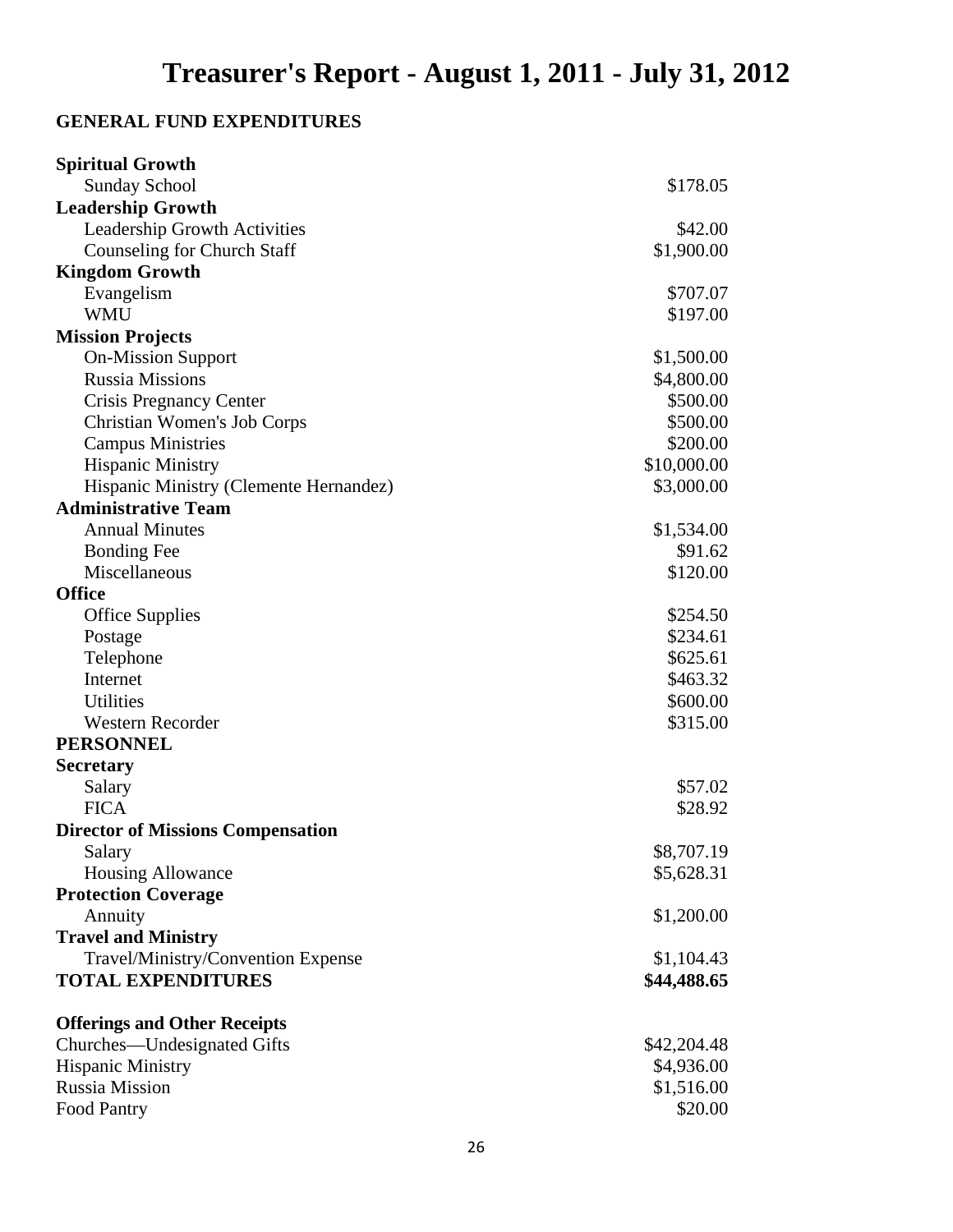| Designated-Minutes             | \$200.00        |
|--------------------------------|-----------------|
| <b>Interest on NOW Account</b> | \$50.74         |
| Kentucky WMU                   | \$500.00        |
| <b>Begining Balance</b>        | \$14,773.75     |
| <b>Total Receipts</b>          | \$49,427.22     |
| Expenditures                   | $(\$44,488.65)$ |
| <b>Ending Balance</b>          | \$19,712.32     |
| <b>CHURCH CONTRIBUTIONS</b>    |                 |
| <b>Acton</b>                   |                 |
| <b>Associational Missions</b>  | \$386.77        |
| Campbellsville                 |                 |
| <b>Associational Missions</b>  | \$6,000.00      |
| <b>Russia Missions</b>         | \$146.00        |
| <b>Eastside</b>                |                 |
| <b>Associational Missions</b>  | \$92.04         |
| <b>Elk Horn</b>                |                 |
| <b>Associational Missions</b>  | \$1,200.00      |
| <b>Fairview</b>                |                 |
| <b>Associational Missions</b>  | \$1,584.13      |
| <b>Russia Missions</b>         | \$120.00        |
| Friendship                     |                 |
| <b>Associational Missions</b>  | \$2,053.01      |
| <b>Good Hope</b>               |                 |
| <b>Associational Missions</b>  | \$1,993.23      |
| <b>Green River Memorial</b>    |                 |
| <b>Associational Missions</b>  | \$3,727.86      |
| <b>Hispanic Missions</b>       | \$285.00        |
| <b>Liberty</b>                 |                 |
| <b>Associational Missions</b>  | \$1,584.32      |
| <b>Lowell Avenue</b>           |                 |
| <b>Associational Missions</b>  | \$1,415.07      |
| <b>Meadowview</b>              |                 |
| <b>Associational Missions</b>  | \$1,790.37      |
| Mt. Gilboa                     |                 |
| <b>Associational Missions</b>  | \$500.00        |
| <b>Hispanic Missions</b>       | \$450.00        |
| <b>Russia Missions</b>         | \$300.00        |
| Mt. Roberts                    |                 |
| <b>Associational Missions</b>  | \$1,661.57      |
|                                |                 |
| Mt. Washington                 |                 |
| <b>Associational Missions</b>  | \$1,200.00      |
| <b>Hispanic Missions</b>       | \$200.00        |
| <b>Palestine</b>               |                 |
| <b>Associational Missions</b>  | \$1,174.19      |
| <b>Pitman Valley</b>           |                 |
| <b>Associational Missions</b>  | \$240.00        |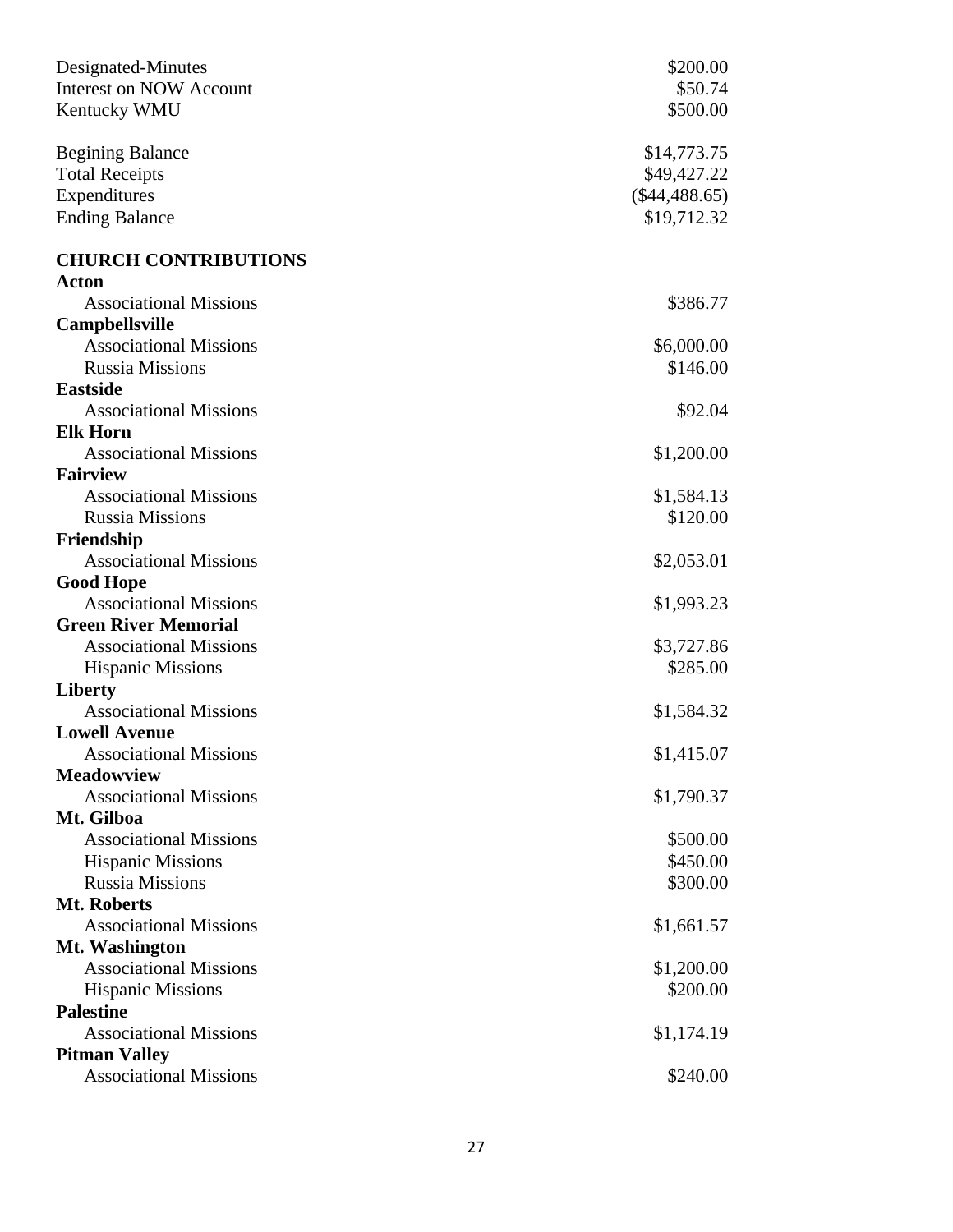| <b>Pleasant Hill</b>                                                      |                |
|---------------------------------------------------------------------------|----------------|
| <b>Associational Missions</b>                                             | \$5,094.36     |
| <b>Hispanic Missions</b>                                                  | \$300.00       |
| <b>Raikes Hill</b>                                                        |                |
| <b>Associational Missions</b>                                             | \$200.00       |
| <b>Robinson Creek</b>                                                     |                |
| <b>Associational Missions</b>                                             | \$3,071.27     |
| <b>Hispanic Missions</b>                                                  | \$500.00       |
| <b>Russia Missions</b>                                                    | \$250.00       |
| <b>Salem</b>                                                              |                |
| <b>Associational Missions</b>                                             | \$2,474.92     |
| <b>Hispanic Missions</b>                                                  | \$1,000.00     |
| <b>Russia Missions</b>                                                    | \$600.00       |
| Saloma                                                                    |                |
| <b>Associational Missions</b>                                             | \$1,875.00     |
| <b>Hispanic Missions</b>                                                  | \$1,500.00     |
| <b>South Campbellsville</b>                                               |                |
| <b>Associational Missions</b>                                             | \$2,186.37     |
| Yuma                                                                      |                |
| <b>Associational Missions</b>                                             | \$700.00       |
| <b>Hispanic Missions</b>                                                  | \$701.00       |
| <b>Russia Missions</b>                                                    | \$100.00       |
| <b>Total Associational Missions:</b>                                      | \$42,204.48    |
| <b>Total Hispanic Missions</b>                                            | \$4,936.00     |
| <b>Total Russia Missions</b>                                              | \$1,516.00     |
| Russia Ministry (Funds received from indivuals and churches outside TCBA) |                |
| Salary—Nickolai Syrovatko                                                 |                |
| <b>Beginning Balance</b>                                                  | \$6,786.04     |
| Receipts                                                                  | \$3,187.00     |
| Disbursements                                                             | $(\$3,500.00)$ |
| <b>Ending Balance</b>                                                     | \$6,473.04     |

**BANK BALANCE** \$26,185.36

 $\bullet$ ◀ ◆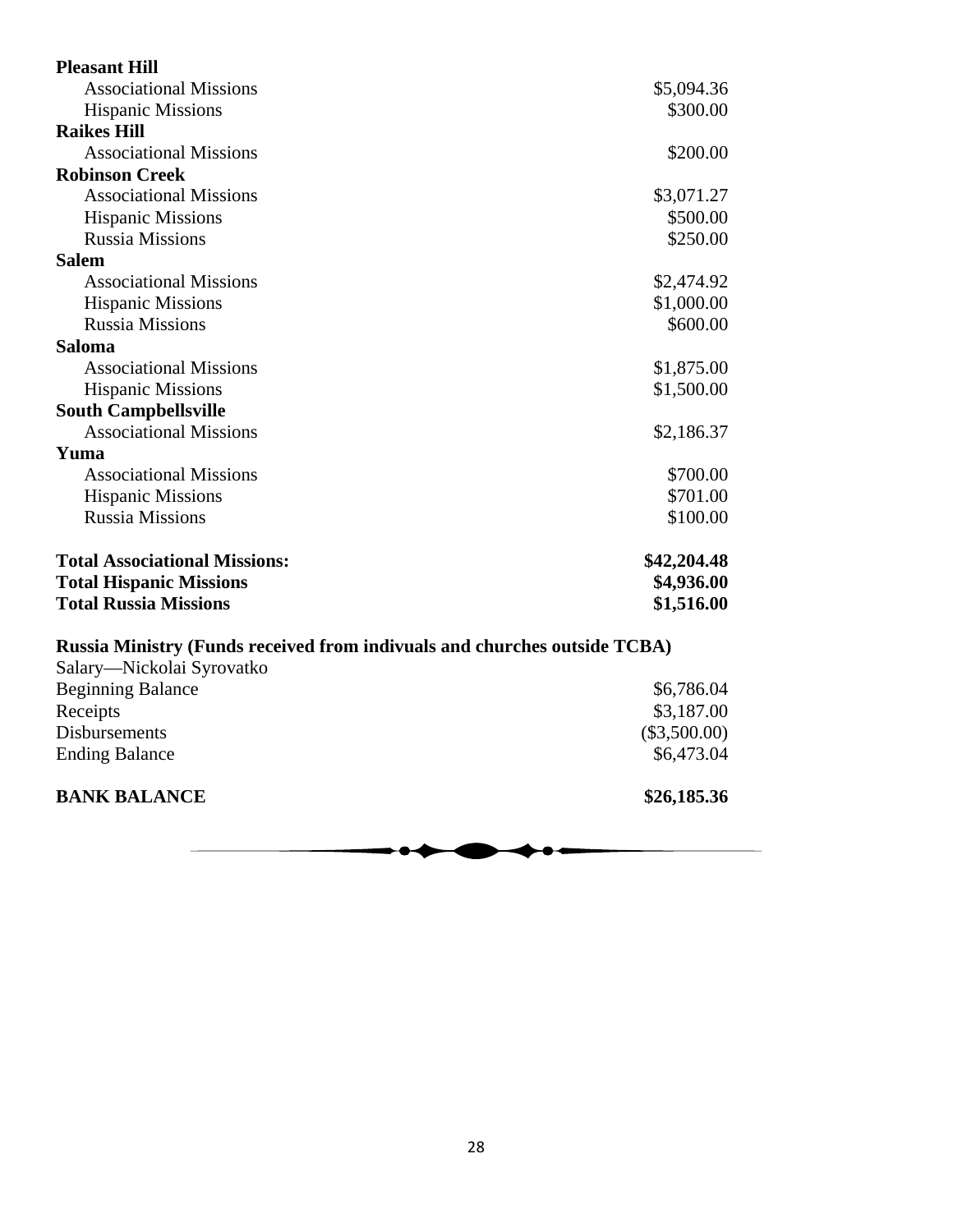## **Auditor's Report**

<span id="page-28-0"></span> This is to certify that the undersigned has on and prior to this date made a careful examination of the records of David Gaddie, the treasurer of the Taylor County Baptist Association, covering the fiscal year of August 1, 2011 through July 31, 2012, including bank deposit slips, statements, reconciliation sheets, checking account and ledger records of both receipts and disbursements, and that after such examination, found all records to be in good order.

 The treasurer's records show that, as of the end of the fiscal year, ending July 31, 2012, there was on deposit in the checking account #600-485-5, Taylor County Bank, the sum of twenty-six thousand one hundred eighty-five dollars and thirty-six cents (\$26,185.36).

Dated this 21st day of August, 2012.

 Respectfully Submitted, Brian Wise, Auditor

**The Campus Ministries At Campbellsville University, 2011-2012** 

#### **The Relationship with the Taylor County Baptist Association and area church dynamics**

The role of the BCM at CU in the Taylor County Baptist Association is one of availability and support. Every year all of the Christian churches in Taylor County, including those in the TCBA, are invited on campus for the purpose of introducing themselves to the student body. This is done through a university-sponsored event early in the semester. The primary avenue for involvement on the campus is through the BCM-sponsored Commuter Lunch program. While it has taken various forms over the past eighteen years, commuter lunches are typically offered every other week during a semester. TCBA churches, mostly through the work of each WMU, are approached every summer with a plea to provide one or more meals during the academic year for CU's commuter students. During the 2011-2012 year we had seven TCBA churches which provided two meals (one each semester) and an eighth which provided one meal. Another Baptist church, Muldraugh Hill Baptist Church – Central Association – provided one meal and two meals were provided by non-denomination churches.

Another very important relationship exists between the BCM and the local association of Baptist churches. Every year BCM students are encouraged to not only attend but invest their lives in a local church while they are students at CU. Of the twenty-three churches in the local association, fourteen have current or former students active in a paid leadership position. This leadership ranges from pastor to part-time age group worker. There are also students who serve as volunteer age-group workers.

There are a few other connections between the BCM and the local association. The local association annually provides some financial support of BCM. For the current year the BCM has received \$200. Every year the BCM conducts a campus-wide picnic during "Welcome Week", the first week of the academic year. The BCM invites all pastors/staff to be a part of the BCM picnic. It is a casual time to mix and mingle with students and get some information into their hands regarding each particular church. It is important to connect with students in this type of venue because none of the local churches has a staff member whose singular ministry is to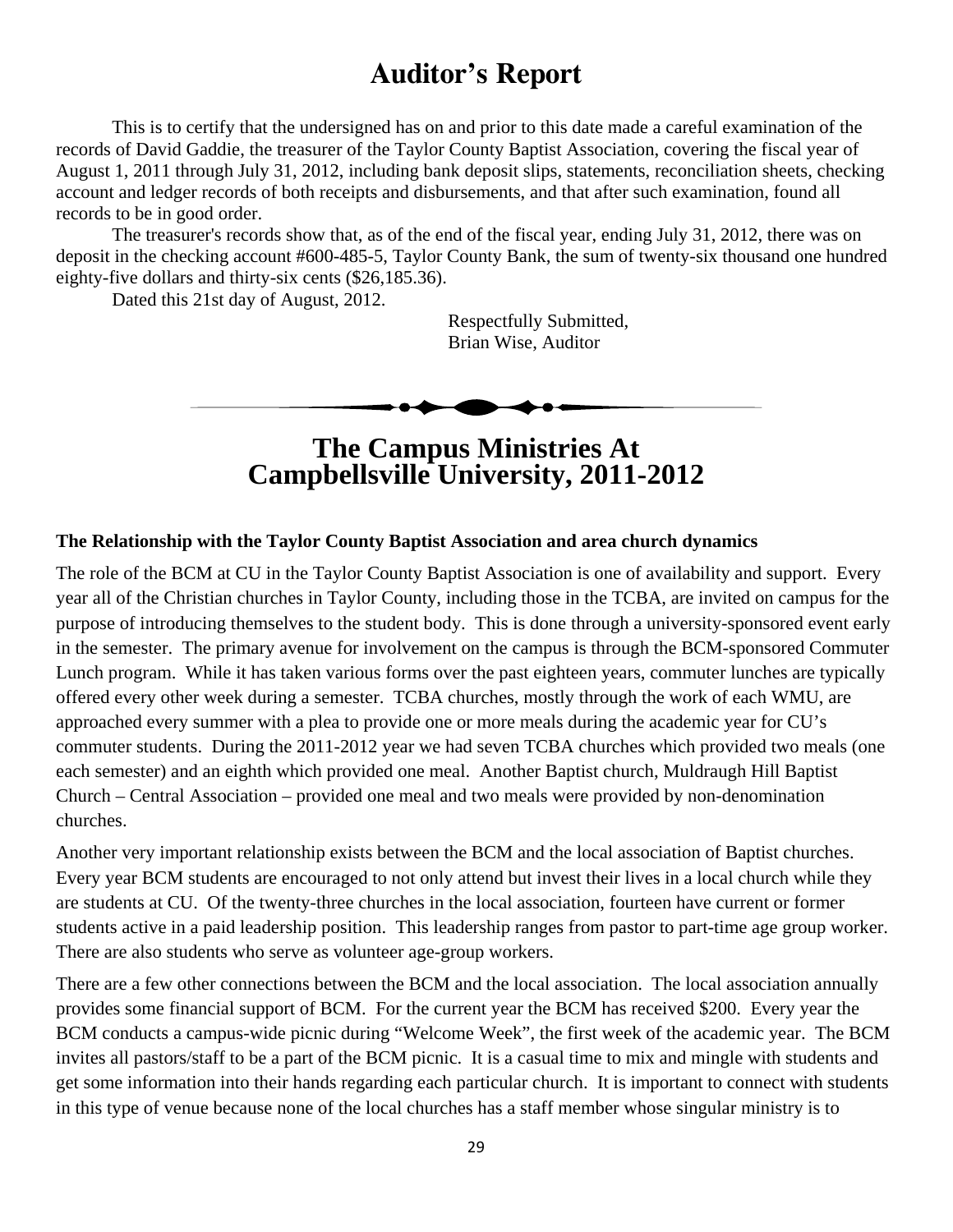collegians. Two or three have a Sunday School class just for collegians. Most typically, the responsibility for collegiate ministry is combined with one or more other responsibilities of a given staff member.

### **Relationship with the local college/university**

The Baptist Campus Ministry of Campbellsville University is a part of the Office of Campus Ministries at the school. BCM is the largest organization on campus with an active membership of around 300 to 350. The only other active Christian organization on campus is Fellowship of Christian Athletes. A couple of others are seeking to get established but as of yet are "unrecognized" by the school. In the administrative structure of the university the Office of Campus Ministries sits in the Student Services area. The Dean of Students is the direct supervisor of the Campus Minister. The Student Services area reports to the Vice-President for Student Services, Admissions, and Financial Aid. Currently, the Dean of Students is Jodi Allen. The Vice-President for Student Services, Admissions, and Financial Aid is Dave Walters. As a side note and to my good blessing, Dave is a CU grad who also served alongside me one year as the Campus Ministries Intern.

The budget for Baptist Campus Ministry falls within the overall budget of the Office of Campus Ministries. For the 2011-2012 year the ministry budget allotted was \$14,000. For fiscal year 2012-2013 the amount will be \$12,000. A necessary 5% cut in our projected budget has required an adjustment from the very start of our year. A financial blessing not counted in "dollars to spend" is the fact that the university funds a Campus Ministry Intern, a Graduate Assistant in Campus Ministry, and is allocating three work-study students to this office for the 2012-2013 school year. Unfortunately, the full-time secretary in Campus Ministries resigned at the end of May, 2012. The university has decided, at this time, not to replace that position. Therefore, that workload will have to be assimilated by the rest of us. We'll figure out how that is going to work along the way. The university also keeps a fleet of vans for athletic, academic, administrative, and organizational use. When the BCM sends out its weekend ministry teams it will do so in CU vans. While not free, the university does make these vans available at an incredibly economic rate. This is just one way the university supports and assists BCM in its ministry.

Another area to consider where the university supports BCM is through the availability of its facilities. The Office of Campus Ministries suite is located in the Ransdell Chapel. BCM has first choice on the use of the building including the sanctuary. This is where BCM conducts its weekly worship service, "Oasis". In addition to using the office space and the sanctuary, the chapel classroom is utilized for meetings by a variety of BCM groups. The lobby of the Ransdell Chapel has an attached kitchen which enables BCM to host its bi-weekly Commuter Lunches in the same building. The use of the Ransdell Chapel and other space on campus all comes free of charge. The university utilizes a "first come-first served" policy on its classroom and other space outside of actual class time. Since the chapel houses the Office of Campus Ministries this office also becomes the home of the master calendar for events/activities within the chapel.

## **Relationship with Kentucky Baptist Churches**

 Every year the BCM sends a mass mailing to Kentucky Baptist Churches west of I-75. This mailing promotes weekend ministry teams which the BCM makes available during the school year. There are currently two teams which are prepared: A Weekend Ministry Team and a Disciple Now Team. The Weekend Ministry Team is a hybrid of what used to be our Creative Ministries Team and our Revival Team. Response from churches requesting student teams doing creative ministry had so diminished that we decided to eliminate that aspect of our efforts. The DiscipleNow Team works with churches to provide the small group study component of these weekends. During the past academic year we were able to send our teams into twenty Kentucky Baptist Churches/entities.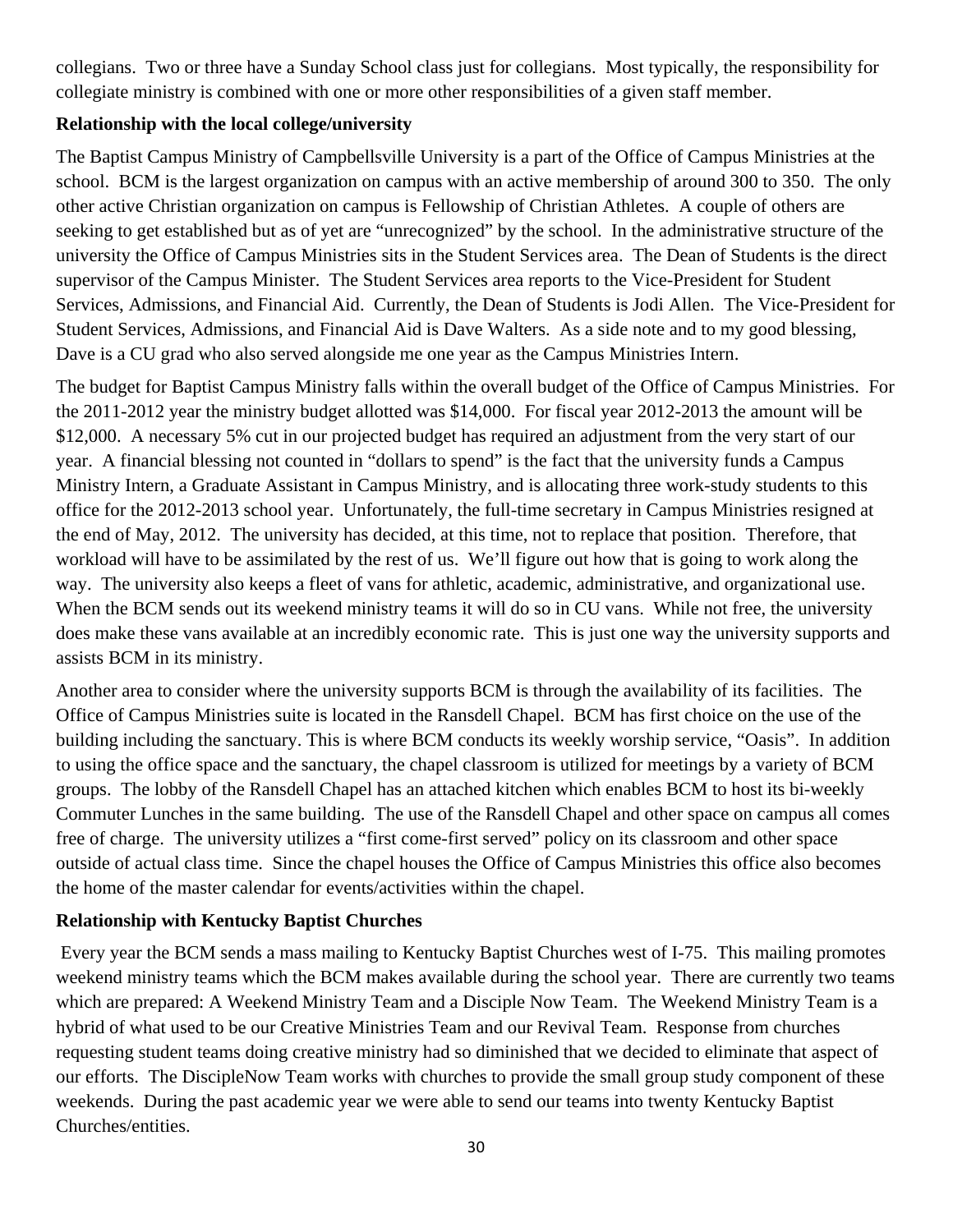One other way the BCM at CU interacts with Kentucky Baptist churches are through our weekly worship service. Historically, we have invited a variety of Kentucky Baptist pastors and staff to speak at Oasis. This has brought various church leaders into contact with our students and allowed our students to hear sermons from a wide spectrum of ministers.

## **Evangelism**

During the course of the year we identify certain dates (some in place of a weekly Oasis and some not) for the purpose of having an "E-Nite", or Evangelism Nite. We utilize these nights to conduct an event for the entire campus and hold it someplace other than the Ransdell Chapel. Much like a church seeking to draw the unsaved to an attractive activity in a non-church setting we have fun/attractive activities for the purpose of drawing a non-BCM crowd so that we may share the Gospel. During this past year we played a campus-wide game of Capture the Flag, had a bonfire with some games and cooked s'mores, we utilized The Maze, and held a game of Underground Church – in cooperation with our student housing folks. The good news is that we will typically have a good crowd of students who attend these E-Nites. We encourage spiritual conversations to take place throughout the duration of the activity and we always plan a time for everything to pause while a student stands to share the plan of salvation. When this student ends his/her presentation and invitation the activities resume.

We will also have a few servant-evangelism events during the course of the year. We have gone through our dorms, sometimes only getting to one or two at-a-time, volunteering to take out the trash in each room. Other times we have baked homemade cookies and exchanged them for the trash in the rooms. When the question comes about why we are doing this the door is open to witness.

One other thing we do in the way of evangelism is to be sure every student participating in one of our mission trips goes through some evangelism training. I'll speak to missions more later, but every team which is sent is asked to begin meeting four to six weeks before (international teams begin meeting much earlier) their trip departure for the purpose of ministry preparation. A very important component of this preparation is witness training. In this way we know dozens-nearly 200 this past year-will have received assistance in learning how to present the plan of salvation and giving their testimony.

## **Discipleship**

Every year the individual members of the BCM Council are expected to lead a discipleship group. They may opt to use the Bible as a guide, to work through a book, or to utilize their time to focus on accountability to each other. This past year there were 15 students on council. Three did not follow-through on establishing a small group. Of the remaining twelve group size varied from four to seven.

BCM/Campus Ministries also worked closely with an effort to establish at least one small group per team within each of our varsity sports. This was the third year of this effort. It began in large part to the absence of significant leadership within the FCA. Initially the effort of four CU athletes, who were active in BCM, it has maintained a presence within approximately 15 teams and a total participation of about 120. The toughest challenge for this to continue is to find leaders to replace those who have graduated. I am including this story as an illustration of how BCM works as an integral part of the university. We have aided in the supply of books for the groups to study, provided leadership to the student coordinators, and have some BCM'ers involved in the studies. I am also working with a professor in our School of Theology who is seeking to initiate a graduate assistant spot for a student whose main (one) task will be to give leadership and guidance to keep this ministry going.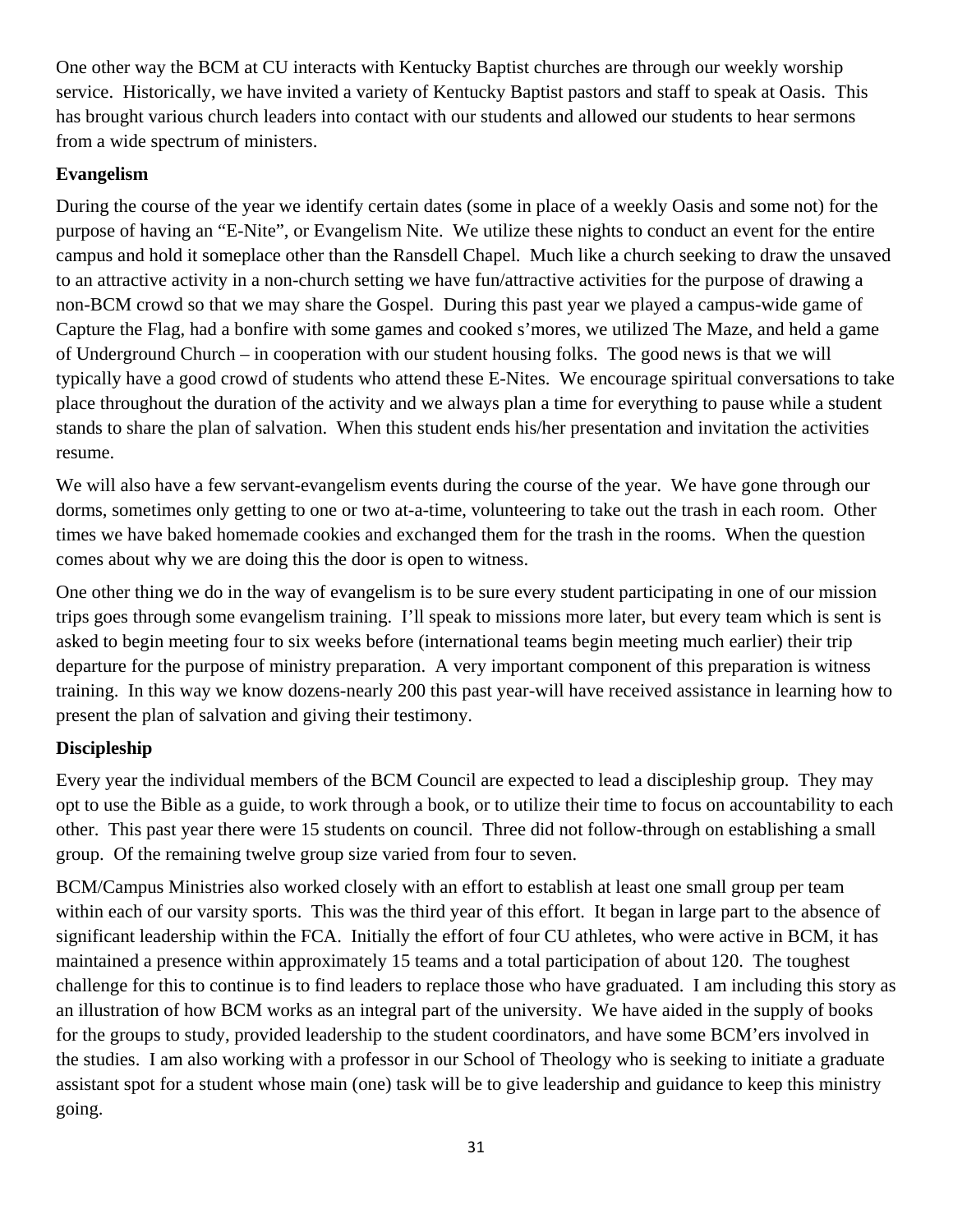I also encourage other students to initiate and lead a small group as they are so led. Every year I have the opportunity to speak to the university's Resident Assistants. From this group of fifty I usually have three or four who indicate they would like some help with leading a small group. In addition to these other students will approach expressing a desire to lead a group. Again, we aide by facilitating some materials and providing some potential contacts. This often comes as a result of information shared by students on BCM Information Cards. Every year we inundate our first two weeks of activities with information about the things BCM is/will be doing on campus. At each of these events we ask students to complete a card with their contact information but also ask them to indicated areas of interest including a desire to be involved in a small group.

### **Missions**

Mission involvement at CU made quantum leap in 1998. At that time we extended our spring break effort from one to six teams. In the following few years we saw anywhere from five to ten teams going out over spring break to do mission work. We initiated mission trips at Christmas break and even over our brief fall break. Last year CU altered its academic calendar for coordinating purposes. Out of necessity we altered our strategy as well. In an effort to provide a more in-depth international mission experience we pulled back from offering any international trips during the year itself. Our alternative provision was to plan four or five international trips to take place simultaneously just after our spring semester ended. We were anticipating that we would be able to connect with CU alumni who are currently serving overseas as career missionaries or journeymen. Unfortunately, we were not able to make most of those trips come to pass. We were able to connect with CU alumni serving as career missionaries in Niger. So, a team of eleven spent May 8-22 working among the Songhai. Below you will find a student summary of this trip. To read more and see more photos of this experience go to www.seekingthesonhai.blogspot.com



## **Volunteer Testimony: Campbellsville University (May 2012)**

Coming to work with the Songhai people has truly been a life-changing experience. I have wanted to come to Africa & am so blessed to have had this opportunity. This trip was so far outside of my comfort zone on so many levels, but I loved every single minute of it.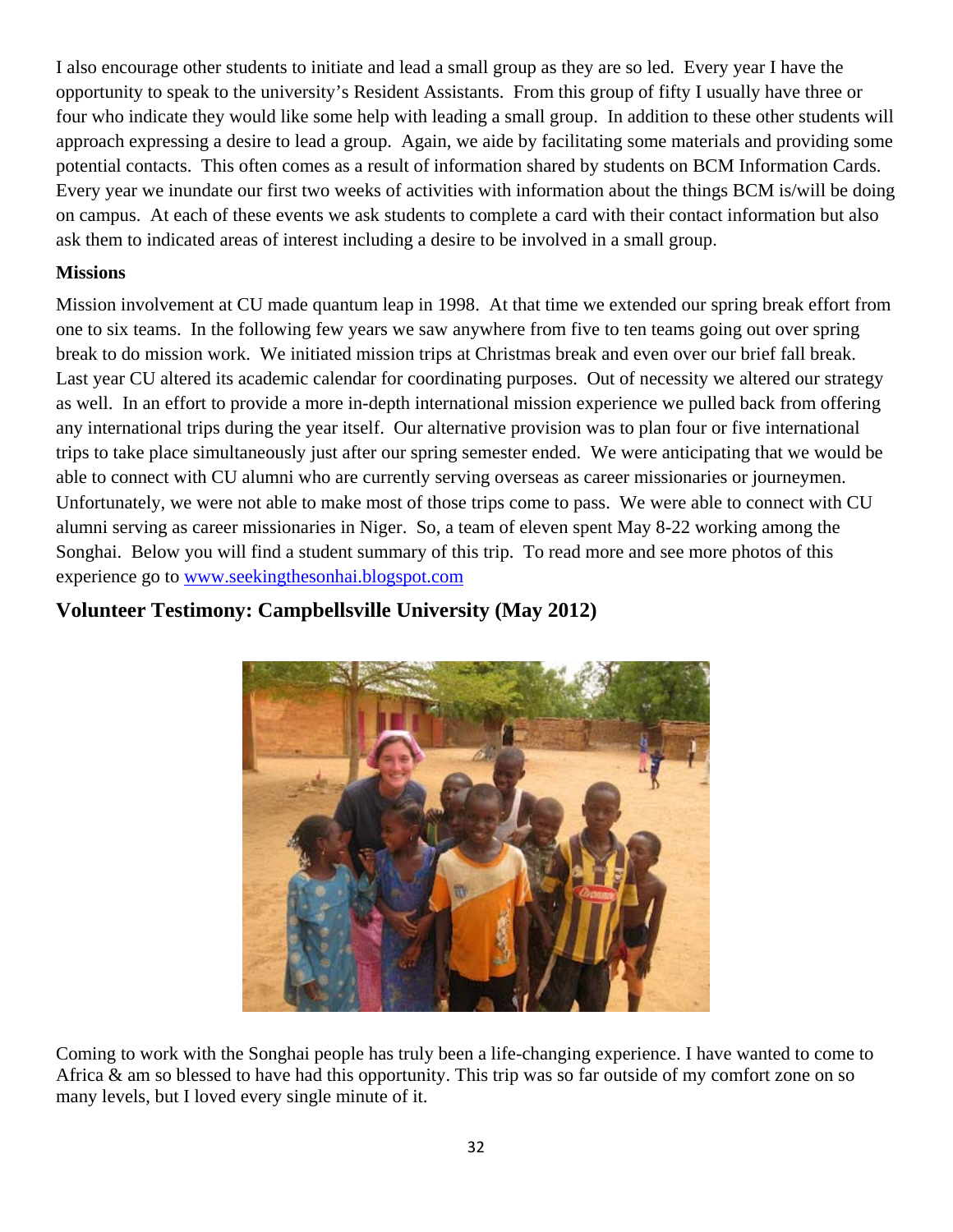It is one thing to know the Gospel & believe it. Actually putting the Gospel into action is a completely different thing. I have really felt the Lord moving & working in everything that has happened during our 2 weeks in Niger. I have grown up in church  $\&$  have heard the Great Commission more times than I count. This trip completely encompassed everything Christ commands of us in the Great Commission. In our work with the Songhai people, our team experienced leading one man to Christ, baptizing two believers & discipling new believers.

Spending time with the Songhai people in the village of Boubon has truly opened my eyes to a completely different culture. While on this trip I really feel like God allowed me to see more & more of His heart than I have seen before. I was able to live life with these people that God created & dearly loves. The Lord opened my eyes to see the things that He cares about and the things that He calls us to care about. there are still so many people who need Jesus and don't even know who He is. I've never met anyone before this trip who didn't know anything about Jesus. God desires for no one to perish, but wants everyone to come to Him for eternal life.

I'm so grateful for this experience to spend time with the Songhai and share about Christ with them. They are such a gracious & hospitable people. The Lord has placed them on my heart and I will be continuing to pray for for them after leaving Niger.

KaelaVessels, student at Campbellsville University

As a side note, each and every one of the students who participated on this trip has expressed a desire to return to Niger and do more work among the Songhai. We are planning a trip next May.

The alteration in our academic year shrank our Christmas break such that while in 2010-2011 we had seven teams on mission in 2011-2012 we had two. For the eleventh or twelfth year in-a-row a group of CU students traveled to Texas to work with Mission Arlington. The Christmas Store ministry there is a great time of meeting needs both physical and spiritual. The only other team over Christmas was a group of CU School of Nursing students who traveled to Haiti for the second year-in-a row. BCM/Campus Ministries has worked closely with this group both years to provide the contacts and logistical details for their trip. They have partnered with Ken Bolin, pastor of First Baptist Church in Manchester, Kentucky. Rev. Bolin is a CU alumnus who has had a ministry presence in Haiti for ten years. The students on this team have operated free medical clinics for the people there. It has been such a life changing experience that several have expressed the desire to return on a regular basis.

Spring break mission trips have been to a variety of locations over the past several years. One of those locations is usually Panama City Beach, Florida where students will take part in Beach Reach, an outreach of Lifeway. Another exciting development over the past few years has been the participation of CU football players on a sports ministry team. The team has been led by Jim Hardy, one of CU's assistant coaches. He has been involved with Sports Reach since its inception. Sports Reach is a ministry begun by Robby Speer, CU alumnus. During our spring break Coach Hardy has taken teams to Florida to play softball in a number of prisons while sharing the Gospel with the inmates. I was able to go along with this team this year and received a tremendous blessing. Getting to know these students better was great for me. Seeing 76 inmates come to faith in Jesus Christ through their witnessing and relationship building was even greater still. We will continue to support and encourage our coaches to involve their teams in mission opportunities.

### **Leadership Development**

Every year I include BCM Council members as involved in leadership development. I would also put every student mission trip coordinator in that category. For the record, we invite CU faculty and staff to be a part of any/every mission trip. However, every team will have a student coordinator and an assistant coordinator. So, totaling council membership and mission team leaders 25 students received leadership training as a part of one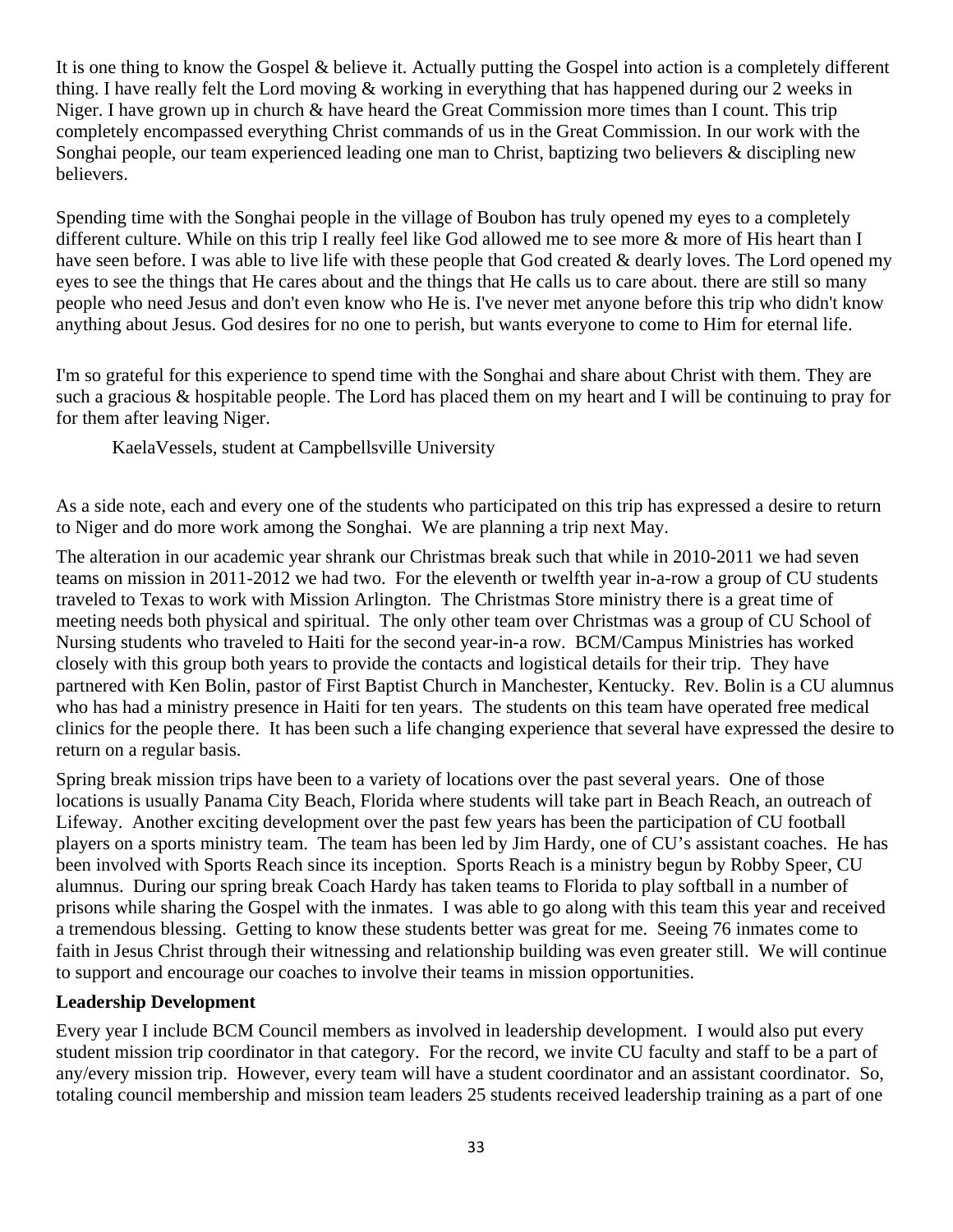of these activities. We also offered a leadership training group during the spring semester and had seven student participants.

BCM Council members are taught how to organize, plan, conduct and evaluate events/activities. They are also taught how to cooperate within a larger framework. Every council member is required to enlist other students to be a part of their respective LEAD Team. "LEAD" – Leading, Enabling, Assisting, Developing. Council members are given freedom regarding the size of their LEAD Team, however, the team is not to be less than four other students or more than eight. Each council member is to reserve at least one spot for an in-coming freshman as well. Council members are taught that LEAD Teams are not "go-fers" or there to take orders. The LEAD Team is there as a source of ideas, energy, manpower, thought and cooperation. They are challenged to take a critical look at the events/activities/ministries they have conducted and do an evaluation to serve as the vehicle for improvement on the way toward excellence in ministry. As each individual council member pours into his/her LEAD Team the team is enabled, feels a part of what is going on in BCM, knows they have a "stake" in the ministry, has the opportunity to make a difference and is prepared to step into a leadership position not only through BCM but eventually in a local church after a college career has ended.

Mission trip leaders are asked to begin meeting with their respective teams four to six weeks before the trip. During this time they are challenged to do team building, evangelism training and ministry preparation. In addition, each mission team is responsible for its own fundraising. BCM and the Office of Campus Ministries supports and helps coordinate these efforts so that teams will not clash with each other logistically. Speaking of logistics, mission team leaders are also responsible for ensuring the logistics of a mission trip are addressed; transportation, meals, lodging, contacts, coordination, any needed supplies, etc. One of the great challenges students mention to me is the securing of funds. Over the years we have done the usual things. A few years ago we added the sending of support letters to our suggestions for students. Four years ago the local Amazon Distribution Center solicited community groups and local school groups to participate in its "Christmas Gift Wrapping" fundraiser. They invite groups to come in for a four-hour shift to wrap packages for shipping. People keep track of the number of gifts each person wraps and they earn money per item wrapped. Our BCM has participated every year. The first year or two we raised \$2,000 to \$4,000. In the fall of 2010, the first year our School of Nursing went on mission to Haiti, our participation level jumped dramatically. We raised \$18,000. This past year we strongly urged all Christmas, spring break, and May trip participants to get involved. As a group we raised just over \$25,000! Pretty good stuff. To put it in perspective, there were eleven on the May trip to Niger. Our cost was \$3,000 each so the total team cost was \$33,000. The total raised by all of our mission teams to participate in all of our trips during the 2011-2012 school year was \$90,980. I don't believe there is any way to raise that much money by working at Amazon, but having those kinds of figures around helps get the point across to students how important it is to be diligent in their efforts. So you can see that addressing those kinds of details while still a student provides an incredible experience in leadership development for the young man or young woman who will be transferring that capability into local church membership.

#### **Worship/Prayer**

One of the issues BCM has had over the past few years has been one of garnering involvement across ethnic lines. In previous years we have had occasional participation from an African-American in one of our worship services. So working with, developing, encouraging, and getting a positive response from one or more African-Americans in a leadership role has been an emphasis for a while. We were greatly blessed when Jasmine Barnett applied for, interviewed and then was selected to serve on the BCM Council for 2011-2012 as the Worship Coordinator. Jasmine is local, growing up and graduating from Green County High School. She also has been the drummer for a local Christian band called "Steadfast". As she was coming onboard to coordinate our services Jasmine knew that BCM needed to do some new things to reach out to the black student population. Oddly enough, even though she is African-American this was not an easy for her. Still, Jasmine worked to get others to play and/or sing in the praise team. She was also one of the key initiators of a new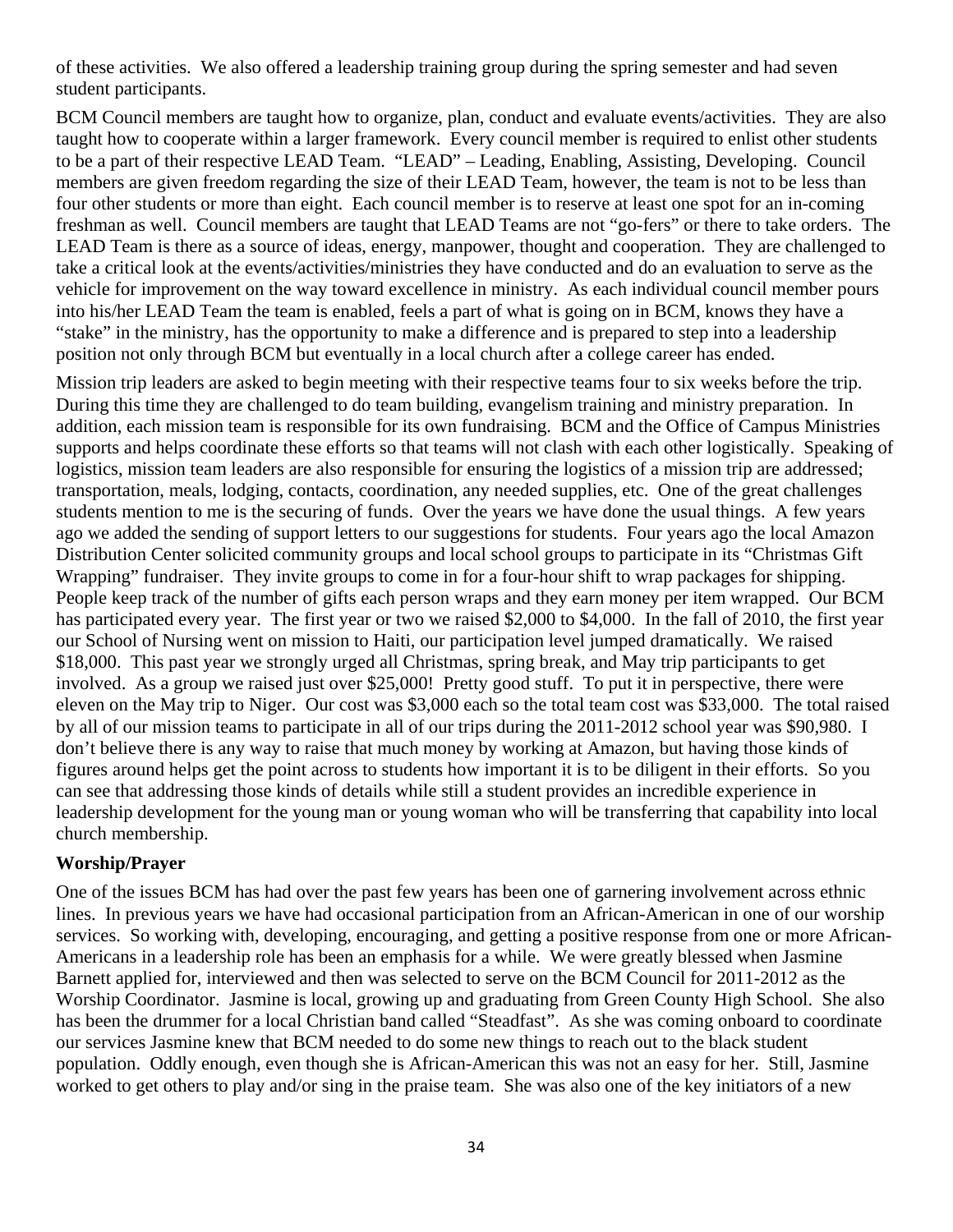black gospel choir on campus. They sang several times in worship. By the end of the year we had seen a much greater level of participation from the African-American students, but we have a long way to go.

One of the great challenges/blessings for us this past year was the attendance at Oasis during the fall semester. We began the semester with our highest average attendance for the first two months of the year. However, we were challenged because of the first eight weeks we could have Oasis we were only able to have five. In fact, in one stretch we were able to have Oasis one out of four consecutive weeks. One week we hosted The Maze (Sep 29), the next week we were not able to meet in the chapel (Oct6) (another school activity was taking place) and we also had our fall break (Oct 20). This took its toll on our students and our attendance. We dropped by about 35 and could not recover. Still, the spirit in our services was sweet and we continued to include a number of our ethnic students in worship leading.

Another blessing through Oasis is the opportunity for students to hear from a number of Baptist ministers during the course of the year. During the fall semester speakers included:

T. Lusk, Crossings Ministry Rob Turner, Apex Church in Dayton, Ohio James Dean, CU Student Housing Coordinator and former BCM President Tommy Johnson, BCM Director at WKU Steve Coleman, Youth Minister at FBC, Richmond Kenny Rager, Pastor at Living Faith Baptist in Hartford Rick Howerton, Small Groups Expert with Navigators

The spring semester we hosted these speakers:

Joe Ball, Youth Evangelism Coordinator, KBC

Nathan Cornett, Youth Minister at Immanuel Baptist in Lexington

Brent Gambrell, Evangelist (Came for our Campus Revival January 30-February 2)

Shane & Jennifer Garrison, Shane is a professor in our School of Theology, CU alumnus and

former BCM Council member.

Shajuana Ditto, CU & BCM alum, teacher & volleyball coach in Meade County

Jared Patrick, youth minister in western Kentucky

Kevin Spratt, Lifeway special events coordinator and CU/BCM alumnus

Daniel Berry, BCM Director at UK

Trent Creason & Charity Powell, CU Campus Ministry Interns

Todd Parish, Former BCM President and currently owner of his own construction company, Pro Services.

Our desire is that this kind of variety will give students the opportunity to hear from people serving across a wide spectrum of vocations, all supportive of BCM.

Our prayer ministry was wide-ranging. We had a prayer request page online and moved it to Facebook this year. One of our on-going efforts was to create a monthly prayer guide which students could keep in their Bible as a bookmark. We did this. We held a special season of prayer before we hosted The Maze on September 29 and again before our campus revival in January. We regularly had special times of prayer during Oasis. Each mission trip participant had a prayer warrior supporting them while they were on mission.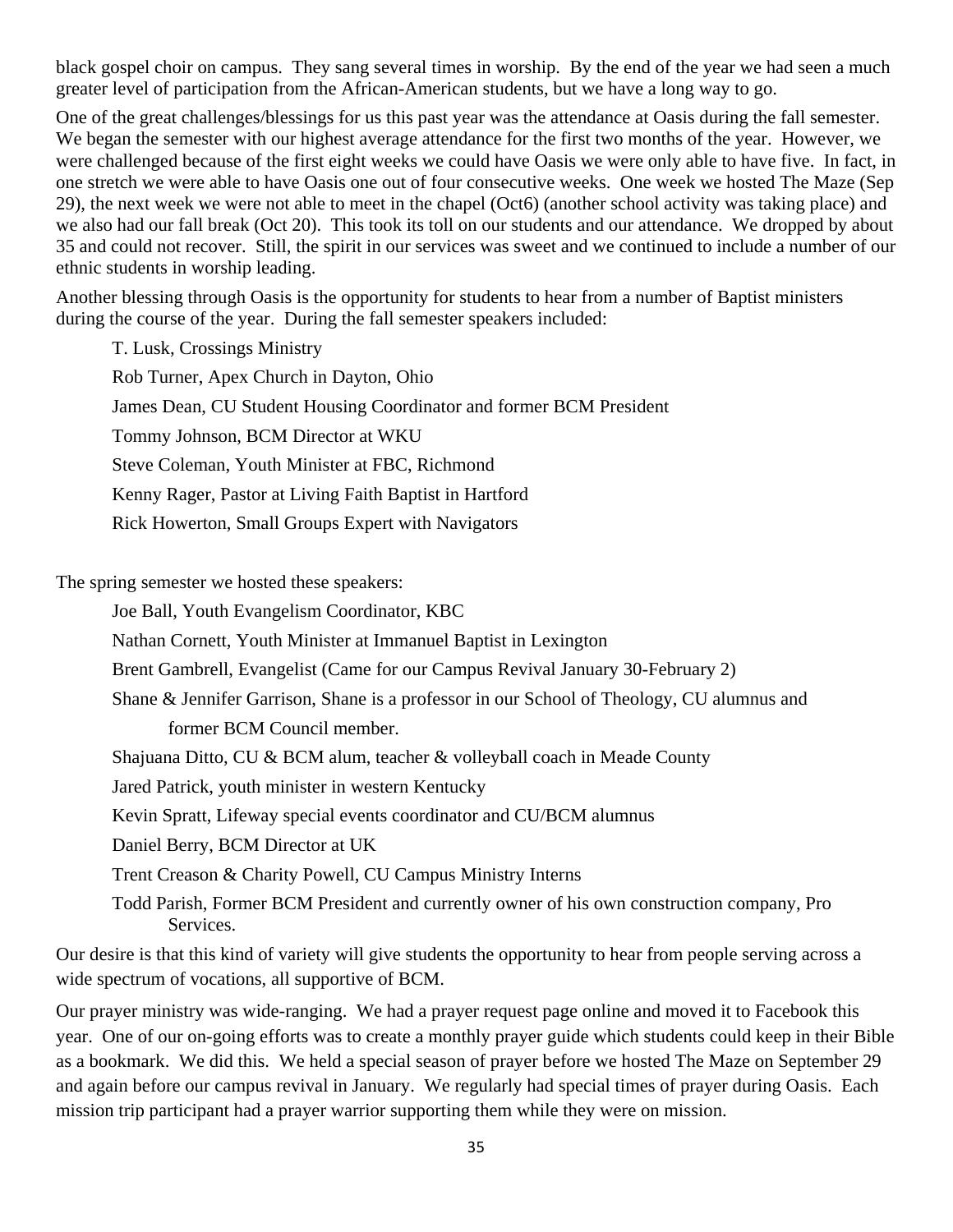<span id="page-35-0"></span>Prayer is the thing that weaves its way in and through everything we do. We seek God's leading as we begin our earliest planning. We ask his blessing on our campus and that Christ will be made known here by what we do and say. We understand that the prayer lives of our BCM students and leaders must be far deeper than those times when we are together – that we must individually spend time alone with the Father. Every year we will offer a study of a book on prayer like "Praying Effectively for the Lost" or "Prayer: Finding the Heart's True Home". Prayer provides our strength, it is our avenue to our Father. We conducted one Oasis this year with the sole purpose of involving students in a variety of prayer experiences.

Edwin C. Pavy, Sr. Campus Minister Campbellsville University 1 University Drive UPO 850 Campbellsville, KY 42718



## **Lighthouse Counseling Center at Campbellsville Baptist Church**

*420 N. Central Avenue, Campbellsville, KY 42718 (270) 465-8115 Ext. 216* 

*Remove every word from the English language but one; that word would represent the essence of what is most important in life. How about "relationships" for that word? At the end of the day, it is always about relationships. So said Jesus! When asked by some conspiring religious officials to identify the most important command in all the Law and the Prophets, Jesus essentially responded, "Love God. Love people." The ministry of the Lighthouse Counseling Center is about reflecting Christ's light and love into the hearts and minds of men and women who desperately need the Love of their Savior and who need to learn to be great lovers of God and others.* 

### **Lighthouse Update—August 2011 through July 2012**

Lighthouse Counseling Center at Campbellsville Baptist Church finished its sixth year of ministry in July 2012 with a continued mission to help persons who acknowledge their need for both a light and a guide. This carefully placed "structure of guidance" exists to help persons who are interested in seeing a professional counselor who serves under the tutelage of the Wonderful Counselor who is both the Light and the Guide.

This past year (August 2010-July 2011), 441 sessions of counseling were held with individuals, couples, and families from all over Central Kentucky. This represents 10 sessions more than last year. Approximately 35% of these 441 sessions were held with individuals, 37% with couples, 15% with families, with the remaining 13% being supervision of other Christian marriage and family therapists pursuing licensure. In addition to serving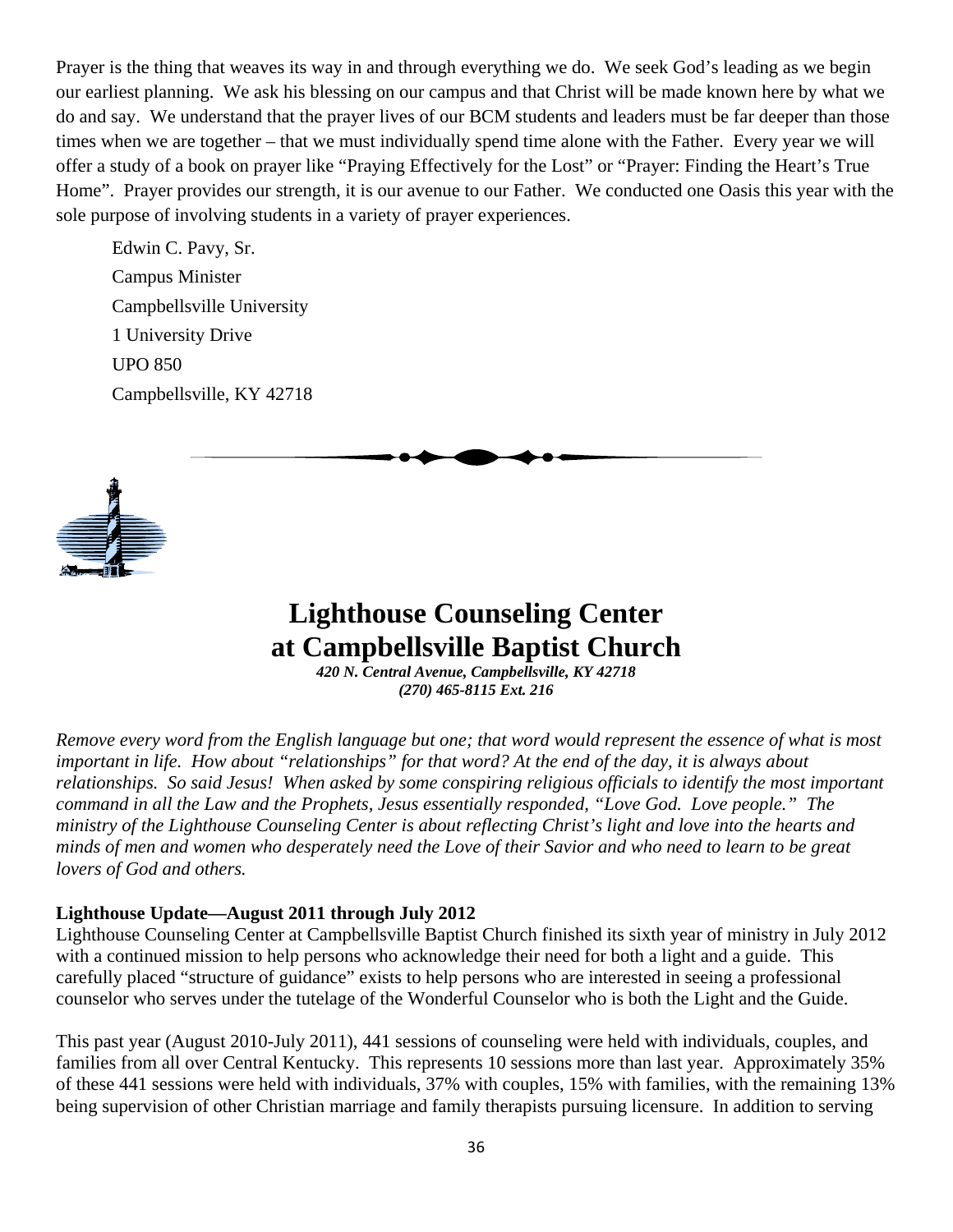persons from a broad variety of churches, data from the last year reveals that 7 different ministers and their families were served in a total of 38 counseling sessions. Of the 431 sessions held, approximately 22% were with members or attenders of Campbellsville Baptist Church and 78% were in service to members of other churches and the community at large. This last statistic is an anomaly based on the fact that CBC has been without a pastor since May 2011 and Dr. Alexander made a lot of referrals from the church. In the absence of a pastor, there has been more space for referrals from other churches and the community at large.

Lighthouse Counseling continues to receive referrals from a variety of individuals, churches, and organizations in our community. Presenting concerns are quite diverse, including: depression, anxiety, life management, substance abuse, marriage, family, parenting and pre-marital counseling. In addition, persons have sought help for bulimia, sexual abuse, grief and loss, infidelity, restoration to ministry, post-traumatic stress, spiritual warfare, job loss and adjustment, career, school problems, spiritual concerns, and various relationship issues.

Campbellsville Baptist Church, in partnership with other churches in the Campbellsville and Central Kentucky area, began this counseling ministry a little over six years ago. Beginning the end of July 2006, Dr. Scott Wigginton assumed the position of Minister of Counseling and Director of the newly formed Lighthouse Counseling Center. He currently provides up to ten hours per week of counseling to individuals, couples, and families. To date, Lighthouse has provided close to 2500 hours of face-to-face counseling.

Counseling services are open to all persons in the community regardless of church affiliation. Referrals can be made by calling Dr. Wigginton at (270) 465-8115 (Ext. 216). Fees are \$75 (\$60 for individuals referred by a local church). The "Lighthouse Fund" is a way for area churches, as well as other organizations and interested individuals, to tangibly care for persons in our community who need counseling but who could not otherwise afford it. Churches and other interested parties are encouraged to make a yearly donation to the fund to defray the costs of both their members and those from the community who need services. Checks may be sent to "Campbellsville Baptist Church Lighthouse Fund" and marked to the attention of Dr. Scott Wigginton.

The Lighthouse Counseling Ministry is possible because of generous support from Campbellsville Baptist Church, Taylor County Baptist Association, and other individuals, churches, and organizations. The Kentucky Baptist Convention partners with us at times in helping with pastor's and minister's fees for counseling. Lighthouse has also begun an endowment fund through the Kentucky Baptist Foundation that we hope will ultimately grow to provide help for any person, regardless of income, to have access to affordable and competent Christian counseling in the Central Kentucky area. If you or someone you know would like to contribute to this fund, please have them contact Dr. Wigginton.

Dr. Scott Wigginton serves in a full-time capacity as Associate Professor of Pastoral Ministries & Counseling at Campbellsville University. A licensed marriage and family therapist, he served from 1993 through 2004 as Executive Director of LifeCare Counseling Center and Counseling Minister at Walnut Street Baptist Church in Louisville, Kentucky. Dr. Wigginton has been married to Elizabeth for 26 years and they are the proud parents of Auburn, Hope, and Caleb. In addition to his B.A. from Western Kentucky University, he has earned M.Div., Th.M., and Ph.D. degrees from the The Southern Baptist Theological Seminary and is a clinical member and Approved Supervisor of the American Association for Marriage and Family Therapy, a clinical member of the American Group Psychotherapy Association, and a Fellow with the American Association of Pastoral Counselors. Besides counseling and teaching, Dr. Wigginton has written a family column for the Western Recorder, the weekly newspaper for the Kentucky Baptist Convention, since 2001. Before coming to Campbellsville University, he taught adjunctively at The Southern Baptist Theological Seminary for almost 10 years and served full-time as Associate Professor and Chair of the Counseling Area at Boyce College for two years.

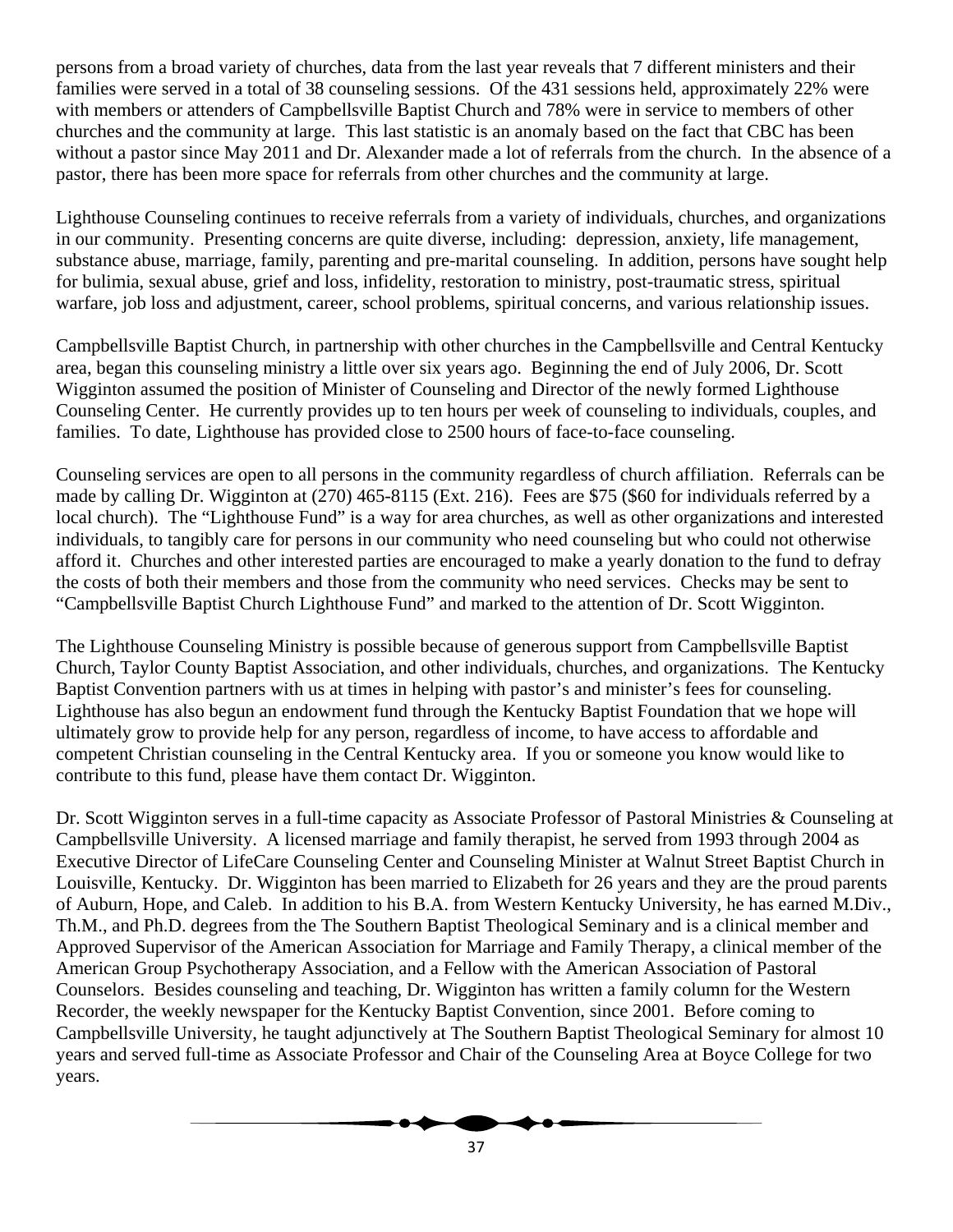## **Sunday School**

<span id="page-37-0"></span>We have been getting acquainted with our churches' Sunday School Directors and Teachers. On May 1, 2012 we met with the Sunday School Directors at Lowell Avenue Baptist Church. I have visited ten churches. We participated in the 3<sup>rd</sup> and 4<sup>th</sup> of July celebration at the TCBA booth. We passed out 500 "I believe in Sunday School" buttons, pens, brochures and a variety of tracts on salvation. The churches provided most of the material. Looking to the 2012 -2013 Sunday School Year, we have set a few goals:

- 1. Increase the total Sunday School enrollment 5%
- 2. Increase the Sunday School average attendance 10%
- 3. Increase the Sunday School teaching staff 2%

We are seeking one or two persons from each church to participate in a prayer team. They will meet each quarter to pray for our Sunday School and churches, and also for a great revival in our community. We are planning a picnic for our Sunday School leaders and their families. I am excited about the Transformational Church Seminar on September 27 & 28, 2012 on the Campus of Campbellsville University, sponsored by KBC, Lifeway, and Campbellsville University. This is a conference for pastors and church leaders.

Our motto for Taylor County Baptist Association Sunday School is: "We Believe In Sunday School."

God Bless our TCBA Churches L.T. Roy

## **Mission Scholarships**

We awarded three scholarships totaling \$1500.00. One trip was to Honduras, one to East Asia and one to Florida.

Michael Goodwin—Chair Sharon Wayne George Phillips John Smith Jamie Bennett L.T. Roy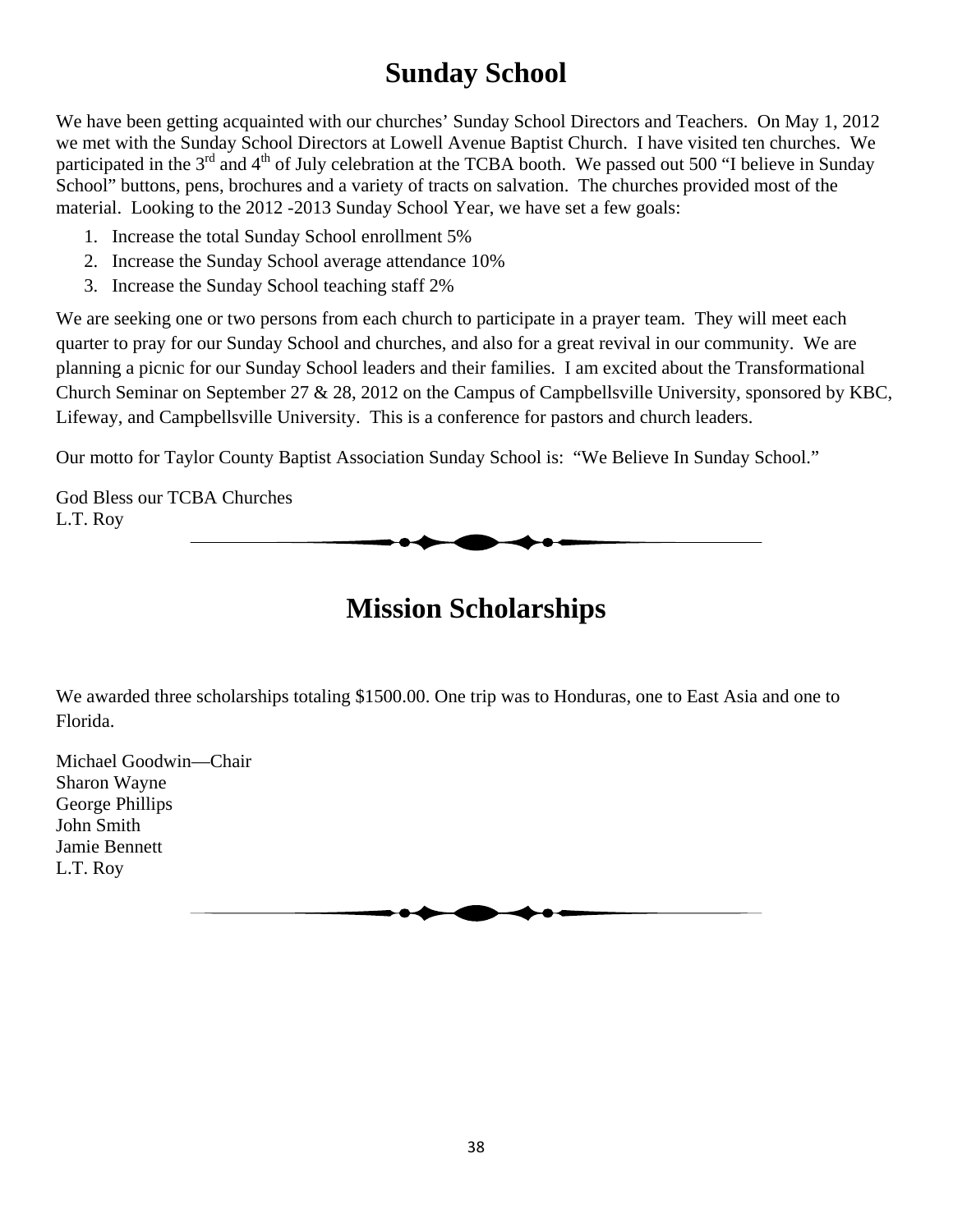## <span id="page-38-0"></span>**Time, Place, and Preacher Committee**

Fifty-Sixth Annual Session Acton Baptist Church Monday, September 9, 2013 at 7:00 P.M. Good Hope Baptist Church Tuesday, September 10, 2013 At 4:00 P.M. and 7:00 P.M. Preacher for Annual Sermon Bro. Paul Pike Respectfully submitted, John Batcher Greg Tungate Darrell Hunt



# **Proposed Budget 2012-2013**

|                                                | <b>Budgeted Amount</b> |
|------------------------------------------------|------------------------|
| <b>GENERAL FUND</b>                            |                        |
| <b>Associational Ministries</b>                | \$3,000.00             |
| (to be allocated as needed by Executive Board) |                        |
| <b>Mission Projects</b>                        |                        |
| <b>Counseling Ministry</b>                     | \$1,200.00             |
| <b>On-Mission Support</b>                      | \$8,000.00             |
| <b>Russia Missions</b>                         | \$4,800.00             |
| <b>Crisis Pregnancy Center</b>                 | \$500.00               |
| Christian Women's Job Corps                    | \$500.00               |
| <b>Campus Ministries</b>                       | \$200.00               |
| Hispanic Ministry (Regional)                   | \$10,000.00            |
| Hispanic Ministry (Local)                      | \$6,000.00             |
| <b>Total</b>                                   | \$31,200.00            |
| <b>Administrative Team</b>                     |                        |
| <b>Annual Minutes</b>                          | \$1,000.00             |
| <b>Bonding Fee</b>                             | \$100.00               |
| Miscellaneous                                  | \$500.00               |
| <b>Total</b>                                   | \$1,600.00             |
| <b>Office</b>                                  |                        |
| Equipment Repair & Replacement                 | \$200.00               |
| <b>Office Supplies</b>                         | \$500.00               |
| Postage                                        | \$500.00               |
| Telephone                                      | \$650.00               |
| Internet                                       | \$500.00               |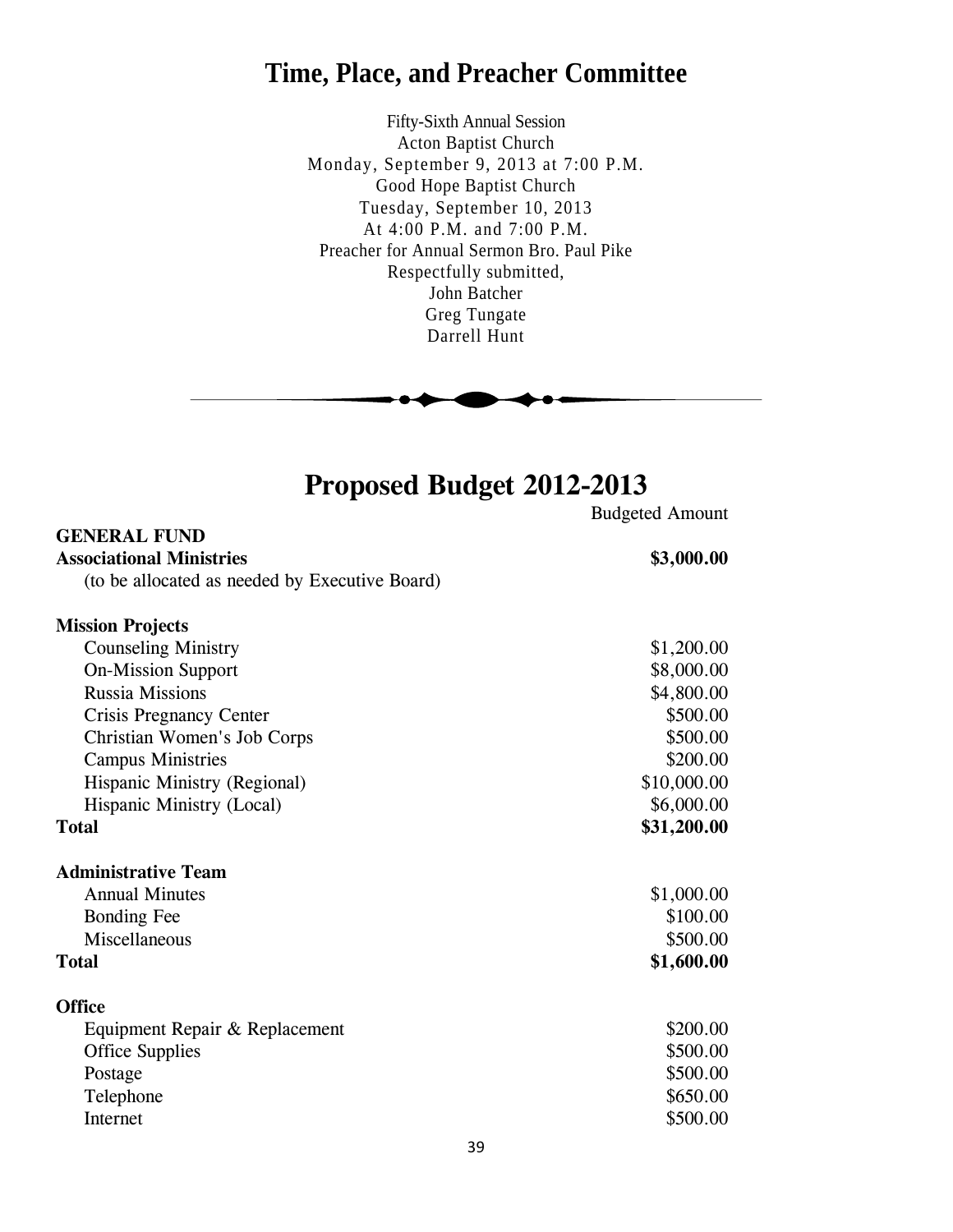| <b>Utilities</b>                         | \$600.00    |
|------------------------------------------|-------------|
| <b>Western Recorder</b>                  | \$400.00    |
| <b>Total</b>                             | \$3,350.00  |
| <b>TOTAL GENERAL ITEMS</b>               | \$39,150.00 |
| <b>PERSONNEL</b>                         |             |
| <b>Secretary</b>                         |             |
| Salary                                   | \$4,500.00  |
| <b>Total</b>                             | \$4,500.00  |
| <b>Director of Missions Compensation</b> |             |
| Salary                                   | \$11,498.00 |
| <b>Housing Allowance</b>                 | \$6,220.00  |
| <b>Total</b>                             | \$17,718.00 |
| <b>Protection Coverage</b>               |             |
| Annuity                                  | \$2,400.00  |
| <b>Total</b>                             | \$2,400.00  |
| <b>Travel and Ministry</b>               |             |
| Travel/Ministry/Convention Expense       | \$1,500.00  |
| <b>Total</b>                             | \$1,500.00  |
| <b>Total DOM</b>                         | \$21,618.00 |
| <b>TOTAL PERSONNEL</b>                   | \$26,118.00 |
| <b>GRAND TOTAL</b>                       | \$65,268.00 |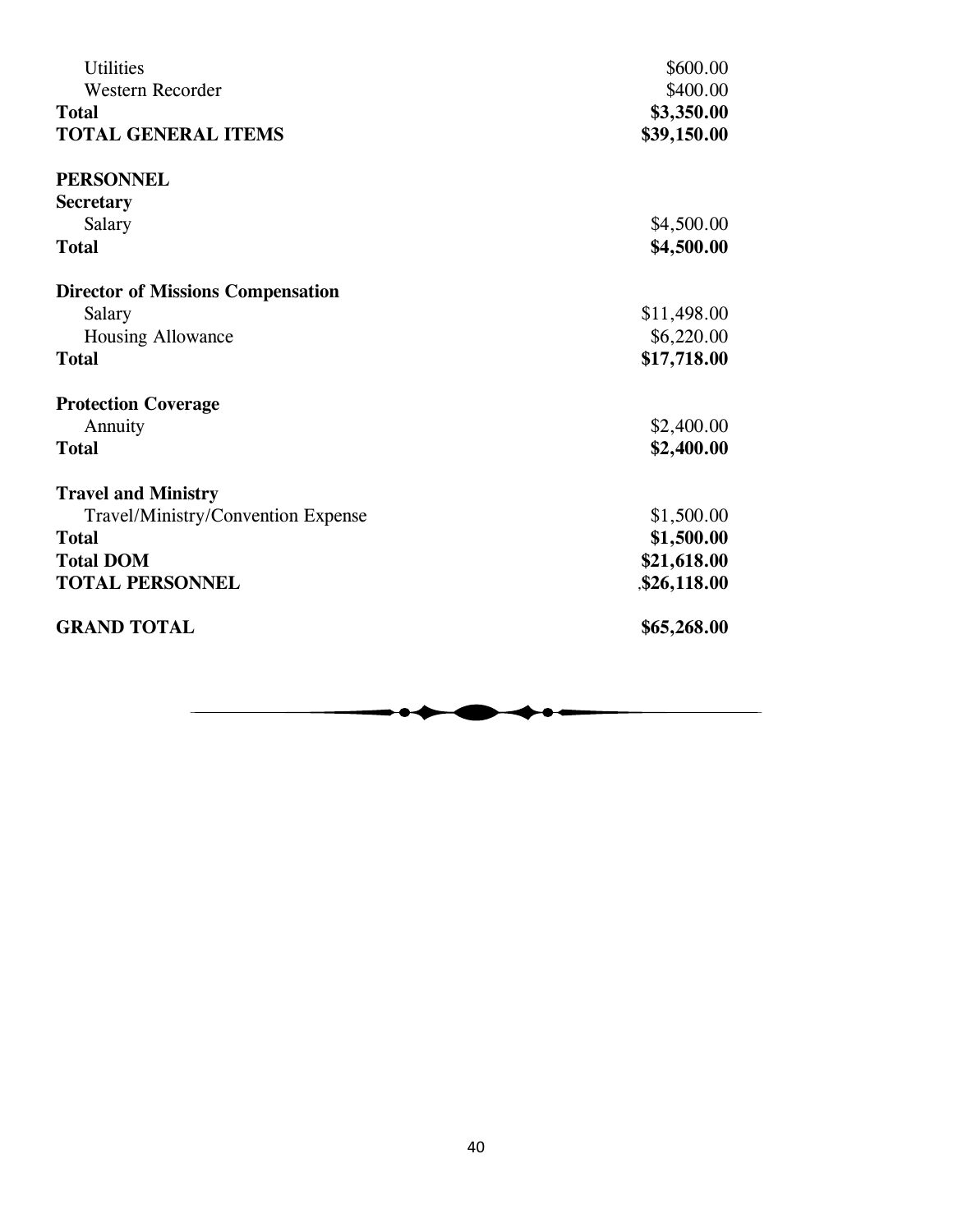# **Resolutions Committee**

<span id="page-40-0"></span>NOW, THEREFORE BE IT RESOLVED, by the Taylor County Baptist Association, meeting in session at South Campbellsville Baptist Church, Campbellsville, Kentucky, this  $11t^h$  day of September, 2012, that:

1. Appreciation is extended to the host congregations, Pitman Valley Baptist Church and South Campbellsville Baptist Church, for the hospitality and warm fellowship extended to all gathered for the September 10-11, 2012 annual meetings.

2. A word of affirmation is given to those who have brought reports and sermons during this annual session of TCBA.

3. The pastors and members of TCBA congregations are encouraged to be informed on the many issues facing our nation and to vote in the upcoming November 6, 2012 national, state, and local elections.

4. We call on Taylor County Baptists to be in prayer for our nation and for our leaders of government at the national, state, and local levels.

5. On this  $11<sup>th</sup>$  anniversary of the terrorist attacks perpetrated on the United States on September 11, 2001, we pause to remember those who were killed on that day and for those men and women who have paid the ultimate price in the defense of our nation. We are called to pray for those who continue serving in harm's way and for those who have been wounded and otherwise impacted in service to our nation.

6. We pray for spiritual revival for our community, our state, and our nation.

- 7. We pray for our Kentucky Baptist Convention and Southern Baptist Convention in these challenging times.
- 8. Taylor County Baptists are opposed to any expansion of gambling in Kentucky.
- 9. Opposition is expressed to any further expansion of alcohol sales in Campbellsville-Taylor County.

10. Public officials are called upon to support public policies that affirm the sanctity of human life, uphold traditional marriage as a covenant relationship between one man and one woman, and support the family in general.

Respectfully submitted, James Bennett, Shaun Caudill, John Chowning



# **Thanksgiving Letter from Nickolai Syrovatko**

To: Messengers of Annual Meeting and the churches of Taylor County Baptist Association

"And he who gives seed for putting into the field and bread for food, will take care of the growth of your seed, at the same time *increasing the fruits of your righteousness; Your wealth being increased in everything, with a simple mind, causing praise to God through us".* (2Cor. 9:10-11)

Dear brothers and sisters in the Lord Jesus Christ,

I am glad to greet you and to give brotherly greetings from local churches of our regional Brotherhood and in particular from my assistants who are God's laborers on the field of church education. First of all we want to thank everyone for partnership contacts and support of your association on regular base which give us possibilities for the fulfillment of God's commands at sharing of the Gospel and a progress of discipleship.

We pray God will be leading you during these days of work of the meeting through discussions of current questions and an acceptance of decisions which touch on plans and an increase of ministries of Taylor Association at coming year.My head duty continues to be a care and a help to churches of Saint Petersburg and Leningrad area at questions of training and an equipment of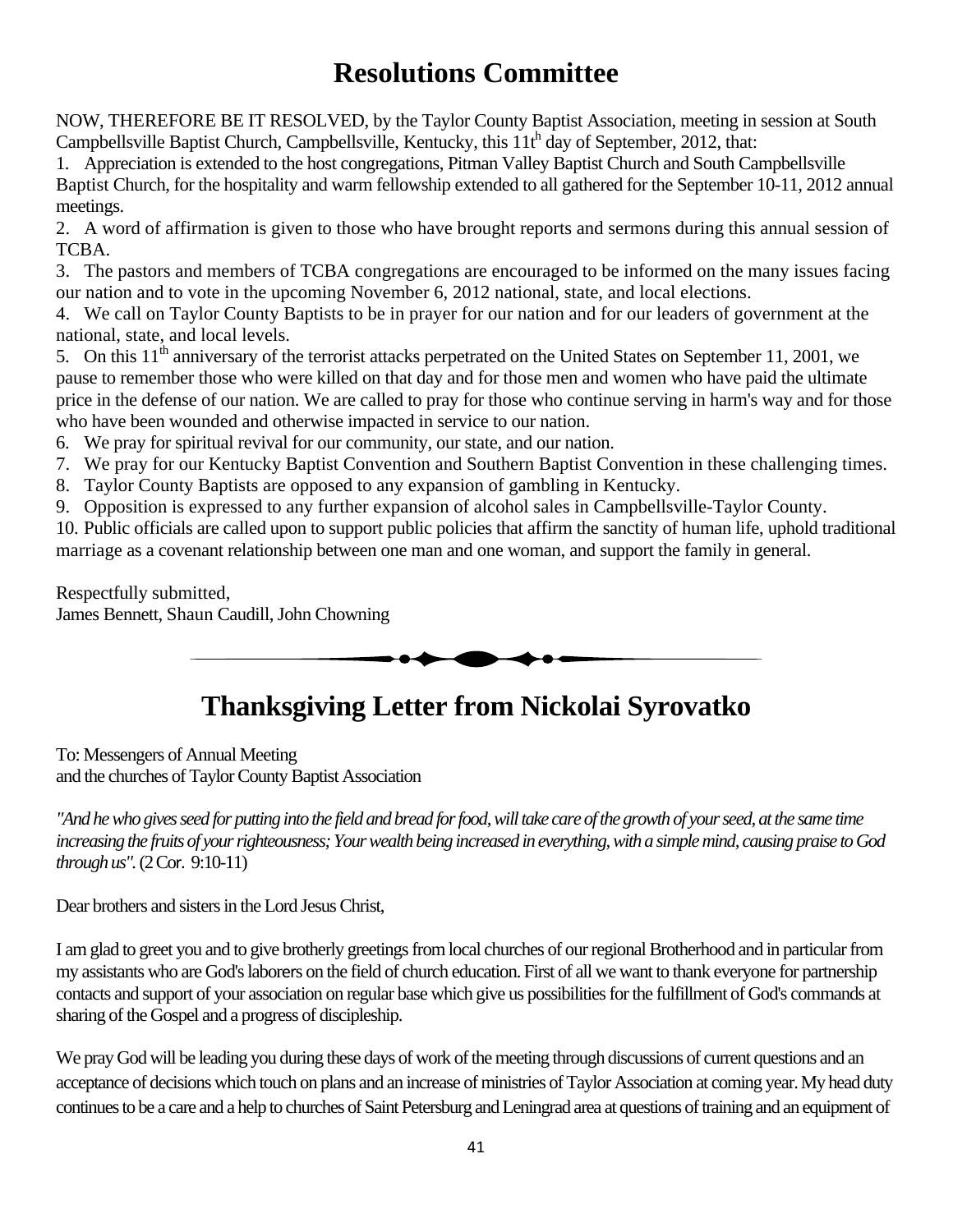teachers and leaders. Next part of my responsibility is providing of necessary materials for classes of Sunday School and Bible study groups. Our churches feel big need at methodical material which would be adopted to Russian reality.

This circumstance is nice stimulus for that I myself study different books and journals, and then prepare special textbooks, brochures and programs for our churches as well. I endeavor to preach and to lead Bible study groups at those churches which need at servants or examples of an organization of ministries.

When God gives additional resources or open a door for increase of discipleship then I visit churches of other areas which are located near from Saint Petersburg where I serve through the same ways. During all years of our partnership ministry and till today I have also a care about church leaders who have completed in the past Pastors School and now are pastors or teachers. I must mark many churches from other regions of Russia need and wait brotherly help from Saint Petersburg as a center of spiritual life of Russia. Of course we could be assistants for them but a deficit of resources is main limitation at a development of contacts between churches or a realization of joint projects.

Because we don't have resources for an organization of seminars on regular base so I am for many teachers and leaders as a coach or a tutor at work with their groups during learning year. When pastors from other regions visit Saint Petersburg then we use this possibility and I equip them to using of pulpits and classes.

As you can understand our successes are a result of God's blessings through partnership ministry between Russian churches and the churches of your association. We thank God for this privilege for work at His vineyards and we thank you for brotherly support which we perceive as the example of showing of Christ's love to neighbors.

I ask members of today's meeting to consider a possibility about a continuation of partnership contacts and supporting of my ministry during next fiscal year, please.

With best wishes and prayer for everybody, his family and ministry, brother in Christ,

Nickolai Syrovatko, Coordinator of Church Education for St. Petersburg and Leningrad Province

. . .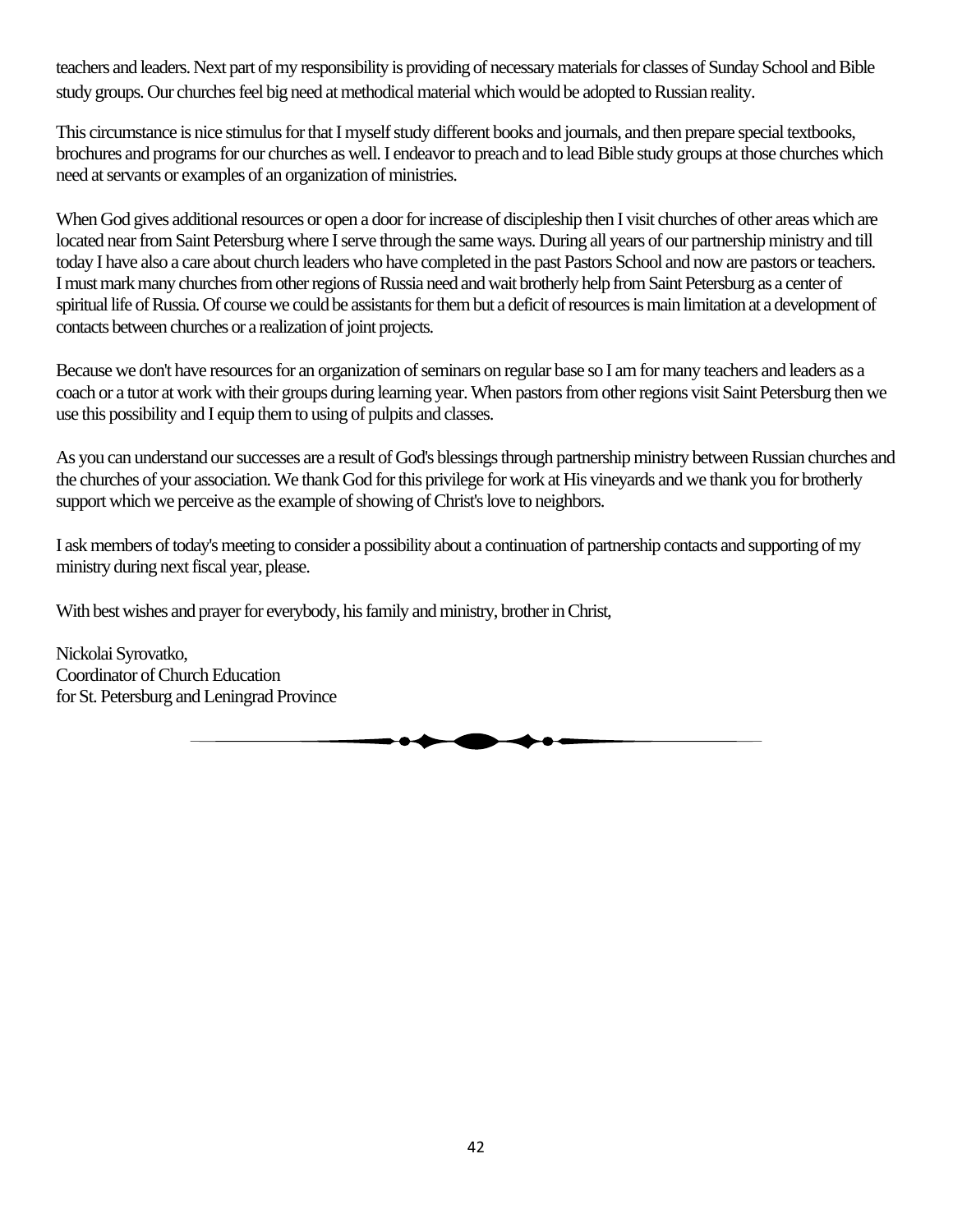# **Women's Missionary Union Directors**

<span id="page-42-0"></span>

| <b>Associational WMU Director</b>                              |              |
|----------------------------------------------------------------|--------------|
| Sharon Wayne, 146 Wayne Road                                   | 270-789-1088 |
| <b>Acton</b>                                                   |              |
| Darlene Batcher, 4936 Hodgenville Road                         | 270-465-3462 |
| <b>Campbellsville</b>                                          |              |
| <b>Eastside</b>                                                |              |
| Molly Brown, 306 Candace Street                                | 270-849-3438 |
| <b>Elk Horn</b>                                                |              |
| <b>Fairview</b>                                                |              |
| Friendship                                                     |              |
| Geraldine Jones, 5025 Bengal Road                              | 270-465-5156 |
| <b>Good Hope</b>                                               |              |
| <b>Green River Memorial</b>                                    |              |
| Marlyn Shreve, 142 Soules Chapel Road                          | 270-465-8309 |
| <b>Liberty</b>                                                 |              |
| Marie Compton, 405 Dowell Street                               | 270-849-2131 |
| <b>Lowell Avenue</b>                                           |              |
| Joyce Graham, 2106 Pearl Circle                                | 270-789-1750 |
| <b>Meadowview</b>                                              |              |
| <b>Mount Gilboa</b>                                            |              |
| Laquinta Hunt, 2305 White Rose Road                            | 270-465-7671 |
| <b>Mount Roberts</b>                                           |              |
| Debbie Mardis, 789 Mac Pittman Road                            | 270-465-3291 |
| <b>Mount Washington</b>                                        |              |
| <b>Palestine</b>                                               |              |
| Lora Tungate, 2726 Smith Ridge Road                            | 270-789-3572 |
| <b>Pitman Valley</b>                                           |              |
| <b>Pleasant Hill</b>                                           |              |
| Regina Graham, 800 White Rose Road                             | 270-465-4009 |
| <b>Raikes Hill</b>                                             |              |
| <b>Robinson Creek</b>                                          |              |
| Melissa Collison, 2564 Smith Ridge Road                        | 270-403-3940 |
| <b>Salem</b>                                                   |              |
| Sharon Wayne, 146 Wayne Road                                   | 270-789-1088 |
| <b>Saloma</b>                                                  |              |
| Sharon Lenihan, 127 Loyall Road<br><b>South Campbellsville</b> | 270-789-0244 |
| Yuma                                                           |              |
| Marlene Harper, 2075 Smith Ridge Road                          | 270-465-3635 |
|                                                                |              |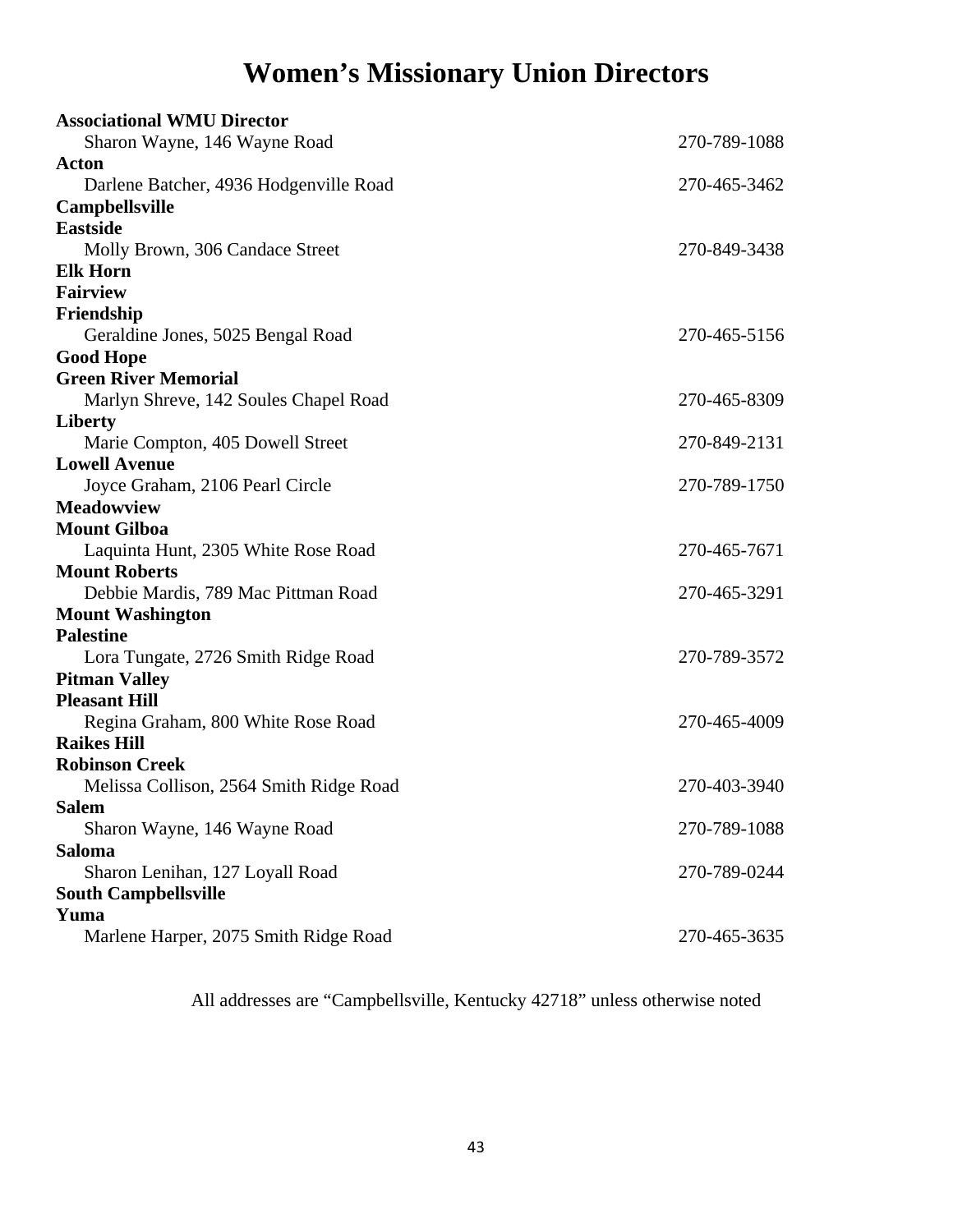# **Baptist Men on Mission Directors**

<span id="page-43-0"></span>

| <b>Acton</b>                                                |              |
|-------------------------------------------------------------|--------------|
| <b>Campbellsville</b>                                       |              |
| Mark McKinley, 500 Forest Hill Drive                        | 270-465-8105 |
| <b>Eastside</b>                                             |              |
| <b>Elk Horn</b>                                             |              |
| <b>Fairview</b>                                             |              |
| Friendship                                                  |              |
| Barry Blevins, 5411 Bengal Road                             | 270-789-1673 |
| <b>Good Hope</b>                                            |              |
| Donald Green, 213 Crawford Street                           | 270-789-0532 |
| <b>Green River Memorial</b>                                 |              |
| Liberty                                                     |              |
| Paul Lacy, 1731 Barney School Road                          | 270-465-2647 |
| <b>Lowell Avenue</b>                                        |              |
| Forester Hedgespeth, 505 Pittman Avenue                     | 270-465-7000 |
| <b>Meadowview</b>                                           |              |
| <b>Mount Gilboa</b>                                         |              |
| <b>Mount Roberts</b>                                        |              |
| <b>Mount Washington</b>                                     |              |
| <b>Palestine</b>                                            |              |
| Greg Tungate, 2726 Smith Ridge Road                         | 270-789-3572 |
| <b>Pitman Valley</b>                                        |              |
| <b>Pleasant Hill</b>                                        |              |
| <b>Raikes Hill</b>                                          |              |
| <b>Robinson Creek</b>                                       |              |
| Freddie Cox, 412 Redman Avenue                              | 270-465-6735 |
| <b>Salem</b>                                                |              |
| Saloma                                                      |              |
| L.T. Roy, 111 Ridgecrest Drive                              | 270-465-9545 |
| <b>South Campbellsville</b>                                 |              |
| Yuma                                                        |              |
| Larry Bell, 16924 West Kentucky 70, Liberty, Kentucky 42539 | 606-787-9611 |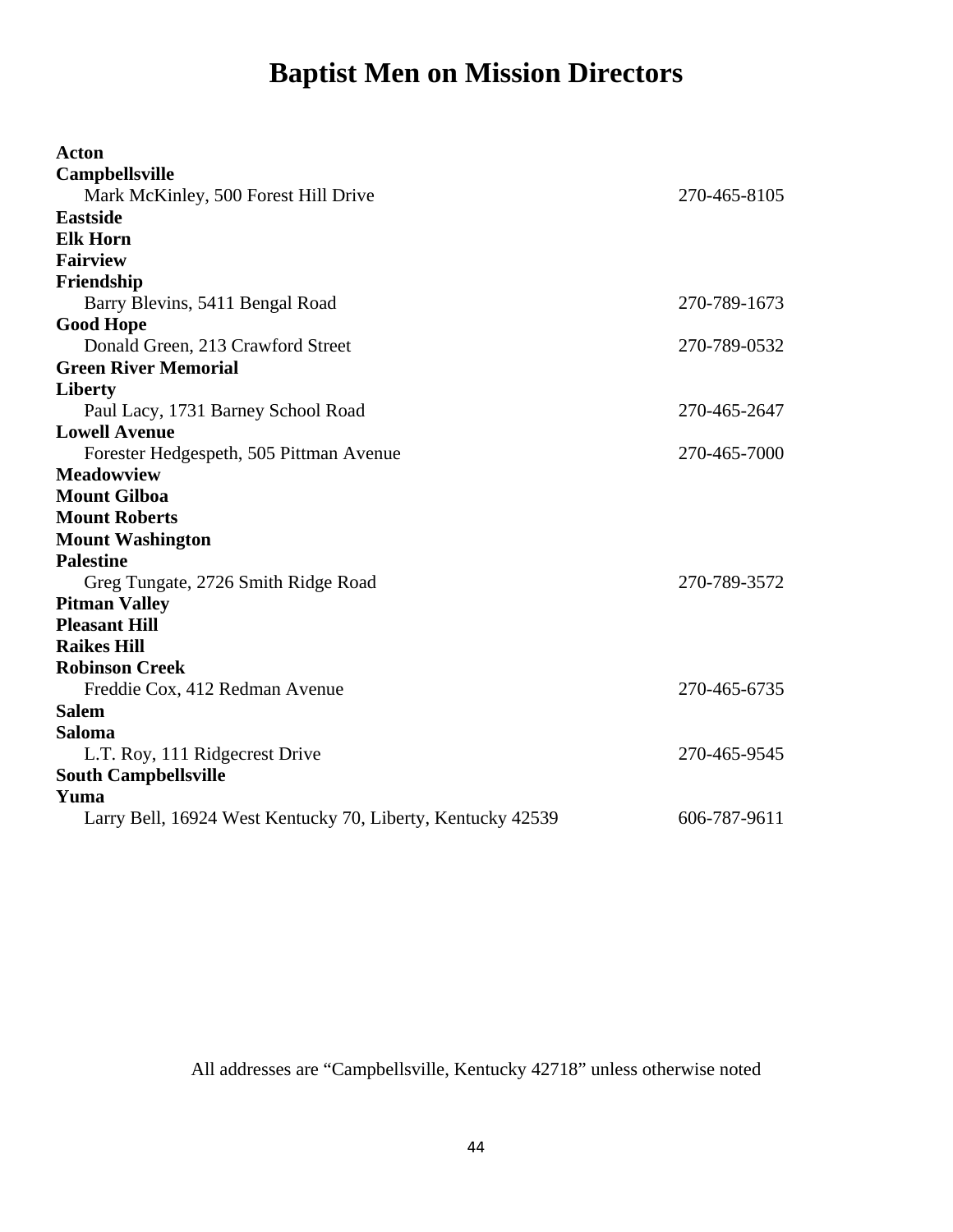# **Sunday School Directors**

<span id="page-44-0"></span>

| <b>Associational Sunday School Director</b>                    |              |
|----------------------------------------------------------------|--------------|
| L.T. Roy, 111 Ridgecrest Drive                                 | 270-465-9545 |
| <b>Acton</b>                                                   |              |
| Eddie Milby, 220 E. Owl Creek Road                             | 270-789-3021 |
| <b>Campbellsville</b>                                          |              |
| Henry Lee, 1 Hastings Circle                                   | 270-789-1095 |
| <b>Eastside</b>                                                |              |
| Alene Gilpin, 440 Elk Horn Loop Road                           | 270-403-2721 |
| <b>Elk Horn</b>                                                |              |
| Haywood B. Riner, 487 Graham Road                              | 270-789-2113 |
| <b>Fairview</b>                                                |              |
| Larry Willis, 207 Jan Street                                   | 270-789-2457 |
| Friendship                                                     |              |
| Brian Harris, P.O. Box 310                                     | 270-789-9867 |
| <b>Good Hope</b>                                               |              |
| Lynwood Newton, 417 Lowell Avenue                              | 270-465-7652 |
| <b>Green River Memorial</b>                                    |              |
| Danny D. Thompson, 2888 Bengal Road                            | 270-789-2423 |
| <b>Liberty</b>                                                 |              |
| John Gilbert Smith, 5075 Spurlington Road                      | 270-789-2865 |
| <b>Lowell Avenue</b>                                           |              |
| Dale Henderson, 100 Sassy Court                                | 270-789-1872 |
| <b>Meadowview</b>                                              |              |
| <b>Mount Gilboa</b>                                            |              |
| George M. Phillips, P.O. Box 303                               | 270-465-2078 |
| <b>Mount Roberts</b>                                           |              |
| Terry Mardis, 789 Mac Pittman Road                             | 270-465-3291 |
| <b>Mount Washington</b>                                        |              |
| Steve York, 6829 Campbellsville Road, Columbia, Kentucky 42728 | 270-465-7186 |
| <b>Palestine</b>                                               |              |
| Kim Bailey, 335 Palestine Road                                 | 270-789-1107 |
| <b>Pitman Valley</b>                                           |              |
| Timmy Mardis, 1995 Newton Lane                                 | 270-849-4442 |
| <b>Pleasant Hill</b>                                           |              |
| Trent Wright, 35 Linda Lane                                    | 270-465-6281 |
| <b>Raikes Hill</b>                                             |              |
| <b>Robinson Creek</b>                                          |              |
| Mike Sprowles, 210 Pickett Road                                | 270-789-1148 |
| Salem                                                          |              |
| Diane Clark, 806 Proctor Knott                                 | 270-465-8012 |
| Saloma                                                         |              |
| Jason England, 508 Fern Drive                                  | 270-403-3373 |
| <b>South Campbellsville</b>                                    |              |
| Yuma                                                           |              |
| Garry Bault, 199 Gibb Greer Road, Columbia, Kentucky 42728     | 270-465-3927 |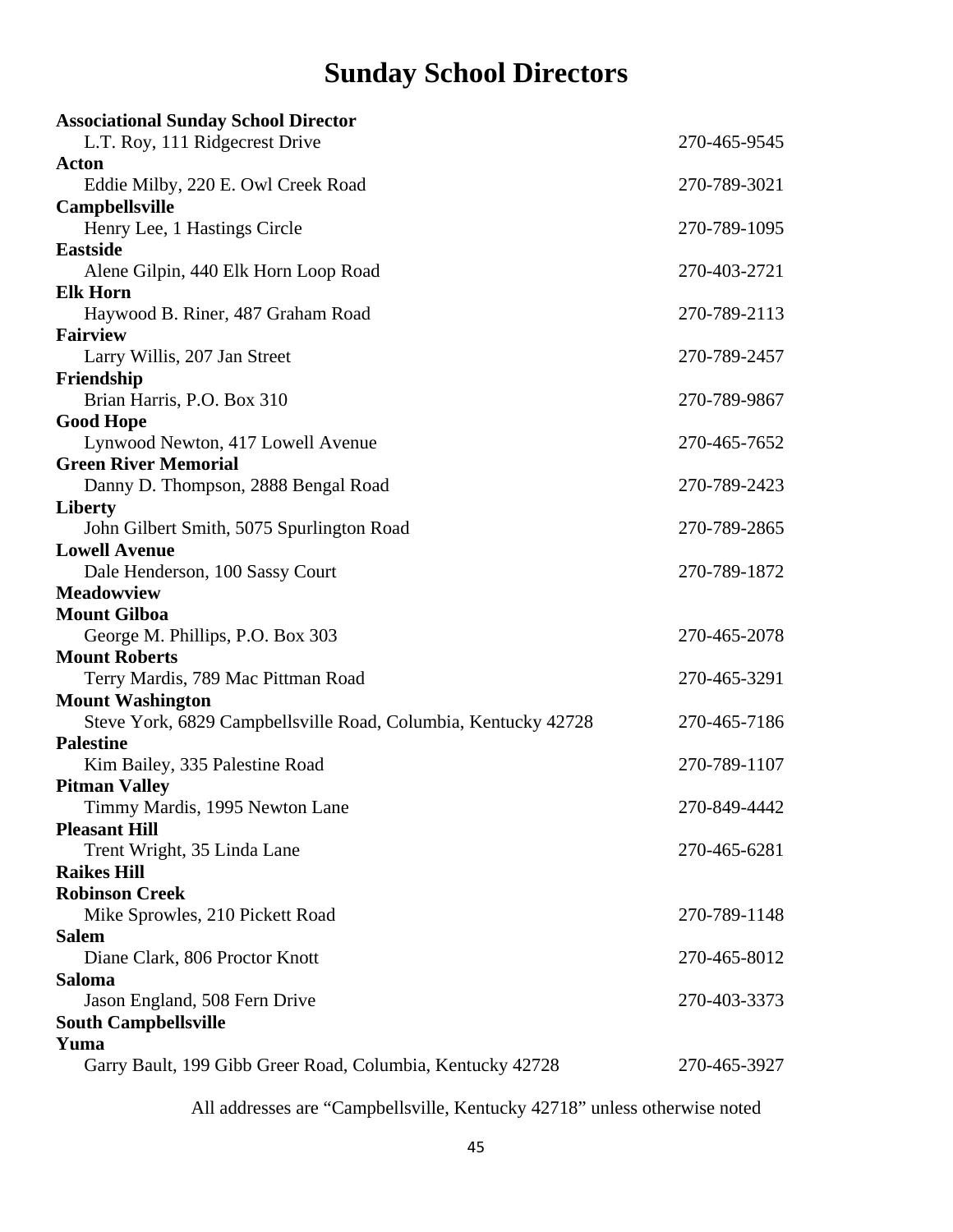# **Discipleship Training Directors**

<span id="page-45-0"></span>

| <b>Associational Discipleship Training Director</b>                     |              |
|-------------------------------------------------------------------------|--------------|
| Don Green, 213 Crawford Street                                          | 270-789-0532 |
| <b>Acton</b>                                                            |              |
| Randall Baldwin, 7964 Liberty Road                                      | 270-789-1785 |
| <b>Campbellsville</b>                                                   |              |
| <b>Eastside</b>                                                         |              |
| <b>Elk Horn</b>                                                         |              |
| Haywood B. Riner, 487 Graham Road                                       | 270-465-8780 |
| <b>Fairview</b>                                                         |              |
| Friendship                                                              |              |
| <b>Good Hope</b>                                                        |              |
| <b>Green River</b>                                                      |              |
| <b>Liberty</b>                                                          |              |
| <b>Lowell Avenue</b>                                                    |              |
| Trent Creason, 420 Lowell Ave                                           | 270-991-4832 |
| <b>Meadowview</b>                                                       |              |
| <b>Mount Gilboa</b>                                                     |              |
| <b>Mount Roberts</b>                                                    |              |
| <b>Mount Washington</b>                                                 |              |
| <b>Palestine</b>                                                        |              |
| <b>Pitman Valley</b>                                                    |              |
| <b>Pleasant Hill</b>                                                    |              |
| <b>Raikes Hill</b>                                                      |              |
| <b>Robinson Creek</b>                                                   |              |
| <b>Salem</b>                                                            |              |
| Jeff Arnold, 599 Arnold Road                                            | 270-789-3351 |
| Saloma                                                                  |              |
| Cathy Chowning, 512 Fern Drive                                          | 270-789-2707 |
| <b>South Campbellsville</b>                                             |              |
| Yuma<br>Shirley Hughes, 3496 Speck Ridge Road, Elk Horn, Kentucky 42733 | 270-465-3819 |
|                                                                         |              |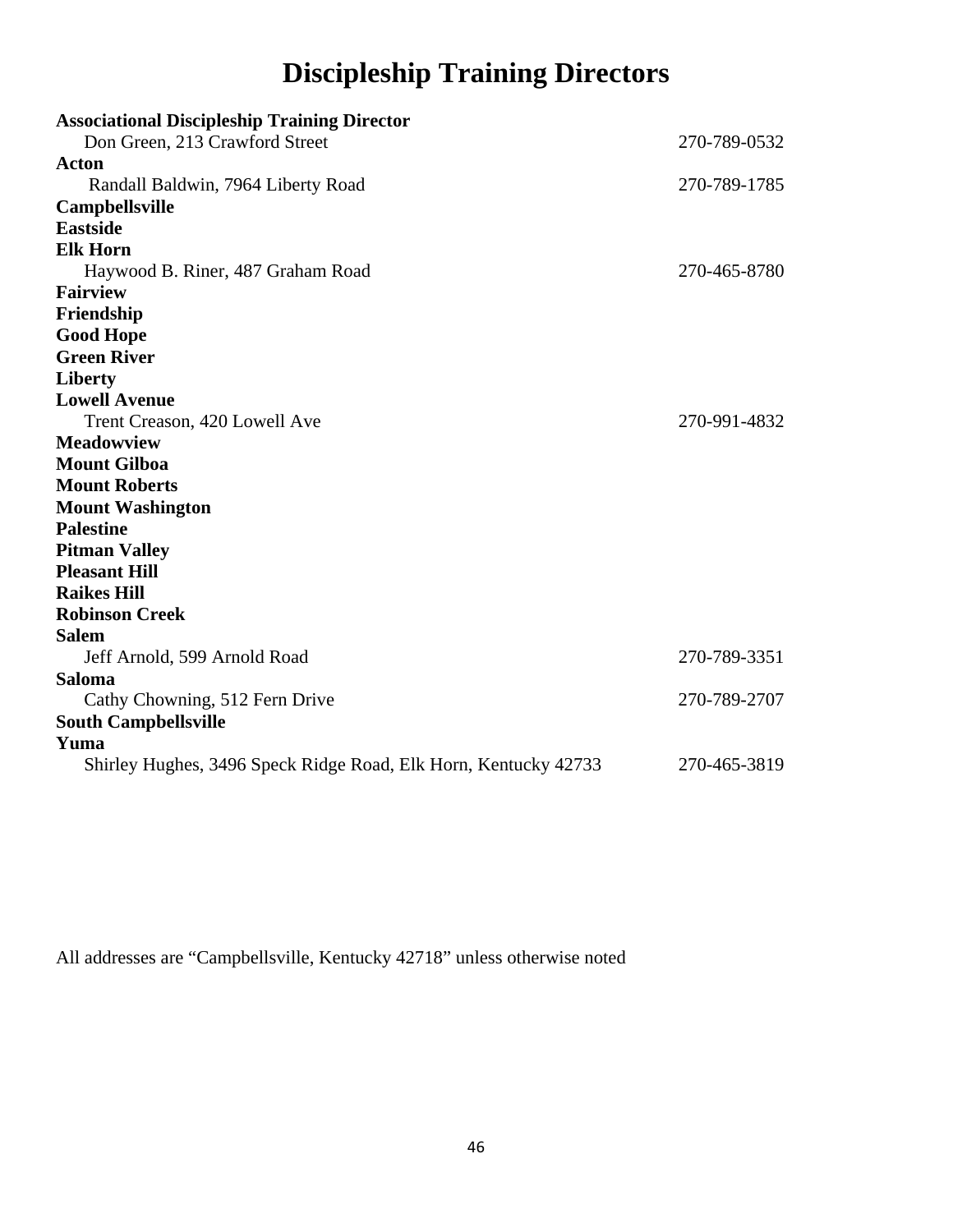# **Chairmen of Deacons**

<span id="page-46-0"></span>

| <b>Associational Moderator</b>                             |              |
|------------------------------------------------------------|--------------|
| Kyle Franklin, c/o Tracy Thomas 308 Whitlock Road          | 270-572-3121 |
| Acton                                                      |              |
| Randall Baldwin, 7964 Liberty Road                         | 270-789-1785 |
| <b>Campbellsville</b>                                      |              |
| Gary Osborne, 1152 Roberts Road                            | 270-465-7465 |
| <b>Eastside</b>                                            |              |
| James Rice, 922 Salem Church Road                          | 270-465-3208 |
| <b>Elk Horn</b>                                            |              |
| Guy Wood, 286 Jayne Avenue                                 | 270-789-1961 |
| <b>Fairview</b><br>Friendship                              |              |
| Milton Jones, 5025 Bengal Road                             | 270-465-5156 |
| <b>Good Hope</b>                                           |              |
| Murrell Young, 104 Violet Lane                             | 270-465-7929 |
| <b>Green River Memorial</b>                                |              |
| Dean Antle, 254 Huntington Way, Columbia, Kentucky 42728   | 270-250-8545 |
| <b>Liberty</b>                                             |              |
| Brian T. Wise, 160 North Calvary Road                      | 270-789-2656 |
| <b>Lowell Avenue</b>                                       |              |
| Joey Houk, 222 Kristi Lane                                 | 270-469-5580 |
| <b>Meadowview</b>                                          |              |
| David Cable, 29 Debra Kay Avenue                           | 270-465-2250 |
| <b>Mount Gilboa</b>                                        |              |
| George M. Phillips, P.O. Box 303                           | 270-465-2078 |
| <b>Mount Roberts</b>                                       |              |
| Terry Mardis, 789 Mac Pittman Road                         | 270-465-3291 |
| <b>Mount Washington</b>                                    |              |
| Ronnie Sullivan, 7660 Saloma Road                          | 270-465-5207 |
| <b>Palestine</b>                                           |              |
| Kim Bailey, 335 Palestine Road                             | 270-789-1107 |
| <b>Pitman Valley</b>                                       | 270-465-8044 |
| Julius Agee, 221 Jan Street<br><b>Pleasant Hill</b>        |              |
| William Pruitt, 350 Steeplechase Drive                     | 270-465-6371 |
| <b>Raikes Hill</b>                                         |              |
| Jack Hamlin, 53 Wildwood Way                               | 270-465-8291 |
| <b>Robinson Creek</b>                                      |              |
| Mike Sprowles, 210 Pickett Road                            | 270-789-1148 |
| <b>Salem</b>                                               |              |
| Jacky Arvin, 601 Hunters Run                               | 270-465-7139 |
| Saloma                                                     |              |
| Larry Marcum, 1019 Chaney Pike                             | 270-465-3946 |
| <b>South Campbellsville</b>                                |              |
| Roger Blair, 1744 Saloma Road                              | 270-465-7641 |
| Yuma                                                       |              |
| Garry Bault, 199 Gibb Greer Road, Columbia, Kentucky 42728 | 270-465-3927 |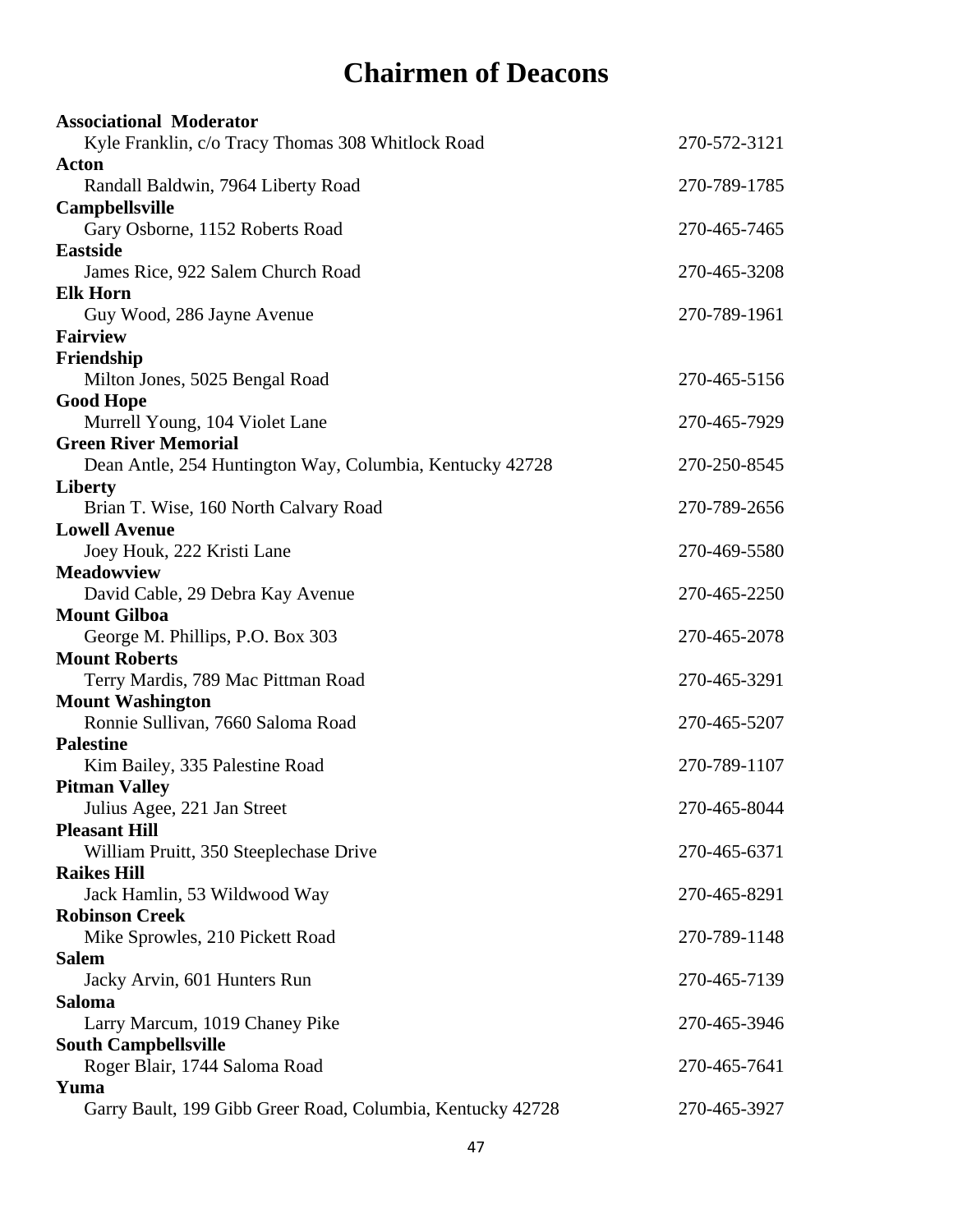## **Clerks**

<span id="page-47-0"></span>

| <b>Associational Clerk</b>                                   |              |
|--------------------------------------------------------------|--------------|
| Brenda Patton, 940 Spears Road                               | 270-465-7835 |
| Acton                                                        |              |
| Shirley Baldwin, 7964 Liberty Road                           | 270-789-1785 |
| Campbellsville                                               |              |
| Pat Forman, 406 Wildflower Lane                              | 270-465-7865 |
| <b>Eastside</b>                                              |              |
| Beverly Pike, 210 Jayne Avenue                               | 270-465-2948 |
| <b>Elk Horn</b>                                              |              |
| Ruth Ann Hayes, 1320 Old Hodgenville Road                    | 270-465-8431 |
| <b>Fairview</b>                                              |              |
| Diane Colvin, 807 North Central Avenue<br>Friendship         | 270-465-5388 |
| Jane Blevins, 115 Hidden Meadow Drive                        | 270-789-1673 |
| <b>Good Hope</b>                                             |              |
| Janet Rafferty, 802 West Main Street                         | 270-465-6215 |
| <b>Green River</b>                                           |              |
| Cheryl Shive, 40 Busy Baker Road                             | 270-932-6312 |
| <b>Liberty</b>                                               |              |
| Brian T. Wise, 160 North Calvary Road                        | 270-789-2656 |
| <b>Lowell Avenue</b>                                         |              |
| Clara Hord, 94 Vintage Lane                                  | 270-789-1269 |
| <b>Meadowview</b>                                            |              |
| Joy Bryant, 208 Brookside Avenue                             | 270-469-8515 |
| <b>Mount Gilboa</b>                                          |              |
| Nancy Hunt, 902 Gardenia Drive                               | 270-465-4808 |
| <b>Mount Roberts</b>                                         |              |
| Ashley Corbin, 350 Taylor Chapel                             | 270-465-8199 |
| <b>Mount Washington</b><br>Garry L. Miller, 7891 Saloma Road | 270-465-3794 |
| <b>Palestine</b>                                             |              |
| Lena Harmon, 706 Melrose Drive                               | 270-465-7510 |
| <b>Pitman Valley</b>                                         |              |
| Rena Newton, 172 Newton Lane                                 | 270-465-3844 |
| <b>Pleasant Hill</b>                                         |              |
| Julie Kessler, 6919 Old Lebanon Road                         | 270-465-7875 |
| <b>Raikes Hill</b>                                           |              |
| James Cheatham, 3564 Bass Ridge Road                         | 270-465-7159 |
| <b>Robinson Creek</b>                                        |              |
| Dixie Hamilton, 280 Eagle Point Road                         | 270-789-6931 |
| <b>Salem</b>                                                 |              |
| Brenda Patton, 940 Spears Road                               | 270-465-7835 |
| Saloma                                                       |              |
| Helen Franklin Henderson, 279 Shiloh Road                    | 270-465-8998 |
| <b>South Campbellsville</b>                                  |              |
| Sarah McCreary, 601 South Central Avenue<br>Yuma             | 270-465-4261 |
| Larry Bell, 16924 West Kentucky 70, Liberty, Kentucky 42539  | 606-787-9611 |
|                                                              |              |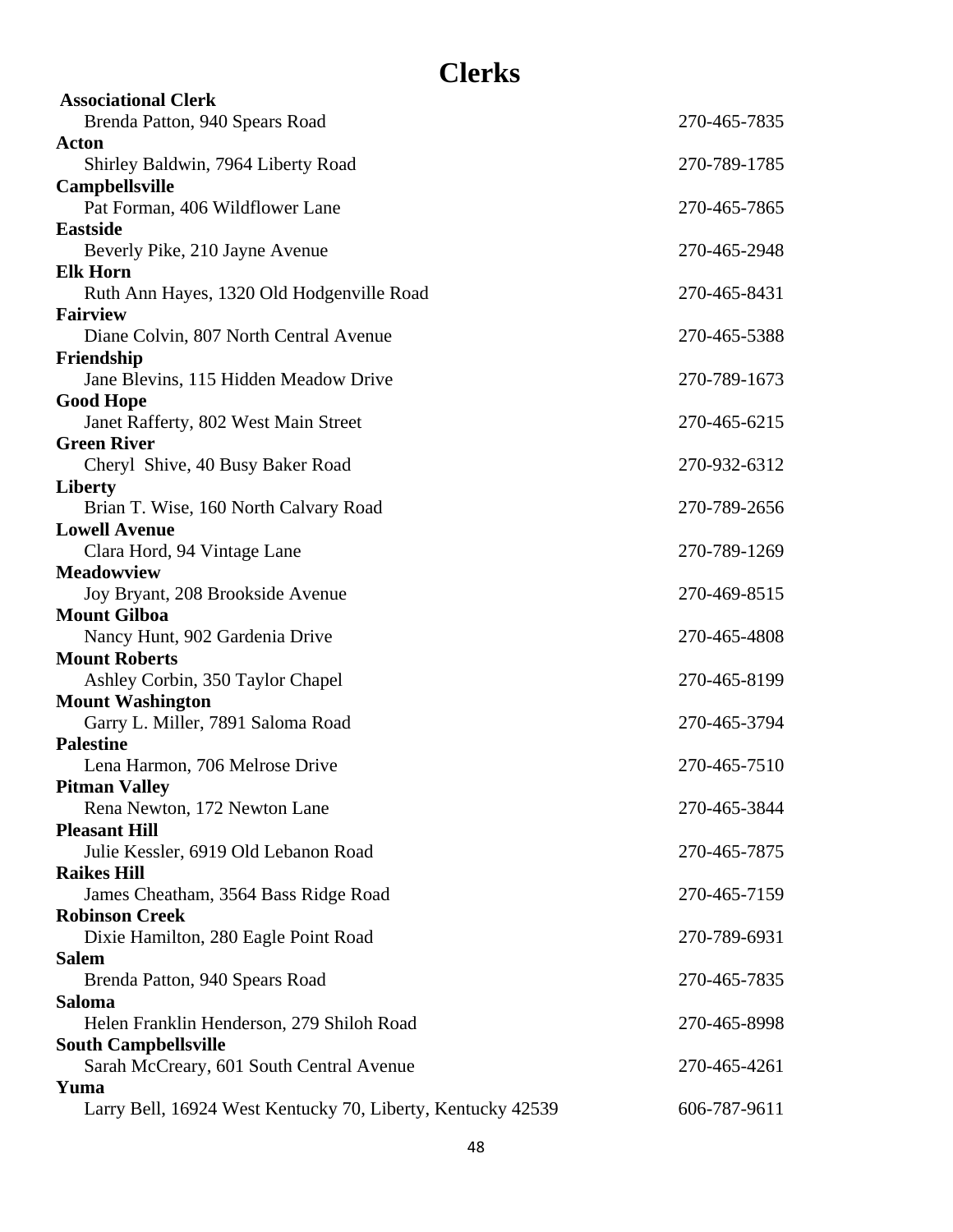## **Treasurers**

<span id="page-48-0"></span>

| <b>Associational Treasurer</b>                                          |              |
|-------------------------------------------------------------------------|--------------|
| David Gaddie, 305 Summit Drive                                          | 270-789-2913 |
| Acton                                                                   |              |
| Rosaline Beck, 1715 Kindness Road                                       | 270-465-7856 |
| <b>Campbellsville</b>                                                   |              |
| Shirley Buckner, P.O. Box 530<br><b>Eastside</b>                        | 270-465-8115 |
| James Rice, 922 Salem Church Road                                       | 270-465-3208 |
| <b>Elk Horn</b>                                                         |              |
| Ruth Ann Hayes, 3145 Elk Horn Road                                      | 270-465-8431 |
| <b>Fairview</b>                                                         |              |
| Danny Woodcox, 2700 Elk Horn Road                                       | 270-465-2127 |
| Friendship                                                              |              |
| Patty Vincent, 71 Dowell Street                                         | 270-403-1955 |
| <b>Good Hope</b>                                                        |              |
| Terry M. Dabney, P.O. Box 426                                           | 270-465-2933 |
| <b>Green River Memorial</b>                                             |              |
| Robyn Sollberger, 240 White Pine Circle                                 | 270-789-8771 |
| <b>Liberty</b>                                                          | 270-789-2865 |
| John Smith 5075 Spurlington Road<br><b>Lowell Avenue</b>                |              |
| Henry C. Pippin, 420 Lowell Avenue                                      | 270-789-4245 |
| <b>Meadowview</b>                                                       |              |
| Suzanne Houk, 395 Springhill Drive                                      | 270-465-5415 |
| <b>Mount Gilboa</b>                                                     |              |
| Phyllis Phillips, P.O. Box 303                                          | 270-465-2078 |
| <b>Mount Roberts</b>                                                    |              |
| Laura Hunt, c/o Ashley Corbin, 350 Taylor's Chapel Road                 |              |
| <b>Mount Washington</b>                                                 |              |
| Angela Miller, 7291 Saloma Road                                         |              |
| <b>Palestine</b><br>Brenda Barnett, 80 Church Lane                      | 270-465-8678 |
| <b>Pitman Valley</b>                                                    |              |
| Timmy Mardis, 1995 Newton Lane                                          | 270-849-4442 |
| <b>Pleasant Hill</b>                                                    |              |
| Larry England, 105 Ridgecrest Drive                                     | 270-789-1009 |
| <b>Raikes Hill</b>                                                      |              |
| James Cheatham, 3564 Bass Ridge Road                                    | 270-465-7159 |
| <b>Robinson Creek</b>                                                   |              |
| Jeff Sprowles, 2564 Smith Ridge Road                                    | 270-789-1143 |
| <b>Salem</b>                                                            |              |
| David Gaddie, 305 Summit Drive                                          | 270-789-2913 |
| <b>Saloma</b>                                                           |              |
| Karen R. Reynolds, 4742 Hodgenville Road<br><b>South Campbellsville</b> | 270-789-2164 |
| Linda Edrington, 89 Old Pittman Road                                    | 270-465-3760 |
| Yuma                                                                    |              |
| Samuel Harper, 2075 Smith Ridge Road                                    | 270-465-3635 |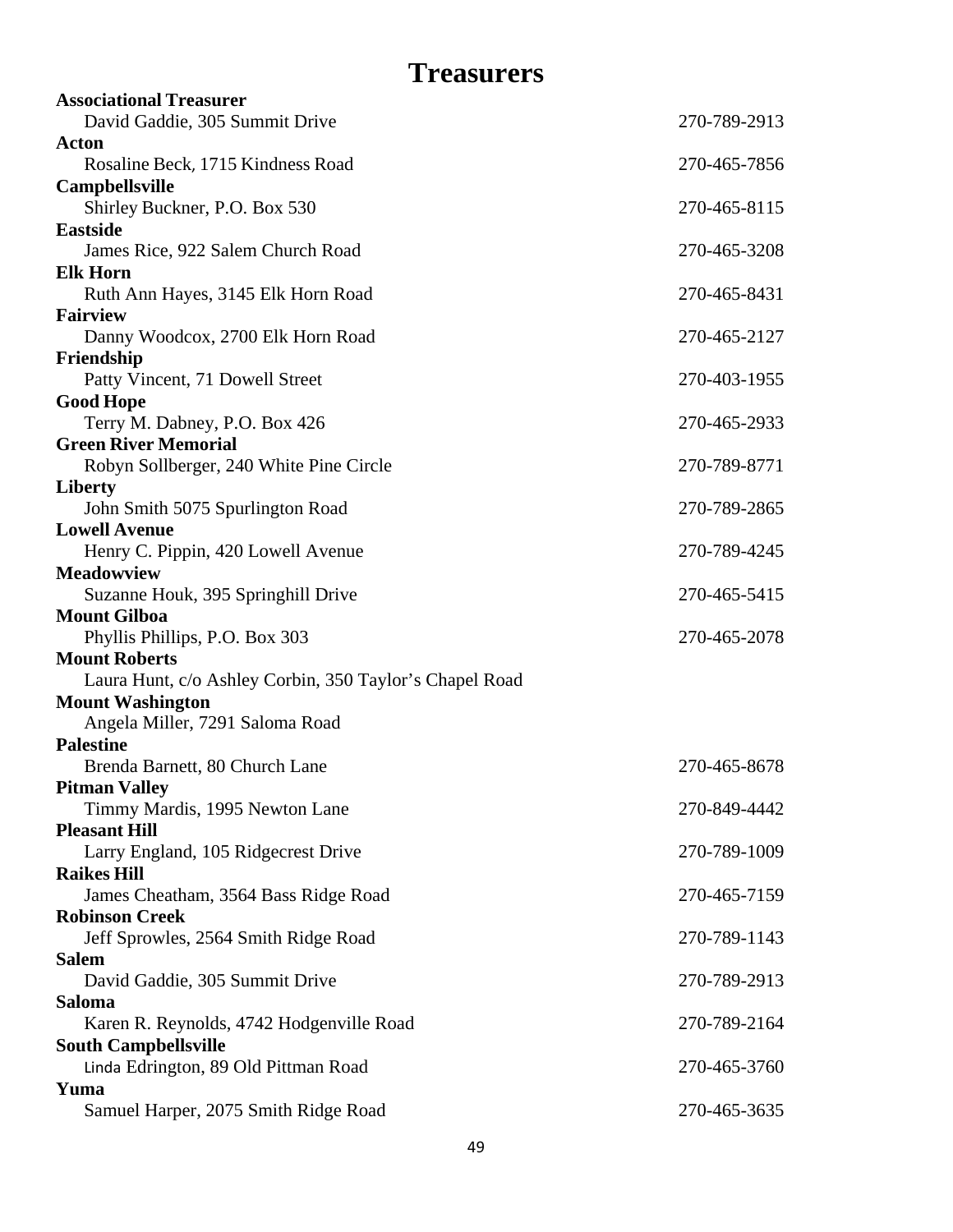<span id="page-49-0"></span>

| Digest of Information from Annual Church Profiles, 2012 |                      |                         |                         |                        |                                                                    |                                                               |                                |                       |                                            |                         |                         |
|---------------------------------------------------------|----------------------|-------------------------|-------------------------|------------------------|--------------------------------------------------------------------|---------------------------------------------------------------|--------------------------------|-----------------------|--------------------------------------------|-------------------------|-------------------------|
| <b>Church Name</b>                                      | <b>Total Members</b> | <b>Resident Members</b> | <b>Total Baptisms</b>   | <b>Other Additions</b> | Sunday School/ Bible Study/ Small<br><b>Group Total Enrollment</b> | Sunday School/ Bible Study/ Small<br>Group Average Attendance | Primary Worship Avg Attendance | <b>VBS Enrollment</b> | <b>Total Mission Project Participation</b> | Discipleship Enrollment | Music Enrollment L      |
| Acton                                                   | 55                   | 31                      | $\mathbf 1$             | $\mathbf 2$            | 25                                                                 | 18                                                            | 25                             |                       | 13                                         | 18                      |                         |
| Campbellsville                                          | 1,477                | 1,219                   | 18                      | $\overline{5}$         | 1,130                                                              | 533                                                           | 475                            | 384                   | 193                                        | 225                     | 200                     |
| Eastside                                                | 40                   |                         |                         | $\pmb{4}$              | 20                                                                 | 11                                                            | 20                             | 16                    |                                            |                         |                         |
| <b>Elk Horn</b>                                         | 734                  | 559                     | 67                      | 67                     | 209                                                                | 188                                                           | 504                            | 44                    | 49                                         | 6                       | 40                      |
| Fairview                                                | 189                  | 124                     | 11                      | 9                      | 70                                                                 | 42                                                            | 65                             | 58                    |                                            |                         |                         |
| Friendship                                              | 148                  | 120                     | $\mathbf{1}$            | $\overline{7}$         | 90                                                                 | 55                                                            | 67                             | 58                    | 3                                          |                         | $\overline{2}$          |
| Good Hope                                               | 153                  | 133                     | 3                       | 4                      | 95                                                                 | 58                                                            | 85                             | 163                   | 55                                         |                         | 36                      |
| <b>Green River Memorial</b>                             | 425                  | 350                     | $\overline{\mathbf{4}}$ | 6                      | 114                                                                | 87                                                            | 125                            | 106                   | 70                                         | 27                      | 22                      |
| Liberty                                                 | 207                  | 142                     | 3                       |                        | 46                                                                 | 38                                                            | 48                             | 28                    | 11                                         |                         | 10                      |
| Lowell Avenue                                           | 619                  | 549                     | 12                      | $11\,$                 | 289                                                                | 137                                                           | 190                            | 144                   |                                            |                         |                         |
| Meadowview                                              | 175                  | 160                     | $\mathbf 1$             | 6                      | 72                                                                 | 50                                                            | 70                             | 38                    |                                            |                         | $10\,$                  |
| Mt. Gilboa                                              | 141                  | 104                     |                         |                        | 30                                                                 | 20                                                            | 29                             |                       | $\overline{2}$                             |                         | $\overline{\mathbf{3}}$ |
| Mt. Roberts                                             | 213                  | 193                     | 11                      | 8                      | 130                                                                | 55                                                            | 85                             | 55                    | 178                                        |                         |                         |
| Mt. Washington                                          | 268                  | 150                     | 5                       | 3                      | 45                                                                 | 40                                                            | 75                             | 41                    |                                            |                         | 12                      |
| Palestine                                               | 369                  | 263                     | 5                       | 12                     | 114                                                                | 62                                                            | 95                             | 90                    | 40                                         |                         |                         |
| Pitman Valley                                           | 180                  |                         | $\overline{7}$          |                        | 92                                                                 | 55                                                            | 112                            | 77                    |                                            |                         |                         |
| Pleasant Hill                                           | 469                  | 394                     | 10                      | 12                     | 182                                                                | 173                                                           | 190                            | 42                    |                                            |                         | 15                      |
| <b>Raikes Hill</b>                                      | 42                   | 39                      | $\overline{\mathbf{4}}$ | $\overline{c}$         | 33                                                                 | 30                                                            | 35                             | 45                    |                                            |                         | 27                      |
| <b>Robinson Creek</b>                                   | 382                  | 320                     | 5                       | 5                      | 137                                                                | 82                                                            | 130                            | 206                   | 12                                         | 40                      | 21                      |
| Salem                                                   | 116                  | 96                      | $\overline{2}$          |                        | 91                                                                 | 68                                                            | 85                             | 66                    | 26                                         | 17                      |                         |
| Saloma                                                  | 173                  | 140                     |                         | $\mathsf 3$            | 85                                                                 | 52                                                            | 75                             | 70                    | 60                                         | 20                      | 15                      |
| South Campbellsville                                    | 837                  | 837                     | 8                       | $\overline{7}$         | 155                                                                | 86                                                            |                                |                       |                                            |                         |                         |
| Yuma                                                    | 151                  | 102                     | $\mathbf{1}$            | 5                      | 58                                                                 | 29                                                            | 32                             | 46                    |                                            | 37                      | $\overline{2}$          |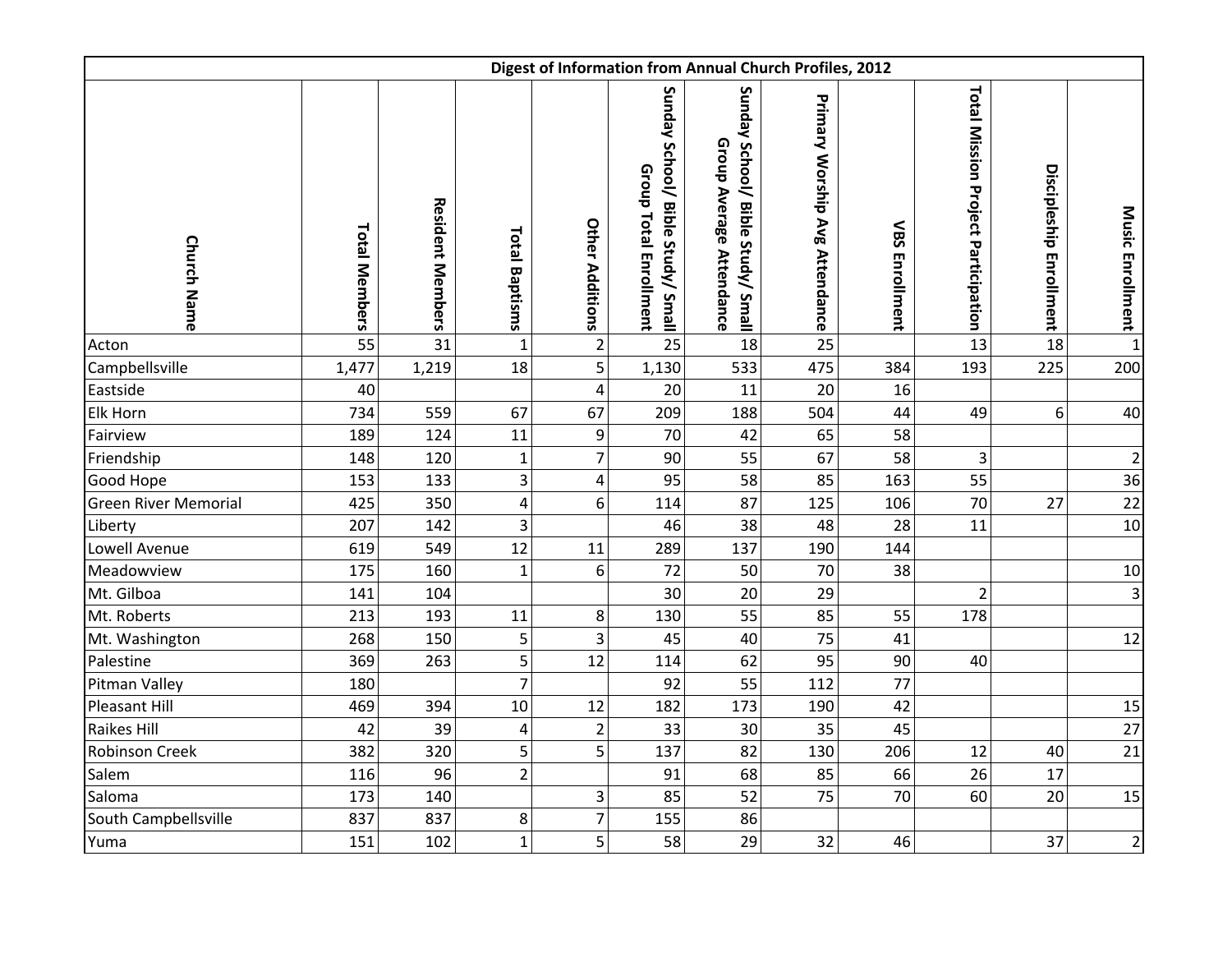| Digest of Information from Annual Church Profiles, 2012 |                              |                       |                               |                        |                    |                            |                              |                      |                                 |                               |
|---------------------------------------------------------|------------------------------|-----------------------|-------------------------------|------------------------|--------------------|----------------------------|------------------------------|----------------------|---------------------------------|-------------------------------|
| <b>Church Name</b>                                      | <b>Undesignated Receipts</b> | <b>Total Receipts</b> | Cooperative Program<br>Giving | Annie Armstrong Giving | Lottie Moon Giving | Great Commission<br>Giving | <b>Total Missions Giving</b> | Associational Giving | <b>Hispanic Ministry Giving</b> | <b>Russia Ministry Giving</b> |
| Acton                                                   |                              | \$19,193              | \$2,230                       | \$65                   | \$100              | \$2,810                    | \$2,810                      | \$387                |                                 |                               |
| Campbellsville                                          | \$1,113,979                  | \$1,515,625           | \$144,997                     | \$11,644               | \$36,423           | \$220,066                  | \$244,348                    | \$6,000              |                                 | \$146                         |
| Eastside                                                | \$8,793                      | \$8,793               | \$280                         | \$147                  | \$100              | \$527                      | \$527                        | \$92                 |                                 |                               |
| Elk Horn                                                | \$461,994                    | \$600,831             | \$4,008                       |                        |                    | \$5,208                    | \$7,400                      | \$1,200              |                                 |                               |
| Fairview                                                | \$41,584                     | \$47,447              | \$3,960                       | \$525                  | \$1,378            |                            | \$5,863                      | \$1,584              |                                 | \$120                         |
| Friendship                                              | \$100,405                    | \$138,697             | \$18,073                      | \$2,058                | \$8,475            | \$31,848                   | \$51,657                     | \$2,053              |                                 |                               |
| Good Hope                                               | \$132,880                    | \$176,264             | \$34,549                      | \$2,928                | \$5,389            | \$23,482                   | \$66,348                     | \$1,993              |                                 |                               |
| <b>Green River Memorial</b>                             | \$106,129                    | \$168,818             | \$13,143                      | \$1,706                | \$2,853            | \$17,702                   | \$22,730                     | \$3,728              | \$285                           |                               |
| Liberty                                                 | \$62,643                     | \$76,401              | \$6,264                       | \$315                  | \$541              | \$9,986                    | \$13,575                     | \$1,584              |                                 |                               |
| Lowell Avenue                                           | \$283,520                    | \$312,459             | \$49,616                      | \$5,001                | \$8,057            | \$13,896                   | \$86,575                     | \$1,415              |                                 |                               |
| Meadowview                                              | \$71,507                     | \$75,897              | \$7,162                       | \$200                  | \$600              | \$16,624                   | \$19,449                     | \$1,790              |                                 |                               |
| Mt. Gilboa                                              | \$39,470                     | \$52,411              | \$7,894                       | \$1,425                | \$4,004            | \$18,112                   | \$20,312                     | \$500                | \$450                           | \$300                         |
| Mt. Roberts                                             | \$56,995                     | \$80,407              | \$2,769                       | \$885                  | \$751              | \$8,264                    | \$8,748                      | \$1,662              |                                 |                               |
| Mt. Washington                                          | \$79,076                     | \$83,260              | \$750                         | \$1,621                | \$1,332            |                            | \$8,001                      | \$1,200              | \$200                           |                               |
| Palestine                                               | \$126,199                    | \$152,843             | \$17,668                      | \$2,400                | \$3,067            | \$27,163                   | \$41,928                     | \$1,174              |                                 |                               |
| Pitman Valley                                           |                              | \$90,234              | \$240                         |                        | \$205              |                            | \$445                        | \$240                |                                 |                               |
| Pleasant Hill                                           | \$249,696                    | \$381,239             | \$25,928                      | \$1,849                | \$3,665            | \$39,140                   | \$43,354                     | \$5,094              | \$300                           |                               |
| <b>Raikes Hill</b>                                      | \$30,740                     | \$32,263              | \$3,074                       | \$470                  | \$480              | \$357                      | \$5,831                      | \$200                |                                 |                               |
| <b>Robinson Creek</b>                                   | \$147,829                    | \$161,594             | \$14,606                      | \$1,281                | \$2,681            | \$22,129                   | \$30,925                     | \$3,071              | \$500                           | \$250                         |
| Salem                                                   | \$121,984                    | \$129,010             | \$14,584                      | \$3,988                | \$5,224            | \$32,935                   | \$36,117                     | \$2,475              | \$1,000                         | \$600                         |
| Saloma                                                  | \$84,675                     | \$128,616             | \$12,000                      | \$700                  | \$1,700            | \$18,325                   | \$32,725                     | \$1,875              | \$1,500                         |                               |
| South Campbellsville                                    | \$217,310                    | \$219,281             | \$13,126                      |                        | \$311              |                            | \$20,827                     | \$2,186              |                                 |                               |
| Yuma                                                    | \$47,346                     | \$56,336              | \$4,720                       | \$770                  | \$1,014            | \$8,745                    | \$10,690                     | \$700                | \$701                           | \$100                         |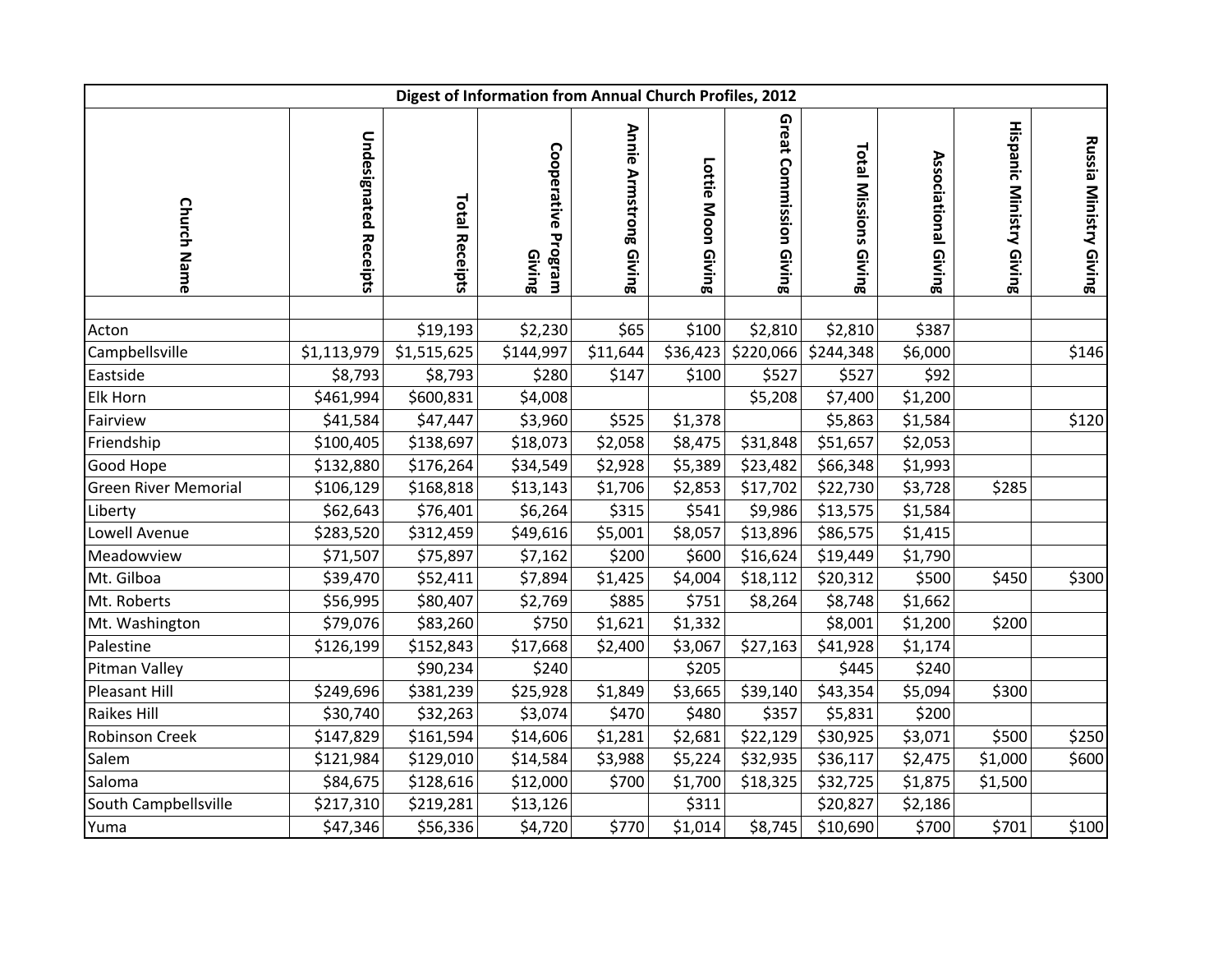# **Historical Tables (1958-1969)**

<span id="page-51-0"></span>

| <b>Church</b><br>1958                           | <b>Moderator</b>   | <b>Clerk</b>                                  | <b>Preacher</b>                            |  |
|-------------------------------------------------|--------------------|-----------------------------------------------|--------------------------------------------|--|
| Campbellsville                                  | J. Chester Badgett | Woodruff T. Chandler                          | D.L. Druin<br>J. Chester Badgett           |  |
| 1959<br>ElkHorn                                 | J. Chester Badgett | Woodruff T. Chandler                          | J.A. Parker<br>L.A. Fishburn               |  |
| 1960<br>Good Hope<br>Liberty                    | D.L. Druin         | Woodruff T. Chandler                          | W.E. Miller<br>T.H. Harding                |  |
| 1961<br>Lone Valley                             | D.L. Druin         | Woodruff T. Chandler                          | Gilbert Sapp<br>H.T. Parrott               |  |
| 1962<br>Mt. Gilboa<br>South Campbellsville      | T.H. Harding       | Woodruff T. Chandler<br><b>Marshall Black</b> | Harvey Morrison                            |  |
| 1963<br>Palestine<br>Lowell Avenue              | Gilbert Sapp       | Woodruff T. Chandler                          | <b>Ralph Boots</b><br>L.M. Hamilton        |  |
| 1964<br>Pleasant Hill<br>Campbellsville         | Homer Kirtley      | Woodruff T. Chandler                          | J. Chester Badgett<br>D.L. Druin           |  |
| 1965<br><b>Robinson Creek</b><br>Campbellsville | Homer Kirtley      | Woodruff T. Chandler                          | <b>Harvey Morrison</b><br>William R. Beard |  |
| 1966<br>Salem<br>Campbellsville                 | William R. Beard   | Woodruff T. Chandler                          | L.M. Hamilton<br><b>Landon Handley</b>     |  |
| 1967<br>Saloma<br>Lowell Avenue                 | William R. Beard   | Woodruff T. Chandler                          | Joe Hampton<br><b>Ralph Boots</b>          |  |
| 1968<br>S. Campbellsville<br>Green River        | Joe R. Hampton     | J.L. McNeal                                   | <b>Arnold Moon</b><br><b>Ralph Boots</b>   |  |
| 1969<br>Campbellsville<br>Meadowview            | J.B. Crawley       | Lonnie Turner                                 | Landon Handley<br>(M) Roy Fowler           |  |
|                                                 |                    |                                               |                                            |  |

(M) Missionary Message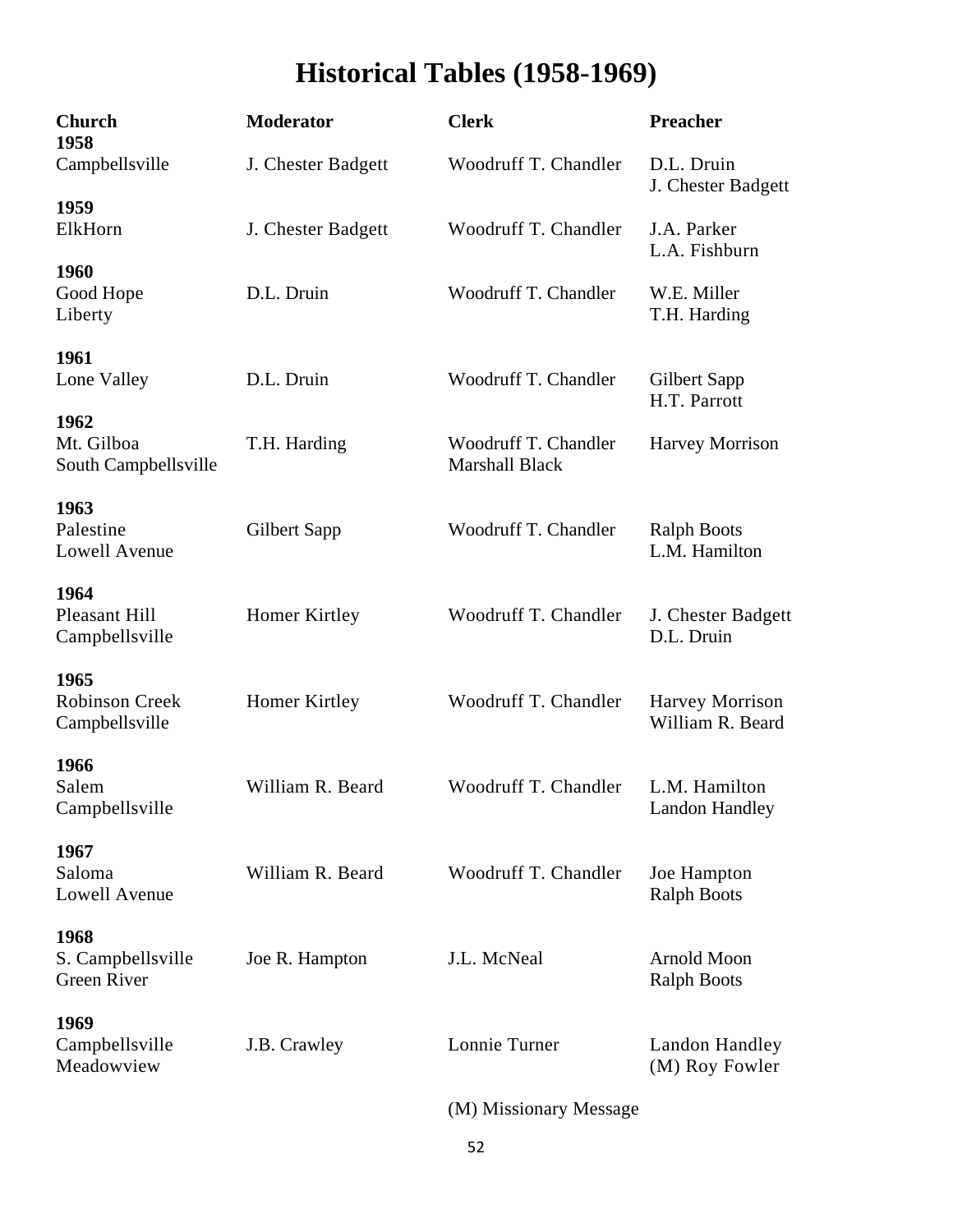# **Historical Tables (1970-1980)**

| <b>Church</b><br>1970                                       | <b>Moderator</b>       | <b>Clerk</b>        | Preacher                                                           |  |
|-------------------------------------------------------------|------------------------|---------------------|--------------------------------------------------------------------|--|
| Elkhorn<br>Mt. Gilboa                                       | J.B. Crawley           | Lonnie Turner       | L.D. Kennedy<br>(M) David Jester                                   |  |
| 1971<br>Good Hope<br>Liberty                                | <b>Landon Handley</b>  | George R. Gaddie    | J. Gene Hall<br>(M) Richard Clement                                |  |
| 1972<br>Friendship<br>Palestine                             | <b>Landon Handley</b>  | George R. Gaddie    | Hardin Hosey<br>(M) Jim McKinley                                   |  |
| 1973<br><b>Robinson Creek</b><br><b>Pleasant Hill</b>       | Darrell Hunt           | George R. Gaddie    | Charles R. Harris                                                  |  |
| 1974<br>Salem<br><b>Lowell Avenue</b>                       | Darrell Hunt           | George R. Gaddie    | (M) Wilburn Hoglen<br><b>Richard Shields</b><br>(M) William Bender |  |
| 1975<br><b>Green River Memorial</b><br>South Campbellsville | <b>Richard Shields</b> | George R. Gaddie    | J. Chester Badgett<br>(M) Bobby Evans                              |  |
| 1976<br>Saloma<br>Campbellsville                            | <b>Richard Shields</b> | <b>Hardin Hosey</b> | <b>Marshall Black</b><br>(M) Wayne Hassenmyer                      |  |
| 1977<br>Fairview<br>Palestine                               | Jerry Kibbons          | <b>Hardin Hosey</b> | George Gaddie<br>(M) Tacahiro Oue                                  |  |
| 1978<br><b>Robinson Creek</b><br>Elkhorn                    | Jerry Kibbons          | Hardin Hosey        | Donald Gowin<br>(M) Donald Spiegel                                 |  |
| 1979<br>Liberty<br>Good Hope                                | George R. Gaddie       | Hardin Hosey        | <b>Thurmon Eaton</b><br>(M) J. Alvin Hardy                         |  |
| 1980<br>Pleasant Hill<br>Mt. Gilboa                         | George R. Gaddie       | L.D. Kennedy        | Jerry Kibbons<br>(M) L.D. Kennedy                                  |  |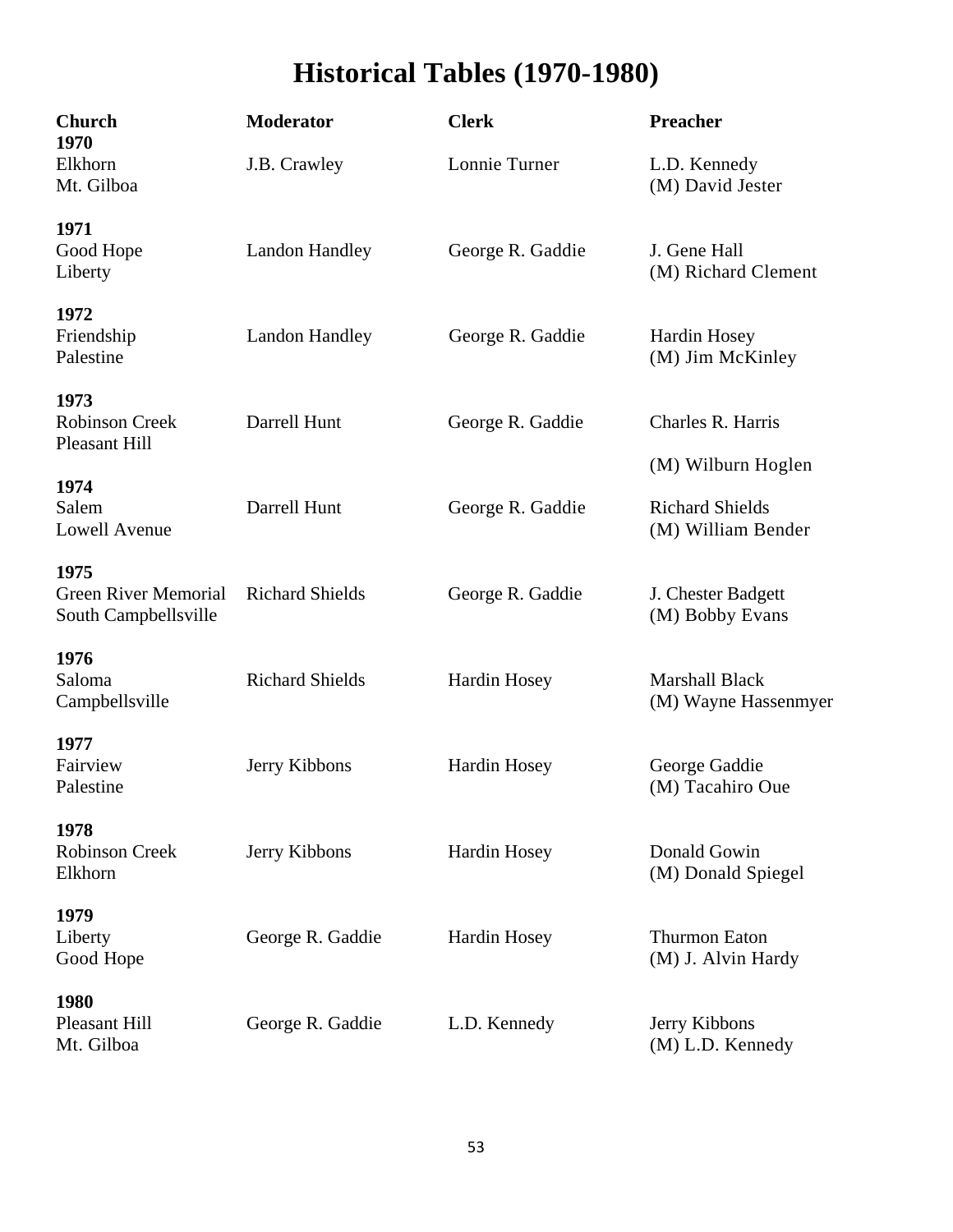# **Historical Tables (1981-1990)**

| <b>Church</b><br>1981                                                             | <b>Moderator</b>      | <b>Clerk</b> | Preacher                                                  |
|-----------------------------------------------------------------------------------|-----------------------|--------------|-----------------------------------------------------------|
| Pitman Valley<br>Salem                                                            | L.D. Kennedy          | Jim Campbell | Paul Homer<br>(M) J. Chester Badgett                      |
| 1982<br>Friendship<br>Lowell Avenue                                               | <b>Marshall Black</b> | Jim Campbell | Don Watson<br>(M) Jim McKinley                            |
| 1983<br>Meadowview<br>South Campbellsville                                        | <b>Marshall Black</b> | Jim Campbell | <b>Bob Martin</b><br>(M) Jeff Day                         |
| 1984<br>Yuma<br>Campbellsville                                                    | James E. Jones        | Jim Campbell | <b>Richard Reed</b><br>(M) Bill Marshall                  |
| 1985<br>Saloma<br>Elkhorn                                                         | James E. Jones        | Jim Campbell | <b>Howard Davenport</b><br>(M) Richard Clement            |
| 1986<br>Spring-Meadowview<br><b>Robinson Creek</b><br><b>Green River Memorial</b> | Darrell Hunt          | Jim Campbell | Mike Moynahan<br>George R. Gaddie<br>(M) Allen West       |
| 1987<br>Spring-Good Hope<br>Eastside                                              | Darrell Hunt          | Jim Campbell | <b>Randy Smith</b><br>Taylor County/<br>Kenya Partnership |
| Pleasant Hill                                                                     |                       |              | <b>James Jones</b>                                        |
| 1988<br>Spring—Salem<br>Mt. Gilboa<br>Palestine                                   | Darrell Hunt          | Jim Campbell | Roger Alford<br>Gilbert Sapp<br>(M) Kenneth Winters       |
| 1989<br>Spring—Liberty<br>Pitman Valley<br><b>Green River Memorial</b>            | <b>Bob E. Martin</b>  | Jim Campbell | Donald Berry<br><b>Jim Collison</b><br>(M) John Wilson    |
| 1990<br>Spring—Friendship<br><b>Green River Memorial</b><br>South Campbellsville  | Bob E. Martin         | Jim Campbell | <b>Landon Hadley</b><br>J.W. Farmer<br>(M) Calvin Wilkins |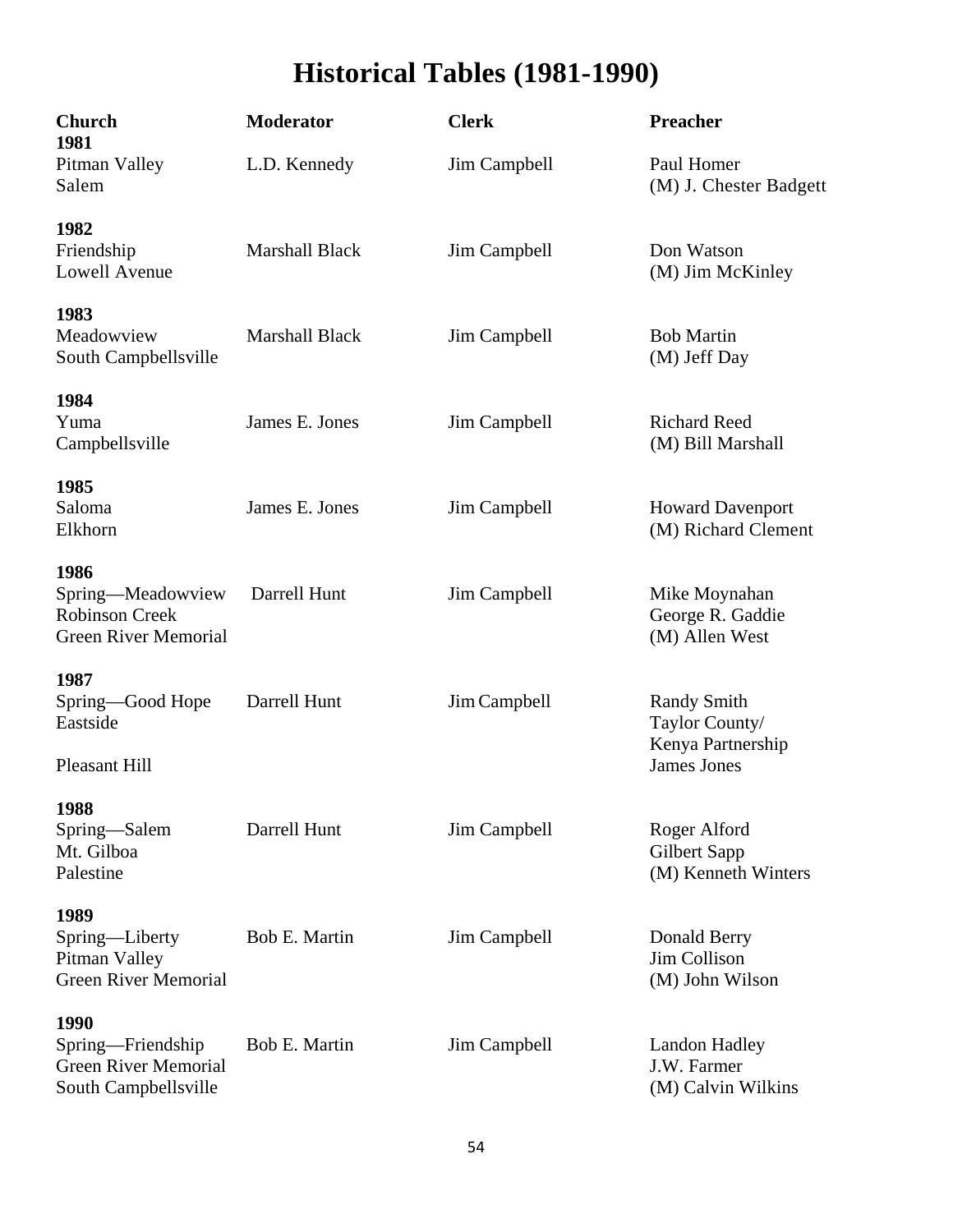# **Historical Tables (1991-1998)**

| <b>Church</b><br>1991                                               | <b>Moderator</b>                | <b>Clerk</b> | <b>Preacher</b>                                                                     |
|---------------------------------------------------------------------|---------------------------------|--------------|-------------------------------------------------------------------------------------|
| Spring-Yuma<br>Saloma<br>Campbellsville                             | Tom Gupton                      | Jim Campbell | Mike Crain<br>Chris Mueller<br>(M) Jim McKinley                                     |
| 1992<br>Spring-Meadowview<br>Robinson Creek<br>Elkhorn              | Tom Gupton                      | Jim Campbell | <b>Mark Jones</b><br>Al Hardy<br>(M) Charles and<br>Carrie Hedrick                  |
| 1993<br>Spring-Acton<br>Good Hope<br><b>Pleasant Hill</b>           | Larry Koch                      | Jim Campbell | J.V. Mullen<br>Larry Koch<br>(M) Bill and<br>Laverne Arnold                         |
| 1994<br>Spring-Fairview<br>Salem<br>Campbellsville                  | Larry Koch                      | Jim Campbell | Tim Najpaver<br><b>Brian Fannin</b><br>(M) Bill Jaggers                             |
| 1995<br>Spring-Fairview<br>Salem<br>Campbellsville                  | David Henderson<br>Darrell Hunt | Jim Campbell | John Chowning<br>Dewayne Howell<br>(M) Becky Mann and<br>Ed Garr                    |
| 1996<br>Spring-Good Hope<br>Pitman Valley<br>Lowell Avenue          | Darrell Hunt                    | Jim Campbell | Fred Miller<br>Herman Wilkins<br>(M) Benton Williams                                |
| 1997<br>Spring-Friendship<br>Liberty<br><b>Green River Memorial</b> | Darrell Hunt                    | Jim Campbell | Ray England<br>Dan Hunt, Sr.<br>(M) Jim Strange<br>Dianna Derringer<br>J.B. Crawley |
| 1998<br>Spring-Eastside<br>Friendship<br>Palestine                  | Dewayne Howell                  | Jim Campbell | <b>Jeff McCarty</b><br>James E. Jones<br>(M) David Coppage                          |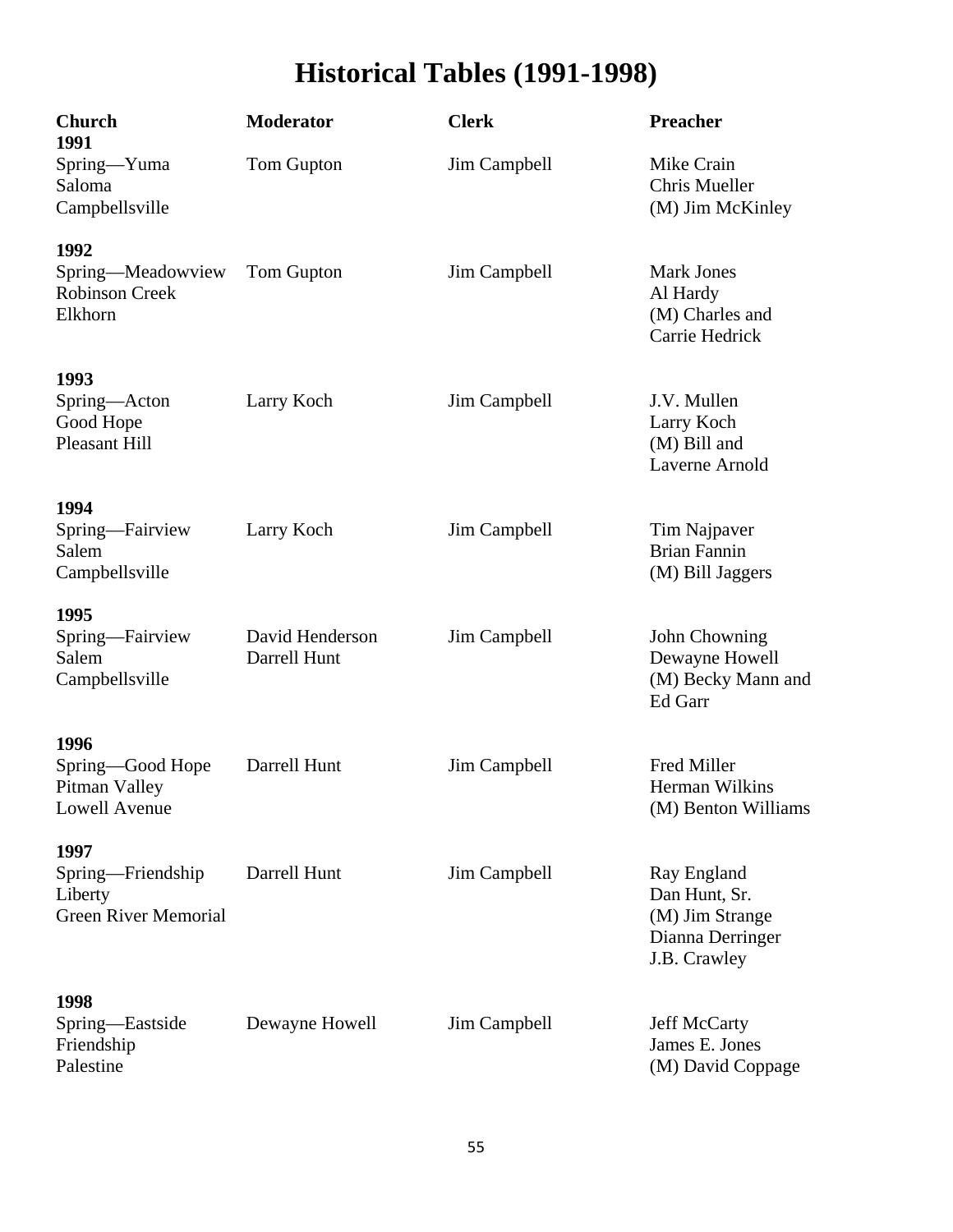# **Historical Tables (1999-2007)**

| <b>Church</b><br>1999                                                     | <b>Moderator</b> | <b>Clerk</b>                         | <b>Preacher</b>                                                                                        |
|---------------------------------------------------------------------------|------------------|--------------------------------------|--------------------------------------------------------------------------------------------------------|
| Spring-Yuma<br>Meadowview<br>South Campbellsville                         | Dewayne Howell   | Jim Campbell<br><b>Nancy Walters</b> | George Gaddie<br>(M) Linda Egbert                                                                      |
| 2000<br>Spring-Salem                                                      | Al Hardy         | Michael Goodwin                      | Gene Hall                                                                                              |
| Saloma<br>Campbellsville                                                  |                  |                                      | Donnie Blick<br>(M) Larry Rowell                                                                       |
| 2001                                                                      |                  |                                      |                                                                                                        |
| Spring—Mt. Roberts<br>Mt. Gilboa<br><b>Robinson Creek</b>                 | Al Hardy         | Michael Goodwin                      | Dr. Ted Taylor<br>(M) Dr. Nickolai<br>Syrovatko                                                        |
| 2002                                                                      |                  |                                      |                                                                                                        |
| Spring-Acton<br><b>Pleasant Hill</b><br>Elkhorn                           | Michael Goodwin  | Helen Franklin                       | Dave Walters<br><b>Ron Gleaves</b><br>(M) David Hill                                                   |
| 2003                                                                      |                  |                                      |                                                                                                        |
| Spring—Mt. Washington Michael Goodwin<br>Fairview<br><b>Lowell Avenue</b> |                  | Helen Franklin                       | Jimmie York<br>Skip Alexander<br>(M) John Kelly                                                        |
| 2004                                                                      |                  |                                      |                                                                                                        |
| Spring—Pitman Valley George Phillips<br>Palestine<br>Good Hope            |                  | Helen Franklin                       | Rev. Gary Durham<br>Rev. John Chowning<br>(M) Dr. Van Thompson                                         |
| 2005                                                                      |                  |                                      |                                                                                                        |
| Spring-Raikes Hills<br><b>Green River</b><br>Fairview                     | George Phillips  | Helen Franklin                       | Rev. Roger Robertson<br>Rev. Danny Pace<br>(M) Marilyn Goodwin<br>Rev. Larry Rowell<br>George Phillips |
| 2006                                                                      |                  |                                      |                                                                                                        |
| Spring-Yuma<br>Friendship<br><b>Pleasant Hill</b>                         | Gary Durham      | Helen Franklin                       | Rev. Michael Goodwin<br>Rev. Dannie Nelson<br>(M) Alan Funk                                            |
| 2007                                                                      |                  |                                      |                                                                                                        |
| Spring—S. Campbellsville Bill Henderson<br>Liberty<br>Campbellsville      |                  | Helen Franklin                       | Rev. John Batcher<br>Rev. Shaun Caudill<br>(M) Rev. Bill Egbert                                        |